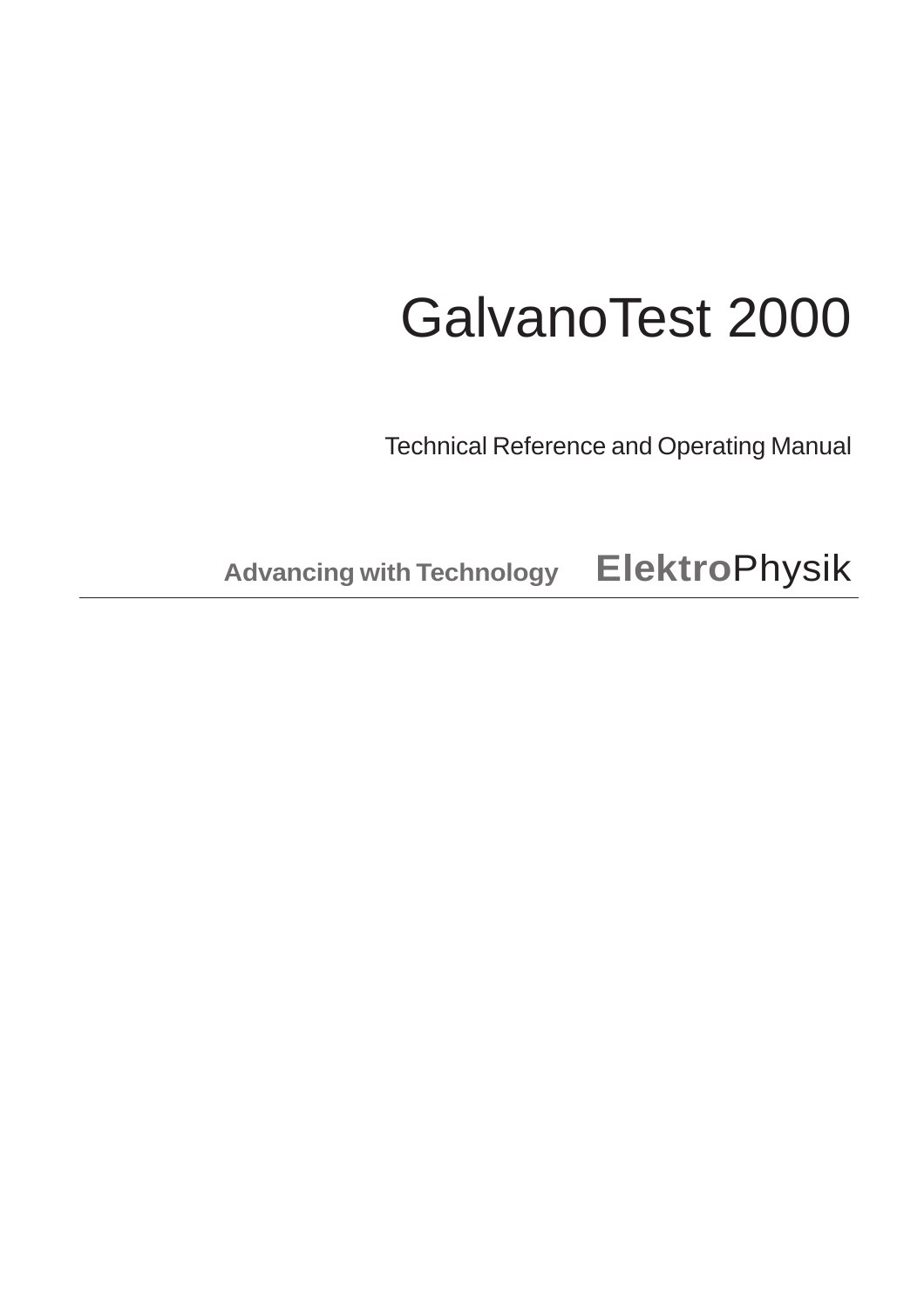© 12/2010 B-16-A1

Technische Änderungen vorbehalten. Subject to change without notice. ElektroPhysik Dr. Steingroever GmbH & Co. KG Pasteurstr. 15 D-50735 Köln **Germany** Tel.: +49 (221) 75 20 4-0 Fax.: +49 (221) 75 20 4-67 web: www.elektrophysik.com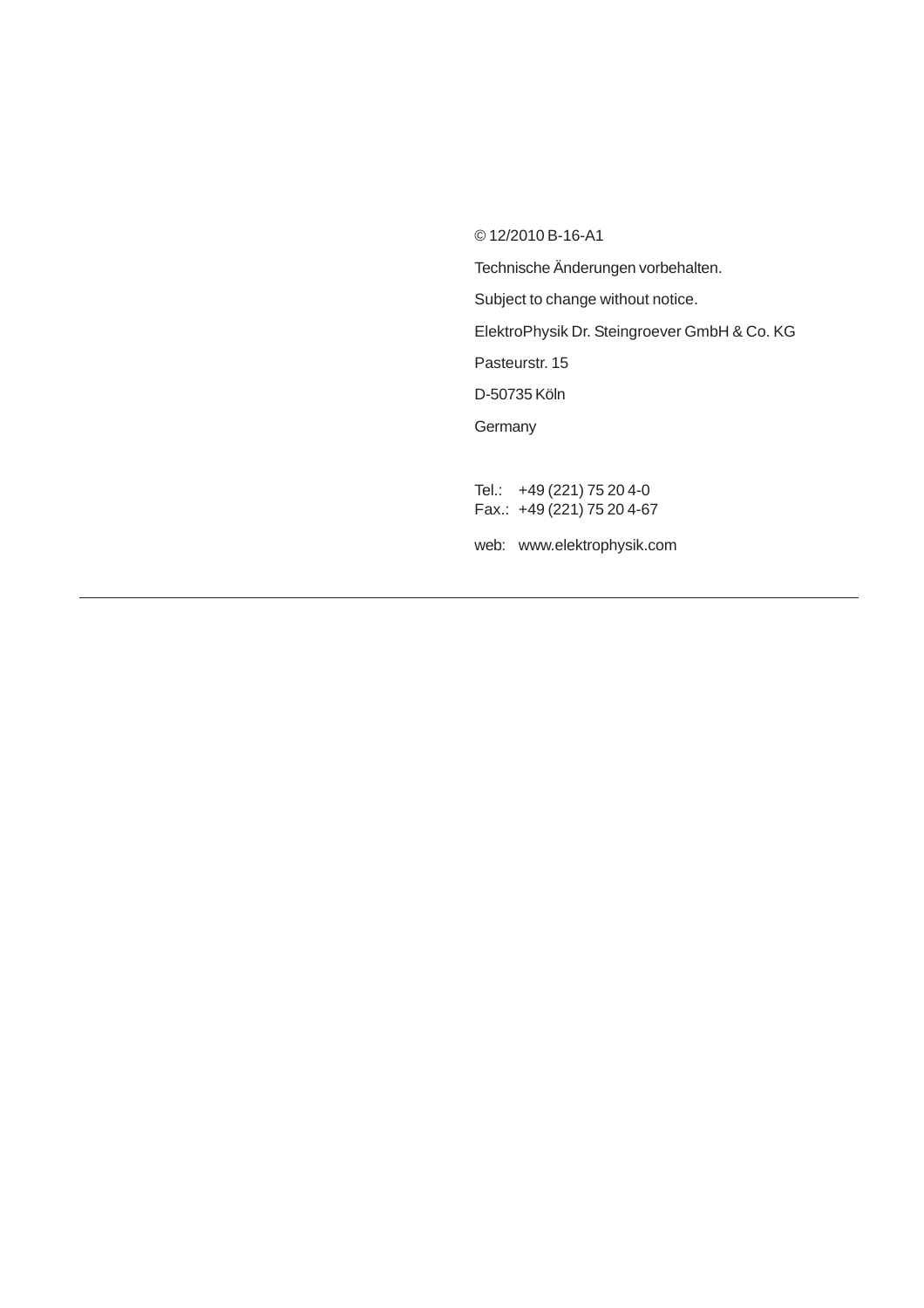#### **Table of Contents**

| 1.1 GalvanoTest 2000 - Front View E-1                        |
|--------------------------------------------------------------|
| 1.2 GalvanoTest 2000 - Back View  E-2                        |
|                                                              |
|                                                              |
|                                                              |
| 2.1 General Usage and Measuring Principle E-8                |
| 3. Taking Readings  E-10<br>3.1 Preparation and putting into |

| 3.1.1 Selection of the metal coating<br>material (METAL)  E-10 |  |
|----------------------------------------------------------------|--|
| 3.1.2 Selection of the measuring<br>area (AREA)  E-10          |  |
| 3.1.3 Deplating speed control (SPEED)  E-11                    |  |
| 3.1.4 Sensitivity Control (SENS)  E-11                         |  |
| 3.1.5 Calibration (CAL)  E-12                                  |  |
| 3.1.6 Measuring Unit (UNIT)  E-12                              |  |
| 3.1.7 Pulsator ON/OFF  E-13                                    |  |
| 3.2 Preparing Measurement  E-13                                |  |
| 3.2.1 Cleaning the sample  E-13                                |  |
| 3.2.2 Positioning the sample  E-13                             |  |
| 3.2.3 Electrolyte solution selection table E-14                |  |
| 3.2.4 Taking readings E-15                                     |  |
| 3.2.5 After measurement  E-16                                  |  |
| 3.2.6 Y-T writer output  E-16                                  |  |
| 4. MiniPrint 4100 Data Printer  E-17                           |  |
| 4.1 Print-out of voltage curve  E-17                           |  |

ElektroPhysik GalvanoTest 2000 12/2010 0-1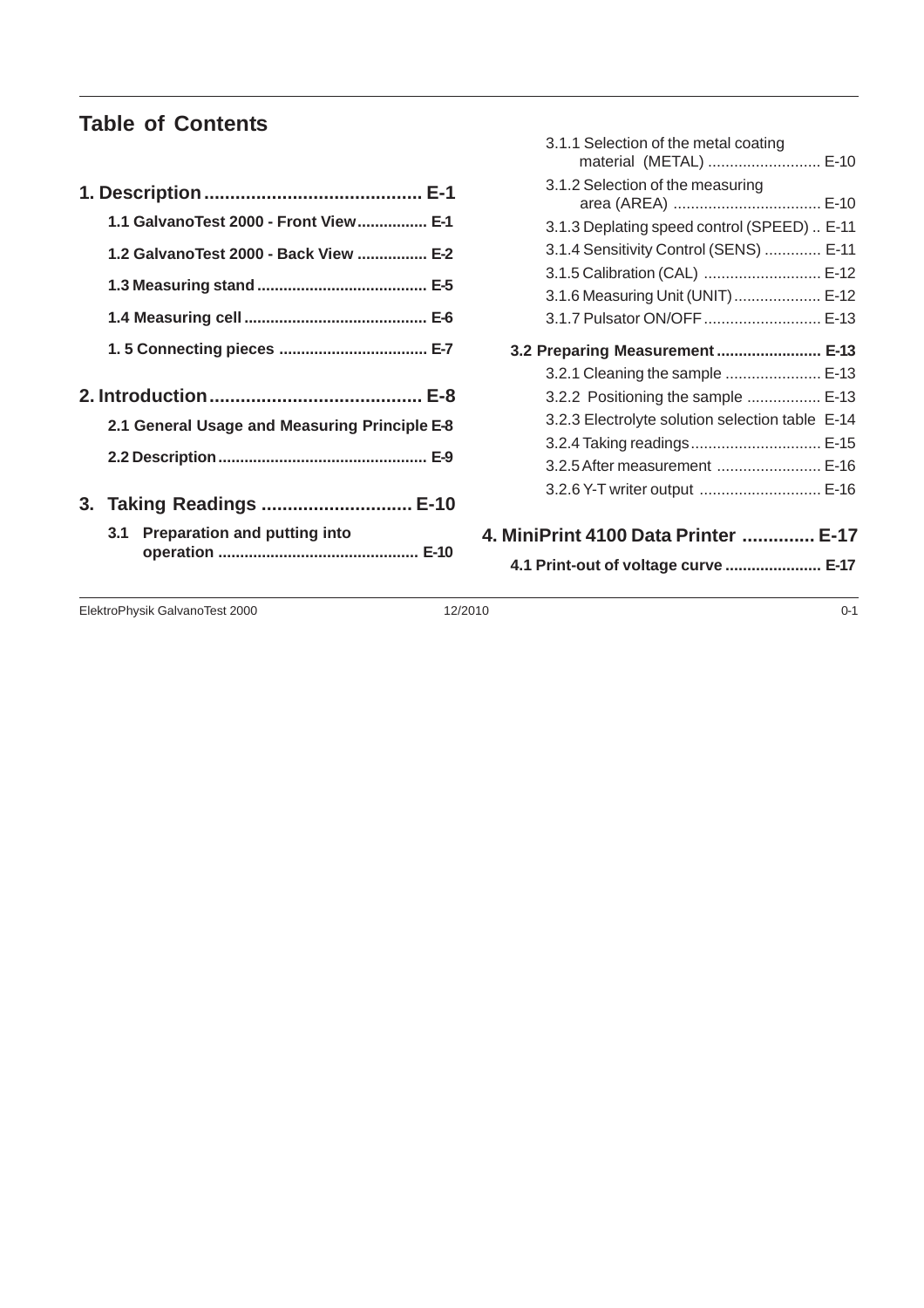**4.2 Printing out readings and statistics ...... E-18**

| 5. High-Precision Stand incl. Centering<br>Tool (Optional Accessories) E-19                |
|--------------------------------------------------------------------------------------------|
| 5.1 High-precision stand  E-20                                                             |
|                                                                                            |
| 6. Small Parts Holder  E-21                                                                |
| 7. Electrolyte cup  E-22                                                                   |
| 7.1 Variable measuring area for small parts<br>and wires $\geq$ $\varnothing$ 0,3 mm  E-22 |
| 7.2 "C" mask for wires Ø ≥ 2 mm E-25                                                       |
| 8. Specific Mesuring Problems E-26                                                         |
| 8.1 Convexe-shaped areas  E-26                                                             |
| 8.2 Concave-shaped areas  E-27                                                             |
| 8.3 Coating thickness > 40um  E-27                                                         |

| 8.4 Mulit-layer coatings  E-27                                  |  |
|-----------------------------------------------------------------|--|
| 8.5 Chromed zinc coatings  E-28                                 |  |
|                                                                 |  |
| 8.7 Currentless Nickel (Chemical Nickel)  E-29                  |  |
| 8.8 Nickel on copper on steel  E-30                             |  |
|                                                                 |  |
|                                                                 |  |
|                                                                 |  |
|                                                                 |  |
|                                                                 |  |
| 9.1 Calibration by means of coating<br>thickness standards E-31 |  |
| 9.2 Calibration by means of calibration                         |  |
| 9.3 Calibration factor control range  E-32                      |  |
| 9.4 Standard calibration (1.000) reset  E-32                    |  |

0-2 12/2010 ElektroPhysik GalvanoTest 2000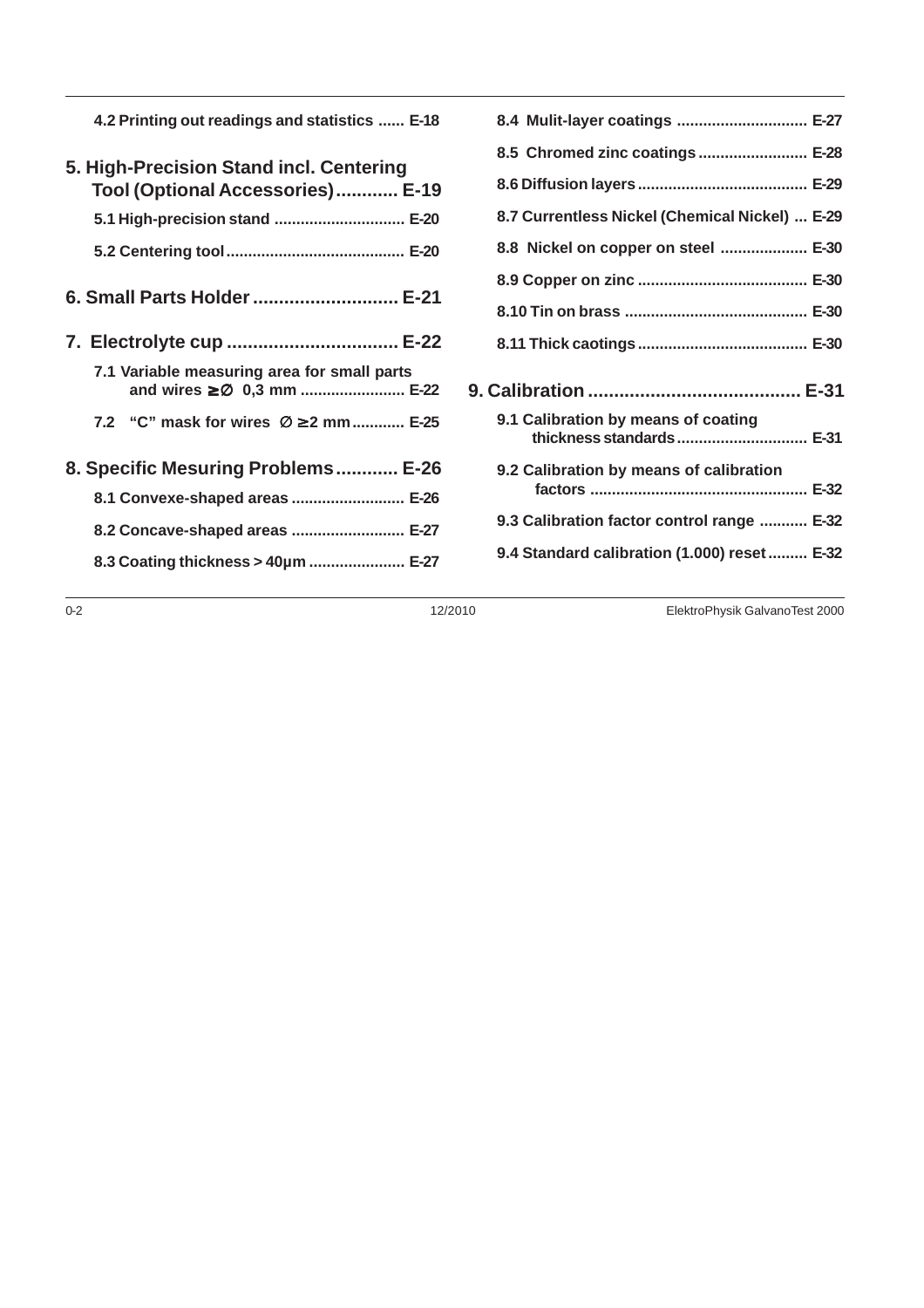| 10. Sensitivity Control (SENS)  E-33                                  |
|-----------------------------------------------------------------------|
| 10.1Standard sensitivity reset  E-33                                  |
| 11. Measuring Incertainty  E-34                                       |
|                                                                       |
| 12. Statistics Mode  E-35                                             |
| 12.1 Recording a measuring series and<br>statistics calculation  E-35 |
| 12.2 Recalling statistical values (display and                        |
| 12.3 Print-out of readings and statistical                            |
| 12.4 Deleting a previous reading E-36                                 |
| 12.5 Deleting a measuring series and                                  |
| 12.6 Exceeding storage capacity  E-36                                 |

| 13. Date and Time  E-37              |
|--------------------------------------|
| 14. Language Selection  E-37         |
| 15. Error messages  E-38             |
| 16. Further sources of error  E-39   |
|                                      |
| 18. Data Printer MiniPrint 4100 E-41 |
| 19. RS 232 C Interface  E-41         |
| 20. After sales service E-41         |
| 21. Hints for using electrolyte      |
|                                      |
| 22.1 Measuring uncertainty  E-43     |

ElektroPhysik GalvanoTest 2000 0-3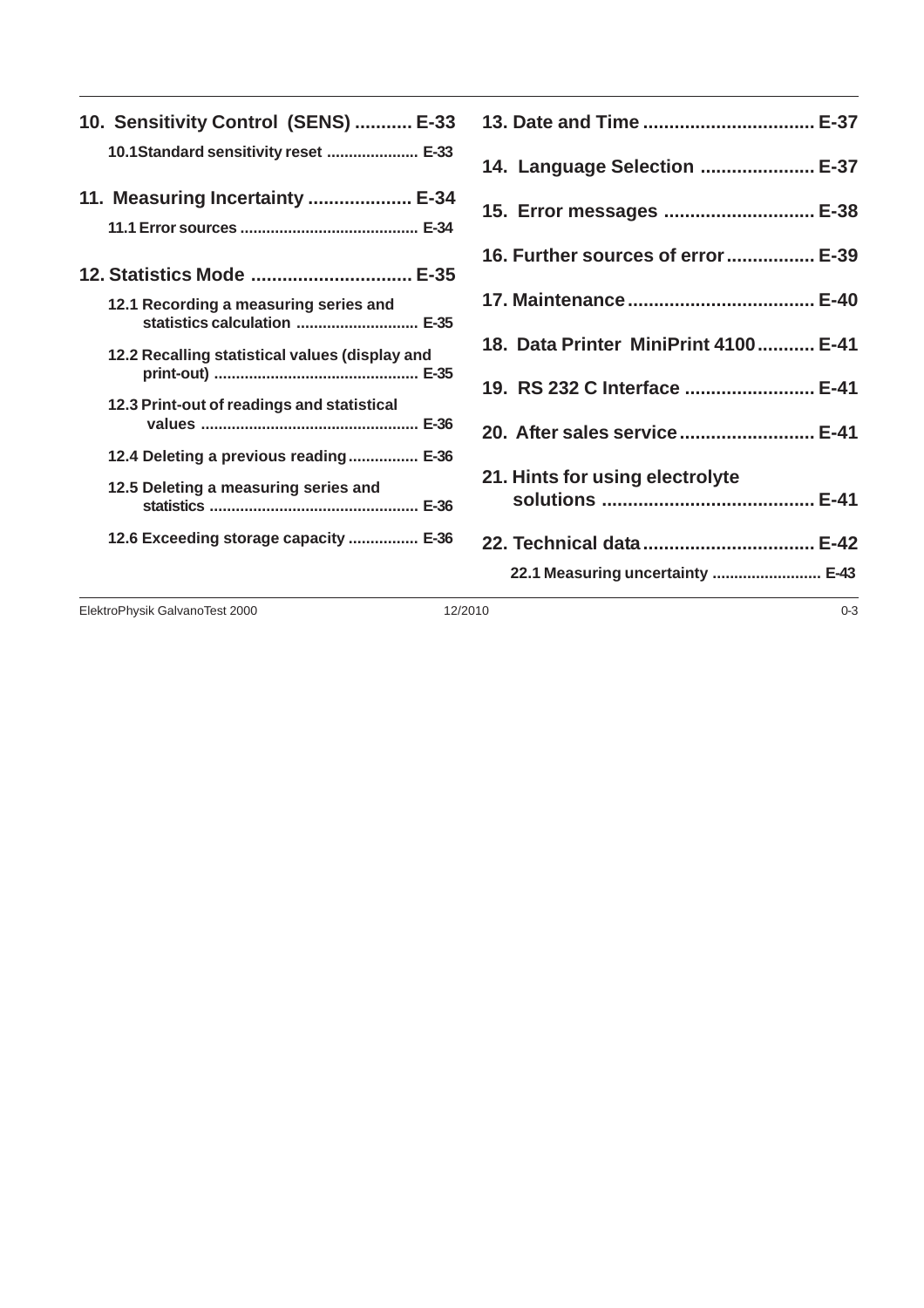#### **1. Description**

#### **1.1 GalvanoTest 2000 - Front View**

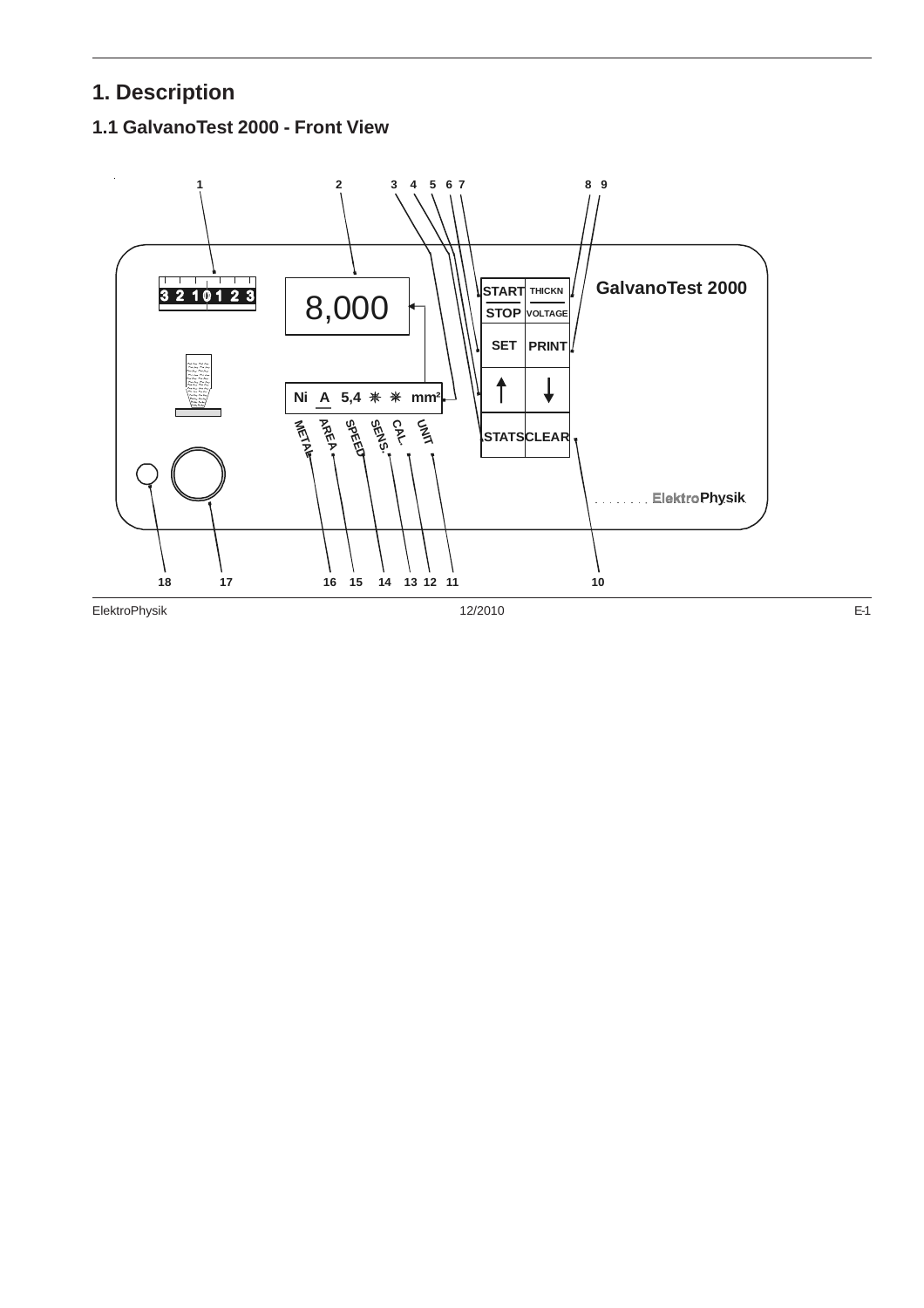#### **1.2 GalvanoTest 2000 - Back View**



E-2 12/2010 ElektroPhysik Energy energy terminal terminal and the series of the series of the series of the series of the series of the series of the series of the series of the series of the series of the series of the se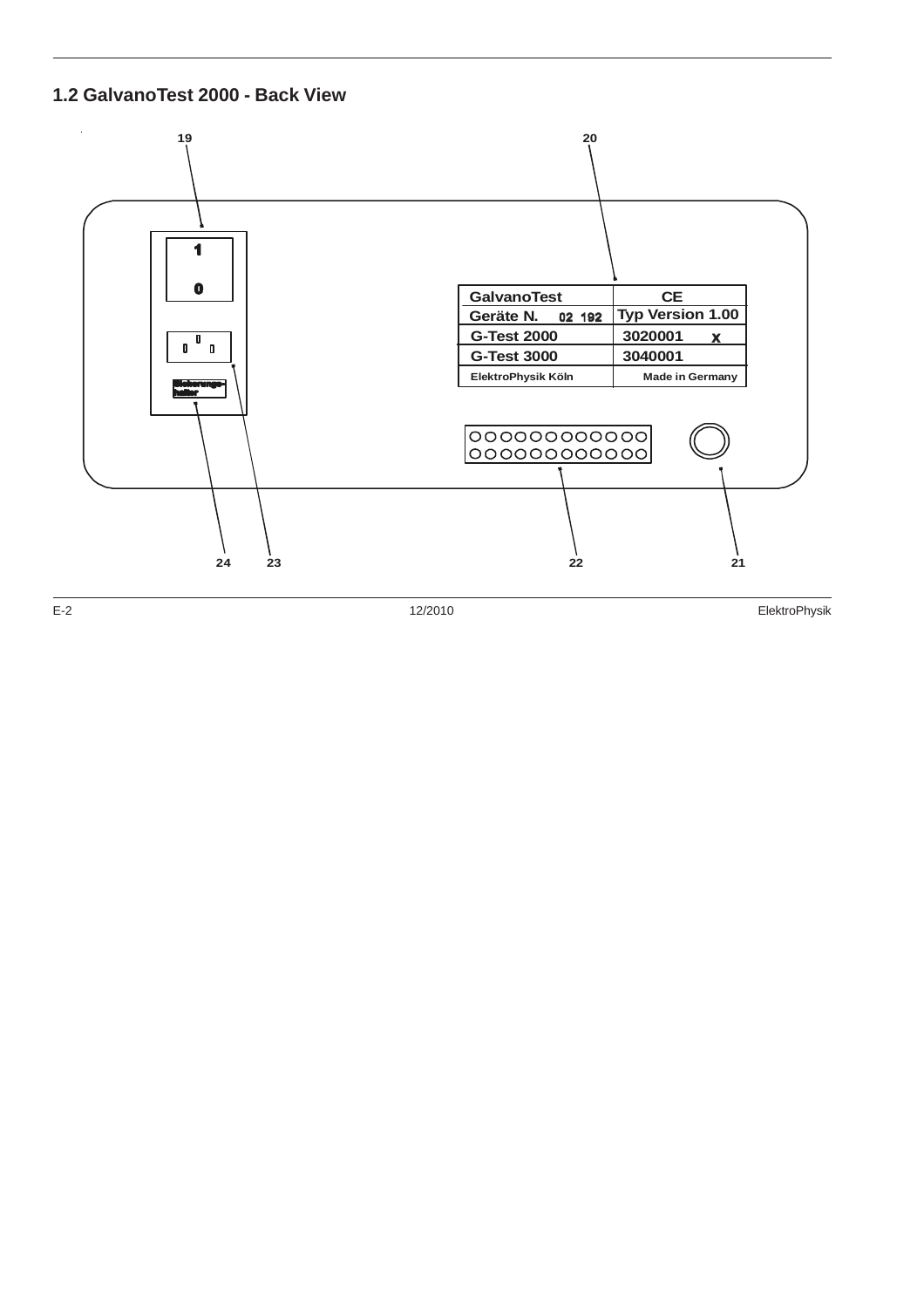- 1 Analog meter for monitoring test voltage at measuring cell
- 2 4-digit floating point display for showing readings
- 3 16-digit alphanumerical display
- 4 STATS-key for activating statistics
- 5 ARROW-keys for setting
	- substrate material
	- measuring area
	- de-plating speed
	- sensitivity
	- calibration
	- thickness of coating thickness standard
	- measuring unit
	- date and time
	- language
- 6 SET-key for setting parameters selected by ARROW-keys
- 7 START/STOP-key for manual launching and stopping measuring process
- 8 THICKNESS/VOLTAGE-key for
	- switching display to cell voltage view during the measuring process
	- printing-out voltage curve on MiniPrint data printer
- 9 PRINT-key for printing out on MiniPrint 4100 data printer
	- date and time
	- readings
	- statistical values
- 10 CLEAR-key for
	- deleting the last reading
	- setting default de-plating speed, default sensitivity and default calibration

ElektroPhysik 12/2010 E-3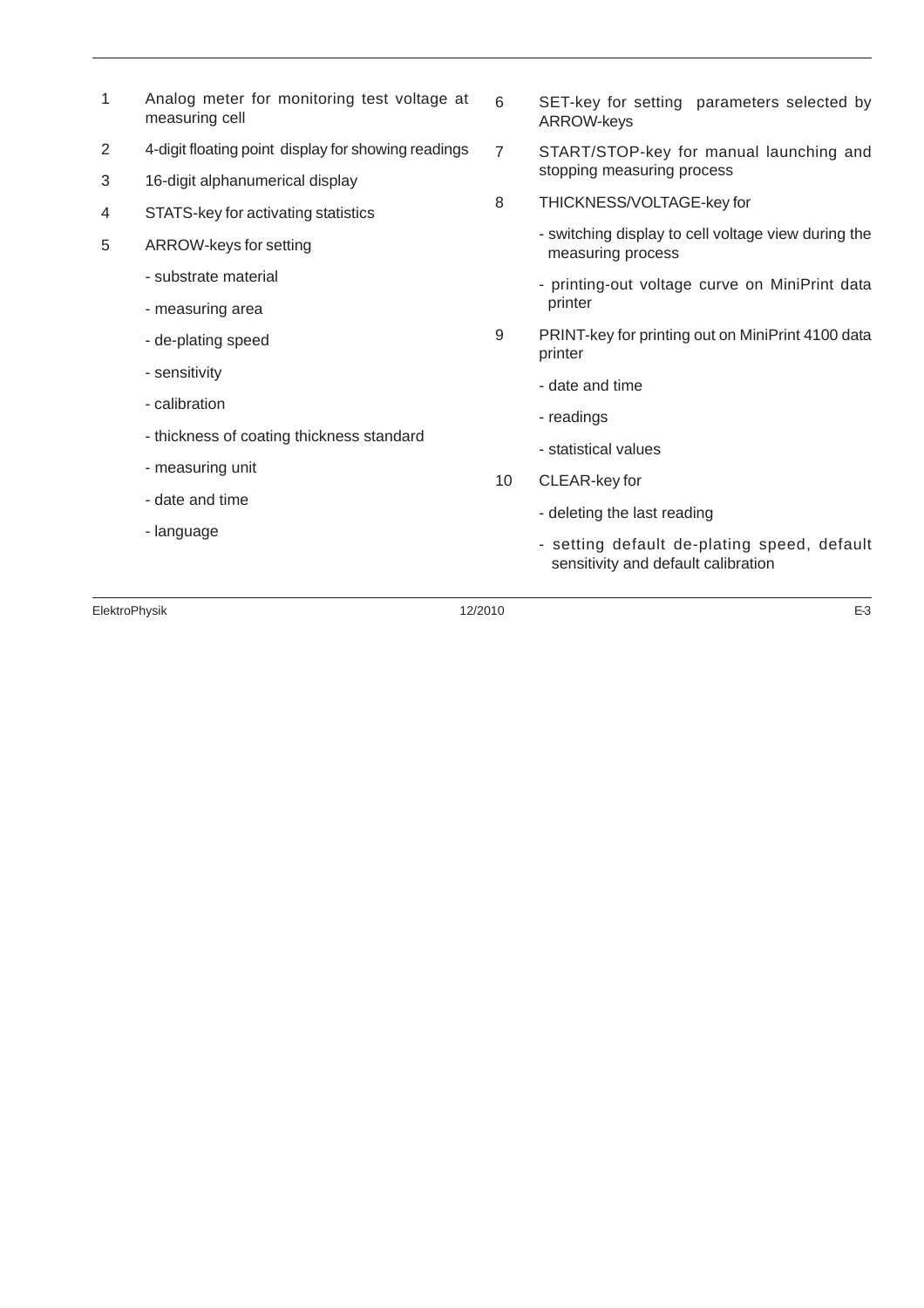|          | - interrupting printing process                             | 17 | socket for cable to connect gauge to measuring<br>stand |
|----------|-------------------------------------------------------------|----|---------------------------------------------------------|
|          | - for error reset                                           | 18 | socket for pulsator hose                                |
| $10 + 4$ | CLEAR + STATS-key for deleting current<br>statistics memory | 19 | mains switch                                            |
| 11       | UNIT: selected measuring unit                               | 20 | nameplate                                               |
| 12       | CAL: selected calibration                                   | 21 | analogue output                                         |
| 13       | <b>SENS: selected sensitivity</b>                           | 22 | interface for MiniPrint data printer or RS 232C         |
| 14       | SPEED: selected de-plating speed                            | 23 | power socket                                            |
| 15       | AREA: selected measuring area                               | 24 | fuse holder with supply voltage control                 |
| 16       | METAL: selected coating material                            |    | 220V/50Hz or 110V/60Hz                                  |
|          |                                                             |    |                                                         |

Switching from 220V to 110V:

Remove fuse holder (24), turn 180 degrees and put in place again.

E-4 12/2010 ElektroPhysik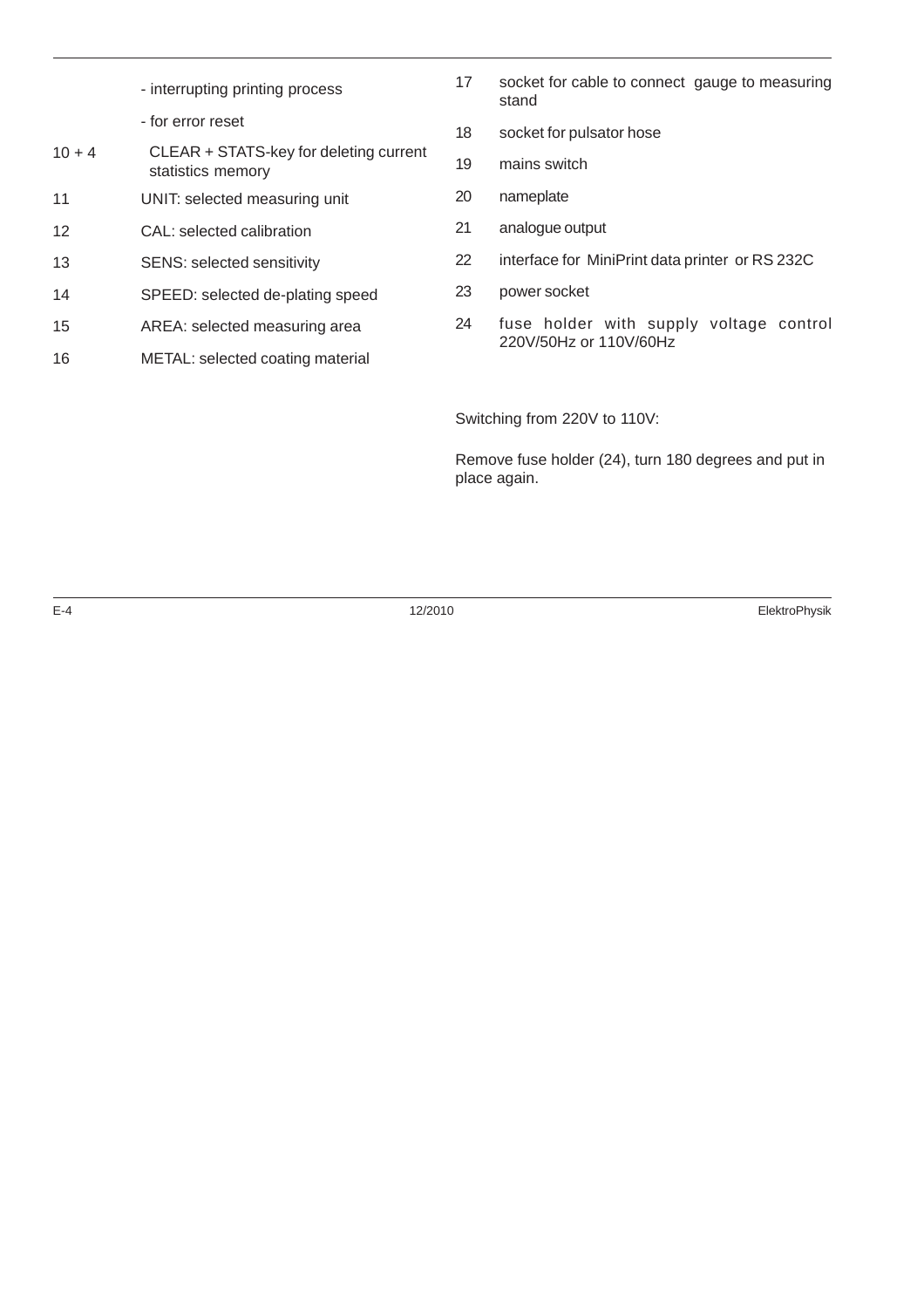#### **1.3 Measuring stand**



- wing nut for vertical control
- wing nut (back view) for horinzontal control
- wing nut for vertical positioning of the cell on the sample
- clamping screw
- stopper (to ensure constant pressure on the cell)
- spring (to ensure constant pressure on the cell)
- pressure device
- cell holder
- working surface for position the sample to be measured

ElektroPhysik 12/2010 E-5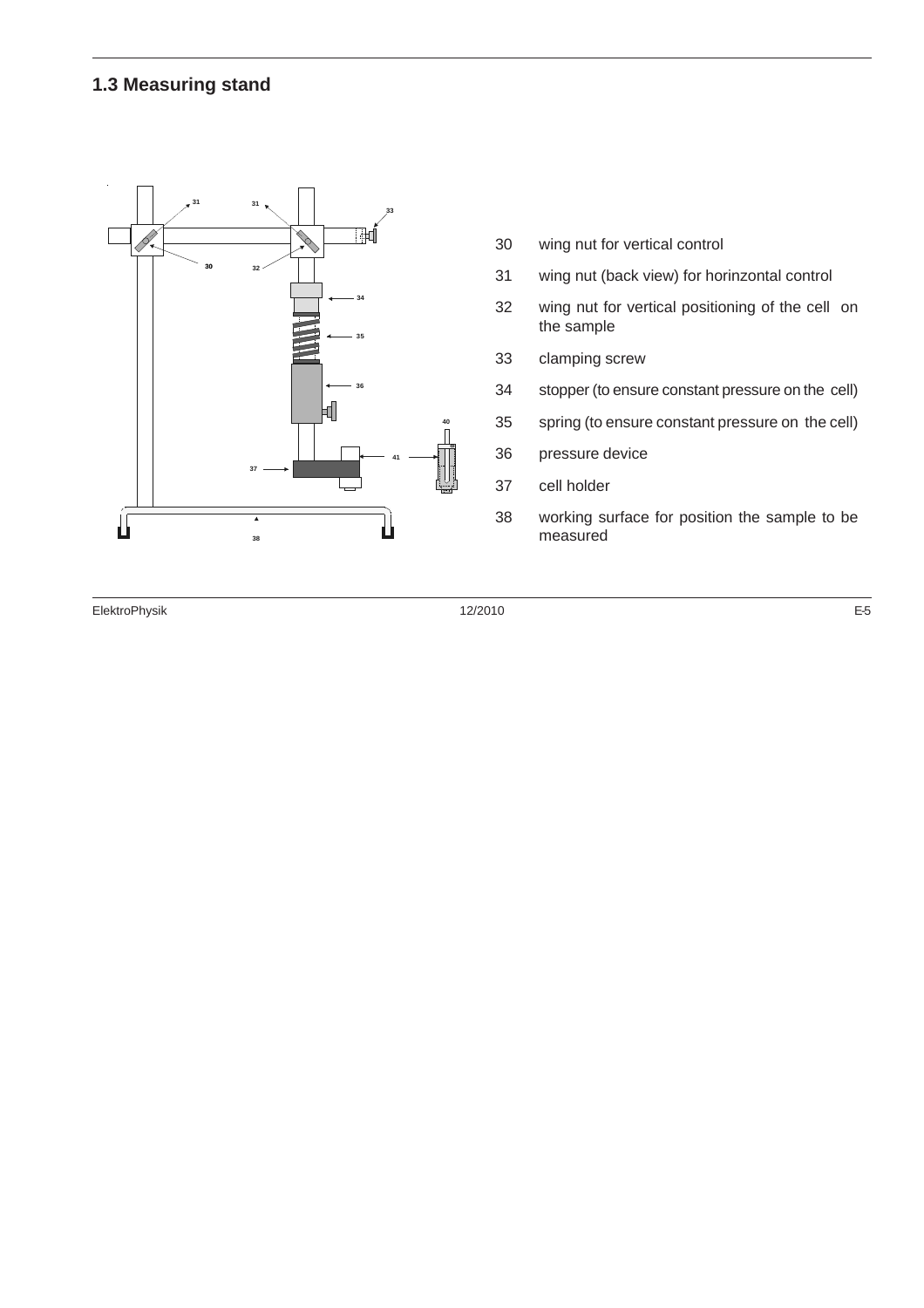#### **1.4 Measuring cell**



- 40 pulsator nozzle for stirring the electrolyte and for supplying the cathode
- 40a connecting piece to connect the pulsator hose
- 40b bore hole to connect the cathode plug
- 40c nozzle to ensure permanent agitation of the electrolyte during measuring
- 41 measuring cell to be filled with the electrolyte
- 41a rim the measuring should be filled to this level
- 41b mounting for the ciruclar rubber gasket
- 42 rubber gasket determines the measuring area and prevents leakage of the electrolyte

E-6 12/2010 ElektroPhysik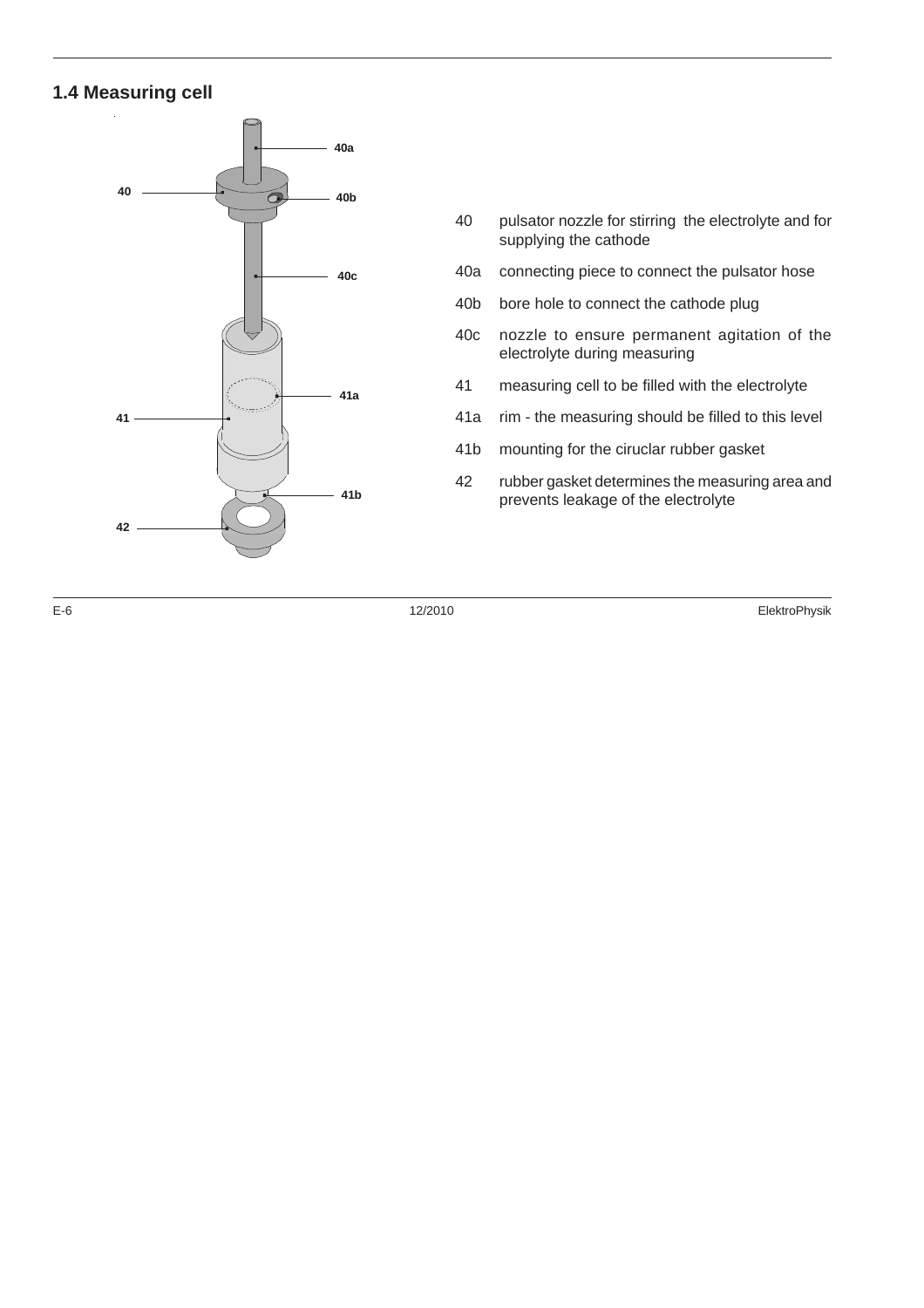#### **1. 5 Connecting pieces**



- plug for output (17) connection
- cathode plug for connection to the socket (40b)
- clamp for connecting to test sample
- pulsator hose for connecting the pulsator output (18) to the connecting piece (40a) of pulsator  $\overline{\text{noz}}$ zle (40)

ElektroPhysik 12/2010 E-7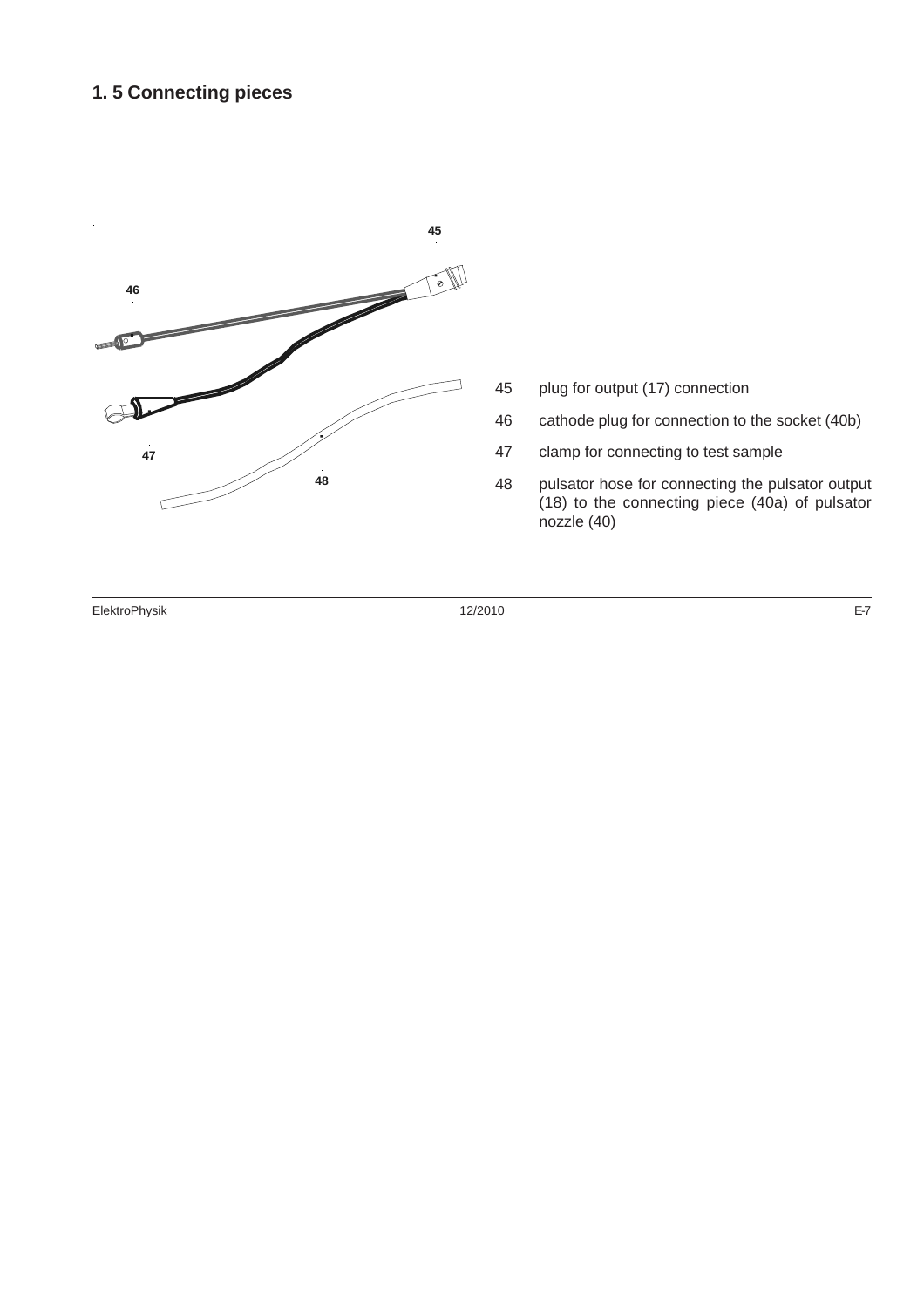#### **2. Introduction**

#### **2.1 General Usage and Measuring principle**

The coulometric or electrochemical de-plating technique according to DIN 50955 / ISO 2177 is suitable for the measurement of electroplated coatings on practically all substrate materials, i.e.: on steel, on non-ferrous metals and also on insulating materials, e.g. nickel on steel, zinc on steel, tin on copper, silver on copper and copper on epoxy. This method is also suitable for measuring the individual coatings of multi-layer systems such as chrome on nickel on copper on steel.

The measuring principle is based on Faraday's Law. The opposite of the electroplating method applies, the coating being electro-chemically removed from the sample.

On this purpose, a stainless steel measuring cell is placed on the sample to be measured. The cell is filled with an electrolyte solution which is selected according to the coating / base combination. A rubber gasket placed between the cell and the sample defines the area of measurement, e.g. 4 sq. mm. The measuring set-up is electrically connected to the electronic processing unit. When switched on, a constant current flows through the electrolyte to remove electro-chemically the metallic coating electro-chemically.

Throughout the entire de-plating process, a defined voltage can be observed between measuring cell and object to be measured. As soon as the metallic coating has been completely removed, a characteristic voltage jump occurs. This voltage jump is registered by the measuring gauge to interrupt the voltage supply and to stop the timer. Thickness is immediately displayed in mils or microns.



E-8 12/2010 ElektroPhysik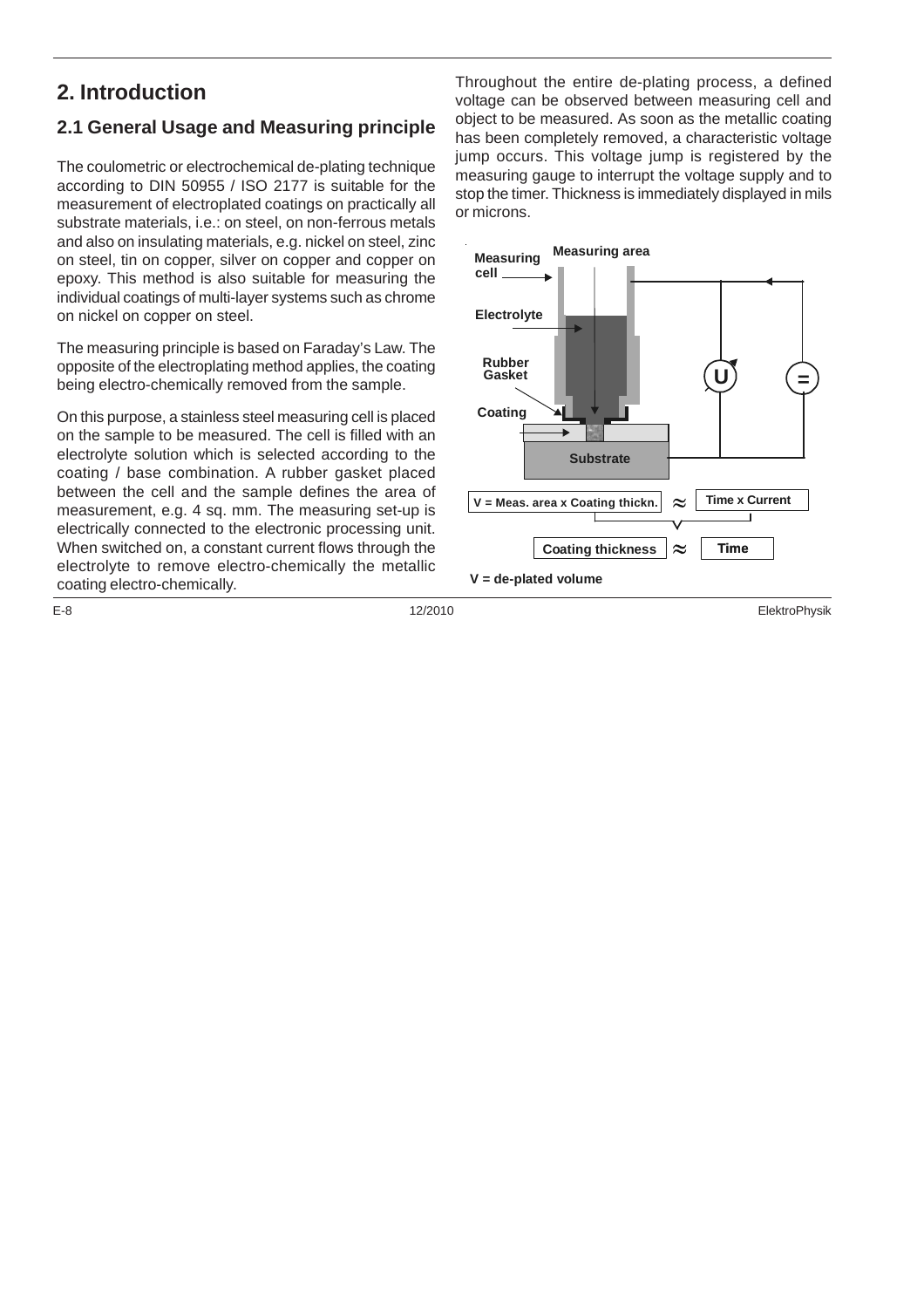

#### **2.2 Description**

GalvanoTest 2000 includes 8 different metal selections which are preset. Cr, Ni, Cu, Messing, Zn, Ag, Sn, Pb, Cd. A further metal selection M1 is optional

The instrument can be used with three defined measuring areas of different sizes. In addition, the electrolyte cup allows to measure different measuring areas.

ElektroPhysik 12/2010 E-9

|                 |               | Rubber gasket $A = 8,00$ mm $(\emptyset 3,2$ mm) |
|-----------------|---------------|--------------------------------------------------|
| Rubber gasket B |               | 4,00 mm $(\varnothing$ 2,3 mm)                   |
| Mask            | $\mathcal{C}$ | 1,00 mm $(\emptyset$ 1,1 mm)                     |
| Electrolyte cup | K             | for wires and small parts                        |

De-plating speed is adjustable from 0,3... 40microns/min.

The portable data printer MiniPrint 4100 provides data print-outs including all single readings and up to 6 statistical values including time and date of print-out.

Special feature: individual print-out of single measurements together with their characteristic voltage curves and switch-off points on the data printer MiniTest 4100.

The instruments allows storage of settings such as calibration or statistics which preset the unit when recalled.

Any operating error will be shown on the alpha-numerical display (English, German, French operator selectable).

Equipped with an RS 232 C interface, the instrument can be linked to an IBM PC or any compatible computer or printer.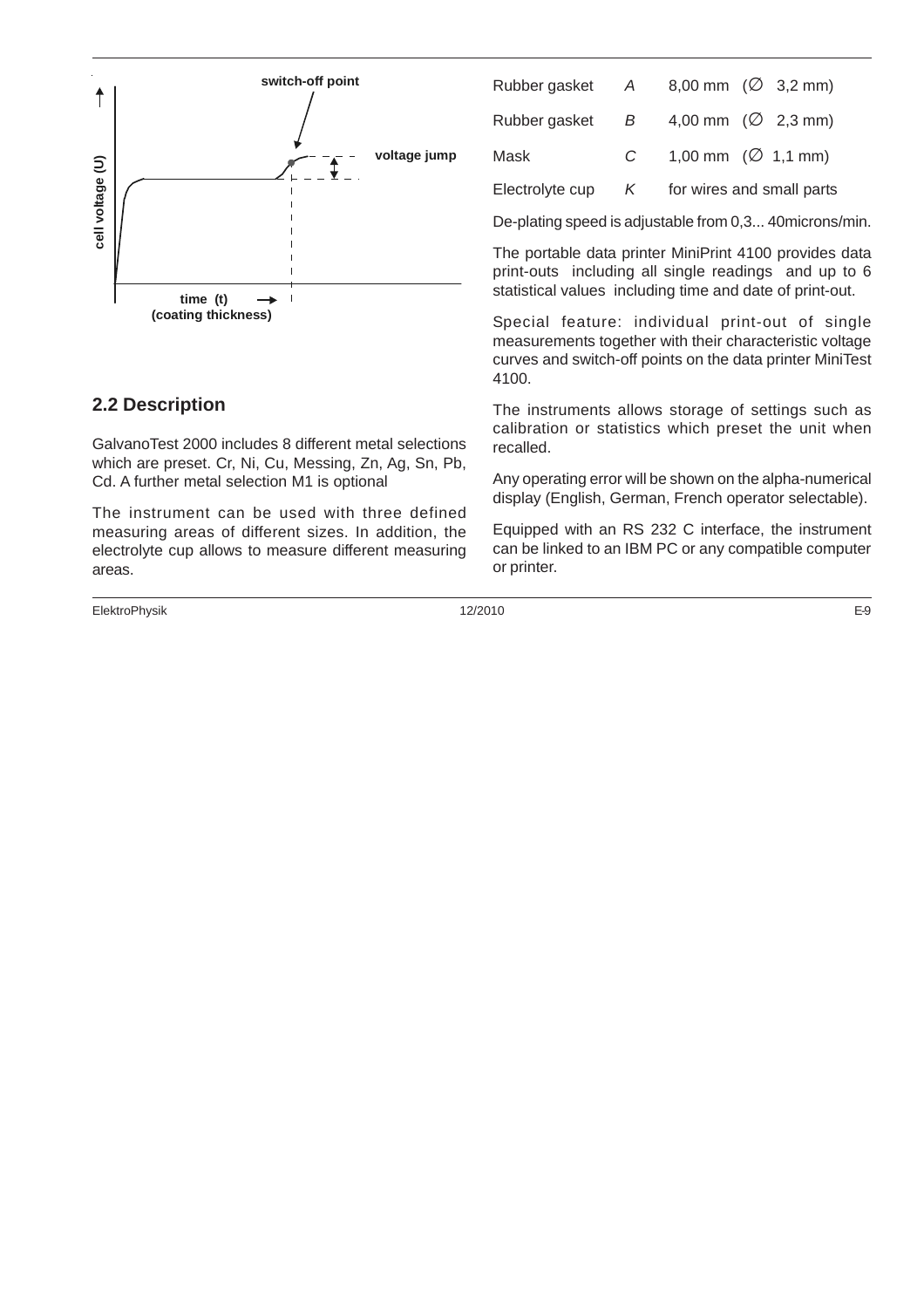#### **3. Taking Readings**

#### **3.1 Preparation and putting into operation**

Before starting operation select supply voltage with the voltage control switch (24). After switching on, the anlaogue meter (1) lights up. The previous setting is shown on the alpha-numerica display (3), e.g. Z. B.:



The instrument can be adjusted by pressing SET (6) and ARROW-(5) keys. For setting into selection mode, press SET-key. The position of the red cursor on the alphanumerical display indicates the parameter which is to be set (e.g. de-plating speed or metal selection).

Use the ARROW-keys for setting the required parameter. The parameters set by the ARROW-keys will be directly accepted.

For quick setting, press SET- and ARROW-keys continuously (Quick function).

#### **3.1.1 Selection of the metal coating material (METAL)**

Position the cursor to METAL by pressing SET-key. Use the ARROW-keys for setting your metal selection. The options are shown in the following order: Cr, Ni, Cu, Ms (brass), Zn, Ag, Sn, Pb, Cd, option.

#### **3.1.2 Selection of the measuring area (AREA)**

Position the cursor to AREA by pressing SET-key. Use the ARROW-keys for setting the required area (A, B, C, K). The size of your measuring area selection is shown on the reading display (2) while the corresponding unit is displayed on the alpha-numerical display (3) in sq. mm or thousands of sq. inch.

The measuring area K is only selectable in combination with the electrolyte cup (see section 7).

E-10 12/2010 ElektroPhysik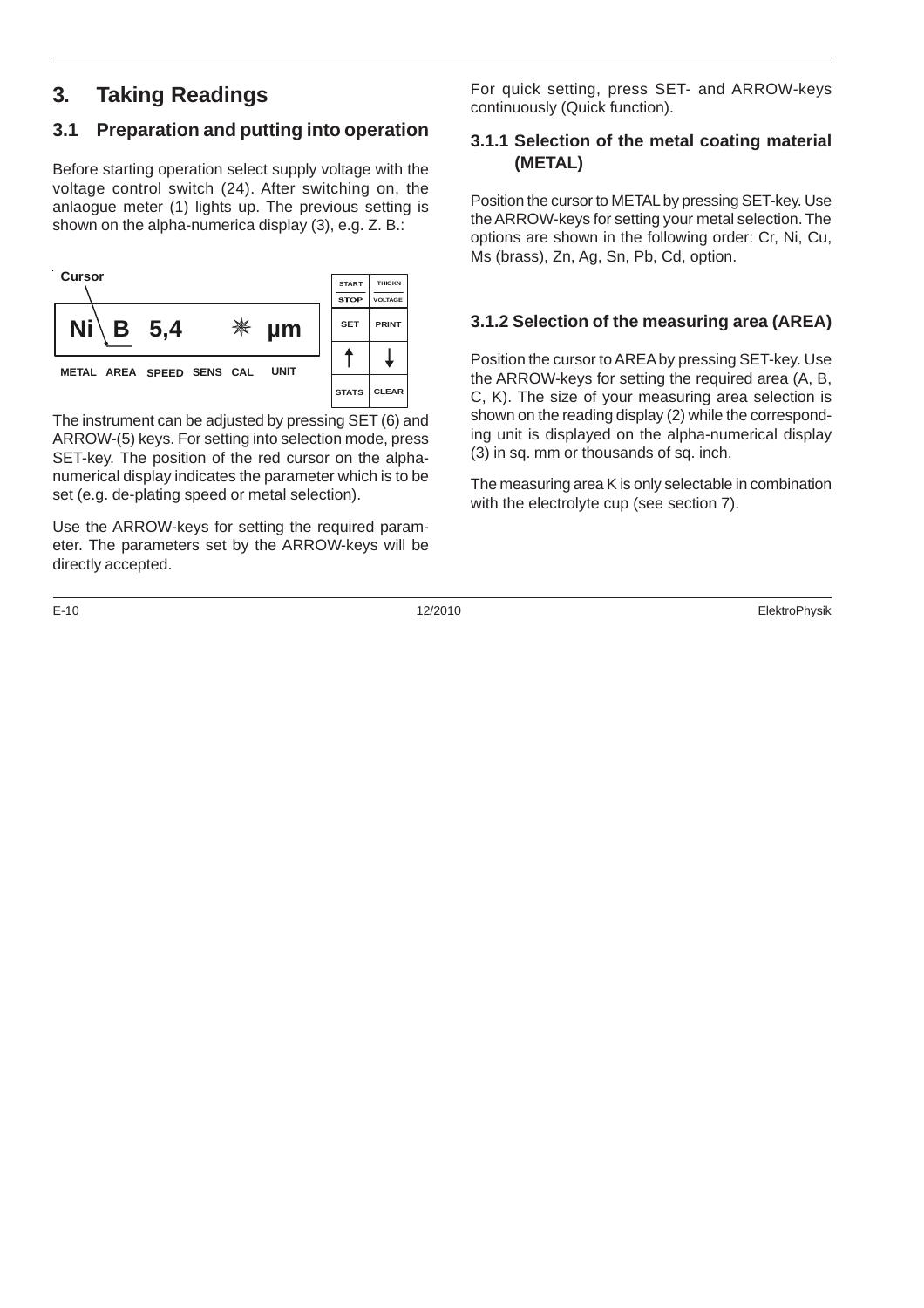#### **Note:**

Another measuring area can only be selected if there are no data stored in the statistics memory. Otherwise, the following message will appear: "Memory overcharged"

#### **3.1.3 Deplating speed control (SPEED)**

Position the cursor to SPEED by pressing SET-key and use ARROW-keys for your de-plating speed selection. The de-plating speed is indicated in steps of 50% or 100%.

In general, the de-plating speed should be selected so that a measuring time between one and three minutes can always be ensured.

The de-plating speed ranges between 0.3 microns/min at minimum and 40 microns/min at maximum. When trying to set higher or lower, "MAXIMUM" or "MINIMUM" appear.

The de-plating speed indication on the reading display (2) is more accurate than on the alpha-numerical display (3). Microns or mils are displayed on the alpha-numerical display.

ElektroPhysik 12/2010 E-11

Set standad de-plating speed by pressing CLEAR-key. This standard value depends on the metal selection.

Note**:**

The de-plating speed also depends on the range of source of electricity powering the instruments. For special applications the de-plating speed is limited, so the de-plating speed for Chrome in combination with the measuring area A for instance, must not exceed 40 microns/min. The message "MAXIMUM" may occur.

#### **3.1.4 Sensitivity Control (SENS)**

Position the cursor to SENS by pressing SET-key. The current sensitivity is shown on the reading display (2) and the voltage being displayed alphanumerically. Use the ARROW-keys for sensitivity control . Press CLEARkey for standard sensitivity selection.

If the required sensitivity is equal to the standard sensitivity, there willl be an empty space above the cursor.

| Ni | <b>B</b> 5,4              |  | µm   |
|----|---------------------------|--|------|
|    | METAL AREA SPEED SENS CAL |  | UNIT |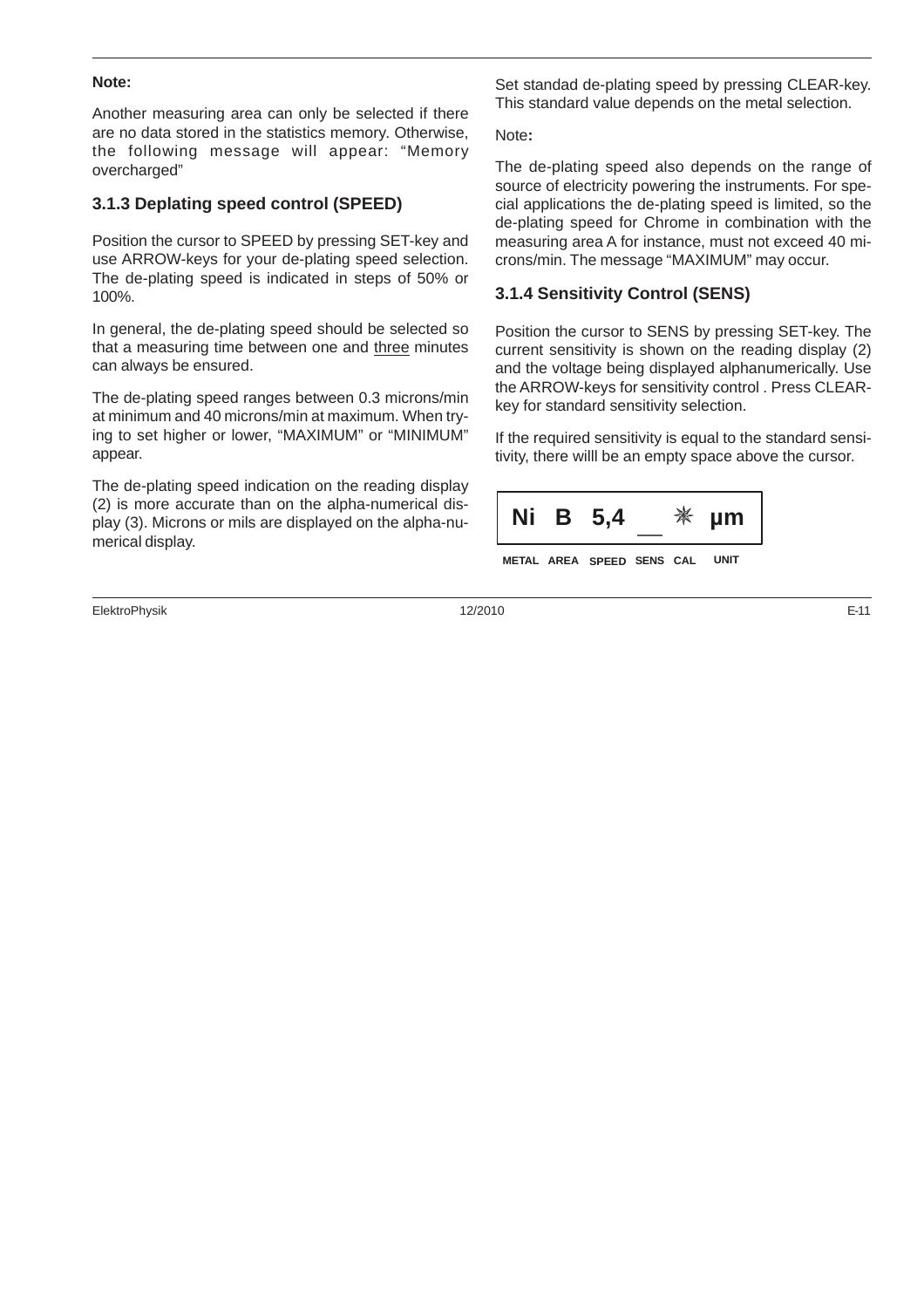If the required sensitivity is different from the standard sensitivity an asterix will be displayed above the cursor.



#### **3.1.5 Calibration (CAL)**

For sensitivity selection please refer to section 10.

Press SET-key for positioning the cursor to CAL. The current calibration (factor) is displayed on the reading display while on the alpha-numerical display a crossbar is shown on the position for "unit", i.e. the calibration factor is indicated without unit.

Use ARROW-keys for setting calibration or select standard calibration by pressing CLEAR-key.

If the required calibration factor is equal to standard calibration (factor 1,000), there will be an empty space above the cursor and 1,000 for standard value can be read.





#### **3.1.6 Measuring Unit (UNIT)**

Press SET-key for positioning the cursor to UNIT. Use ARROW-keys for selecting metric (microns) or American mode (mils).

If you press SET-key again, the cursor disappears. For resetting the cursor to the first position (METAL) and repeating the whole setting procedure, press SET once more.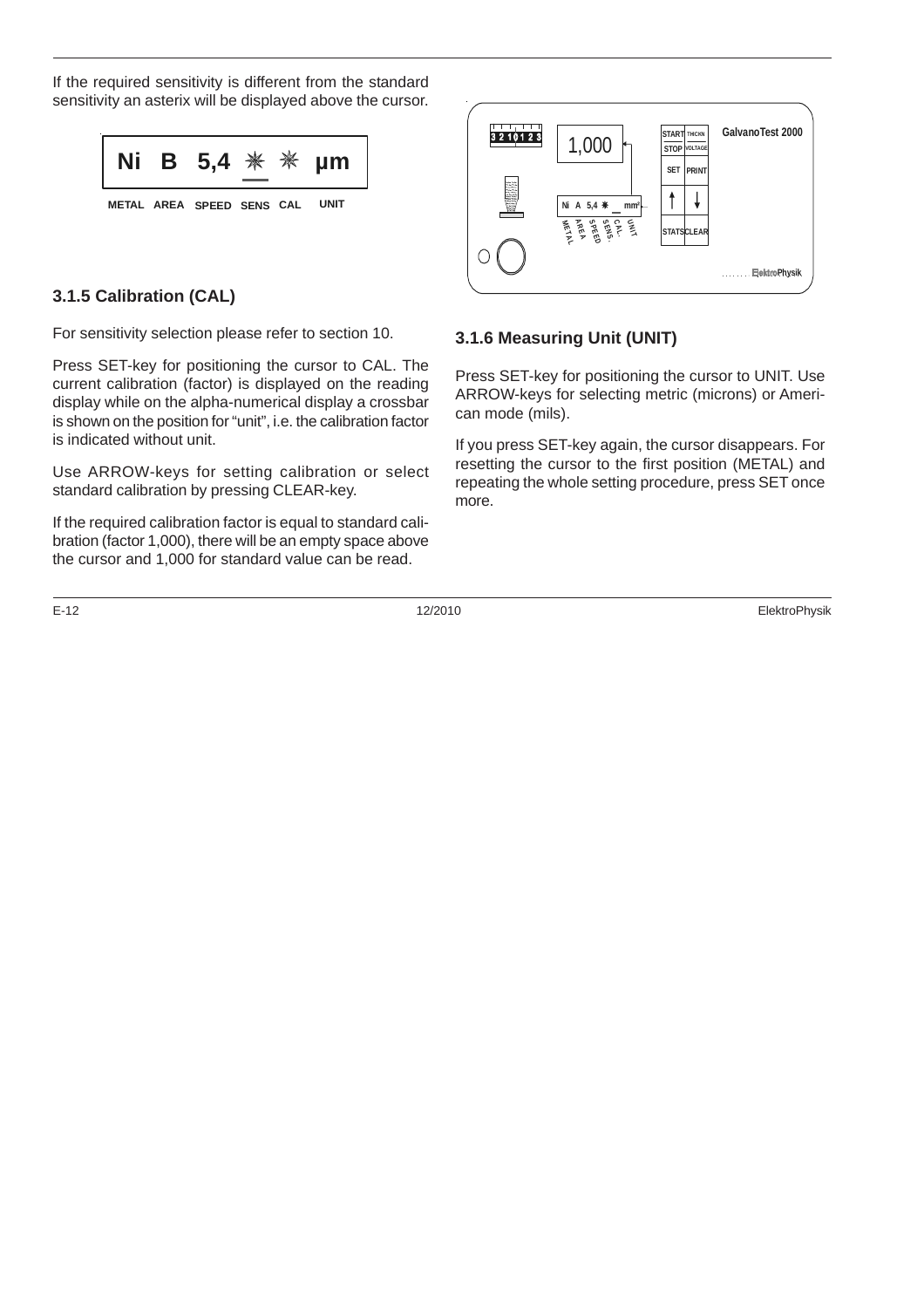#### **3.1.7 Pulsator ON/OFF**

Switching the pulsator off:

Press  $\blacklozenge$  -and START keys simultaneously.

A multiple siganal will sound before the measurement.

Switching the pulsator on:

Press  $\blacklozenge$  -and START keys simultaneously.

#### **3.2 Preparing Measurement**

#### **3.2.1 Cleaning the sample**

The surface of the sample should be free of grease, lacquer, oxide or passivation films. Use ordinary solvent for cleaning. Oxide films can be removed by means of alcohol or by means of the rubber pencil supplied with the instrument.

Use ElektroPhysik PE 1 solution (accessories) or the rubber pencil for removing chromate coatings on zinc (see also paragraph 8.5).

ElektroPhysik 12/2010 E-13

#### **3.2.2 Positioning the sample**

The sample should be placed on the working surface (38) in a stable position. Make sure that the measuring cell can sit a right angles to the sample. If necessary, the small part holder can be used (section 6).

Place an appropriate rubber gasket for 8 mm², 4 mm² or 1 mm² onto the mounting (41b).

Note:

For measurements with C mask (1 mm²) use rubber gasket with dia. 1,5 mm. This gasket with the measurign area 1,8 mm² is always to be used in conjunction with the mask!

Loosen wing nut (32) and place the measuring cell onto the sample (do not force). Tighten wing nut (32). Loosen the knurled screw of the constant pressure device (36) and move it upwards to the stop.

Tighten the knurled screw. Loosen the wing nut. The spring (35) now exerts a constant pressure on the sample. It is thus guaranteed that the gasket always keeps the same shape and therefore the same measuring area.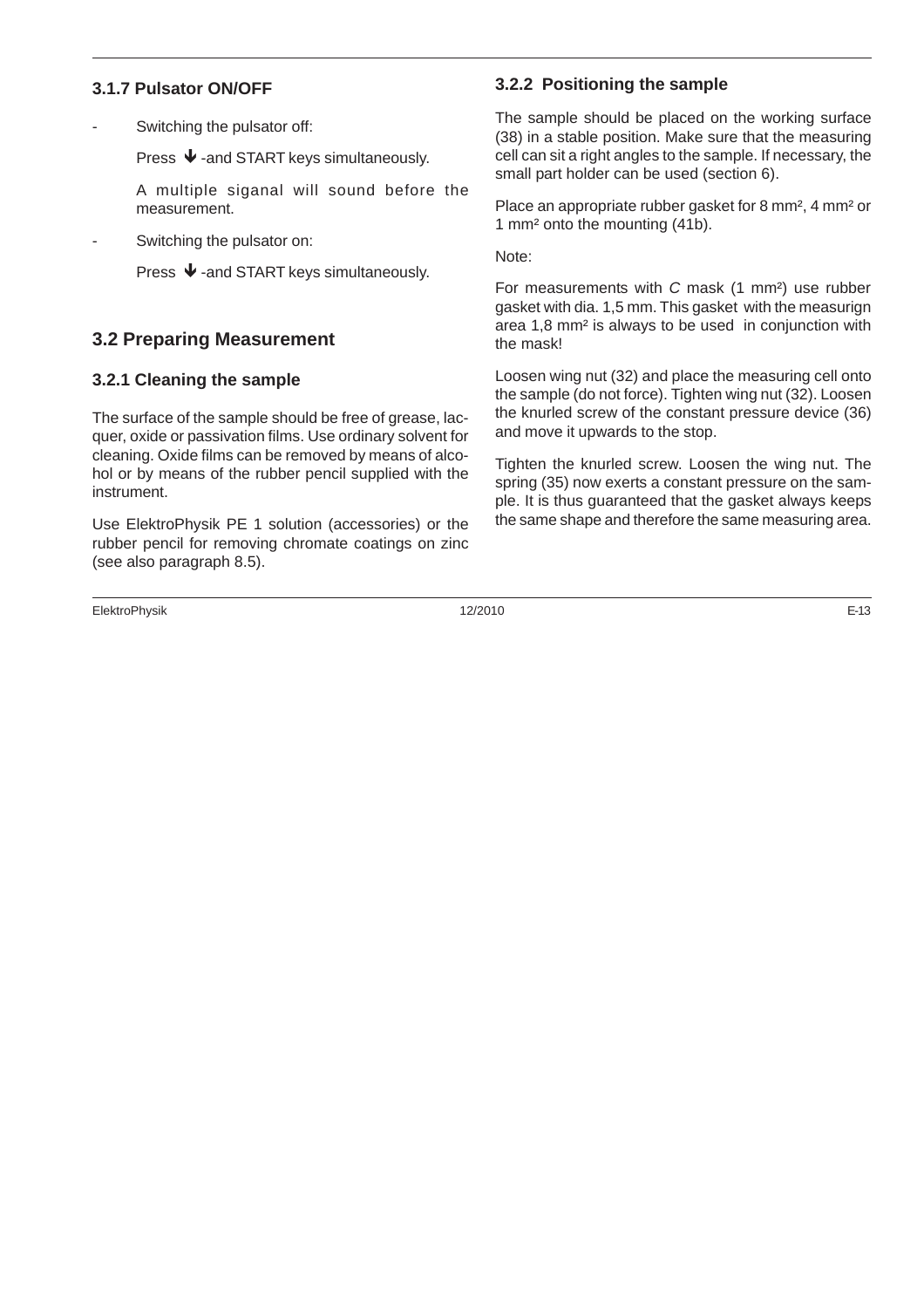#### **3.2.3 Electrolyte solution selection table**

| Coating                | Silver          | Cadmium           | Chrome                  | Copper            | <b>Brass</b>    | Nickel           | electro-<br>$les$ s | Lead                  | $L$ ead/<br>Tin | Tin               | Tin/<br>Zinc <sup>4</sup> | Zinc                    |
|------------------------|-----------------|-------------------|-------------------------|-------------------|-----------------|------------------|---------------------|-----------------------|-----------------|-------------------|---------------------------|-------------------------|
| <b>Substrate</b>       |                 |                   |                         |                   |                 |                  | Nickel              |                       |                 |                   |                           |                         |
| non-ferro-<br>us metal | E4              | E <sub>5</sub>    | E <sub>11</sub>         | E4                | E4              | E 14             | E 17 <sup>8</sup>   | $E$ 15 $8$            | $E4^8$          | E7                | E7 <sup>8</sup>           | E <sub>6</sub>          |
| Silver                 |                 |                   |                         |                   |                 |                  |                     | $E$ 15 <sup>1;8</sup> |                 |                   |                           |                         |
| Aluminium              | E4 <sup>8</sup> | E 5 <sup>8</sup>  | E 11 <sup>8</sup>       | E4 <sup>8</sup>   | E4 <sup>8</sup> | E14 <sup>8</sup> | E 17 <sup>8</sup>   | E 151;8               | E4 <sup>8</sup> | E 11 <sup>8</sup> |                           | E6 <sup>8</sup>         |
| <b>Bronze</b>          | E8 <sup>8</sup> |                   |                         |                   |                 |                  |                     |                       |                 | E7 <sup>8</sup>   |                           |                         |
| Cadmium                |                 |                   |                         |                   |                 |                  |                     |                       |                 | E7 <sup>8</sup>   |                           |                         |
| Copper                 | $E8^{ST}$       | $E5^{ST}$         | $E7^{ST}$               |                   |                 | $E14^{ST}$       |                     | $E$ 15 <sup>1;8</sup> | $E4^8$          | $E9^{ST}$         | E7 <sup>8</sup>           | $E6^{ST}$               |
| Steel                  | $E4^{ST}$       | E 5 <sup>ST</sup> | $E$ 11 $S$ <sup>T</sup> | $E4^{ST}$         | E4              | $E14^{ST}$       | E 17                | $E$ 15 <sup>1;8</sup> | E4 <sup>8</sup> | $E7^{ST}$         | E7 <sup>8</sup>           | $E$ 20 $S$ <sup>T</sup> |
| <b>Brass</b>           | $E8^{ST}$       | $E5^{ST}$         | $E7^{ST}$               | E 12 <sup>8</sup> |                 | $E14^{ST}$       |                     | E 15 <sup>1;8</sup>   | $E4^8$          | $E 9^{S T;3}$     | E7 <sup>8</sup>           | $E 6^{ST}$              |
| Nickel                 | $E4^8$          | E 5 <sup>8</sup>  | $E11^{ST}$              | $E4^8$            | $E4^8$          |                  |                     | $E 15^{1,8}$          |                 | E7 <sup>8</sup>   |                           | E6 <sup>8</sup>         |
| Silicon                |                 |                   |                         |                   |                 | $E14^8$          |                     |                       |                 |                   |                           |                         |
| Zinc                   |                 |                   |                         | E 12 ST;2;8       |                 |                  |                     |                       |                 |                   |                           |                         |
| Kovar                  |                 |                   |                         | $E4^8$            |                 |                  |                     | $E$ 15 <sup>1;8</sup> |                 |                   |                           |                         |
| Argentan               | E8 <sup>8</sup> |                   | $E7^8$                  |                   |                 |                  |                     |                       |                 |                   | E7 <sup>8</sup>           |                         |
| Zinc<br>diecasting     |                 |                   |                         | E12 <sup>8</sup>  |                 |                  |                     |                       |                 |                   |                           |                         |

<sup>1)</sup> For lead measurement please renew electrolyte solution when reaching 30 microns coating thickness

2) s. section 8.9 (CU/Zn)

3) s. section 8.10 (SN/MS)

4) for Tin / Zinc 78%22%

8) Please take special care for measurement. If necessary, please contact ElektroPhysik or your local dealer.

 $\mathbf{S}^{\text{ST}}$ ) coating thickness standards available on stock

E-14 12/2010 ElektroPhysik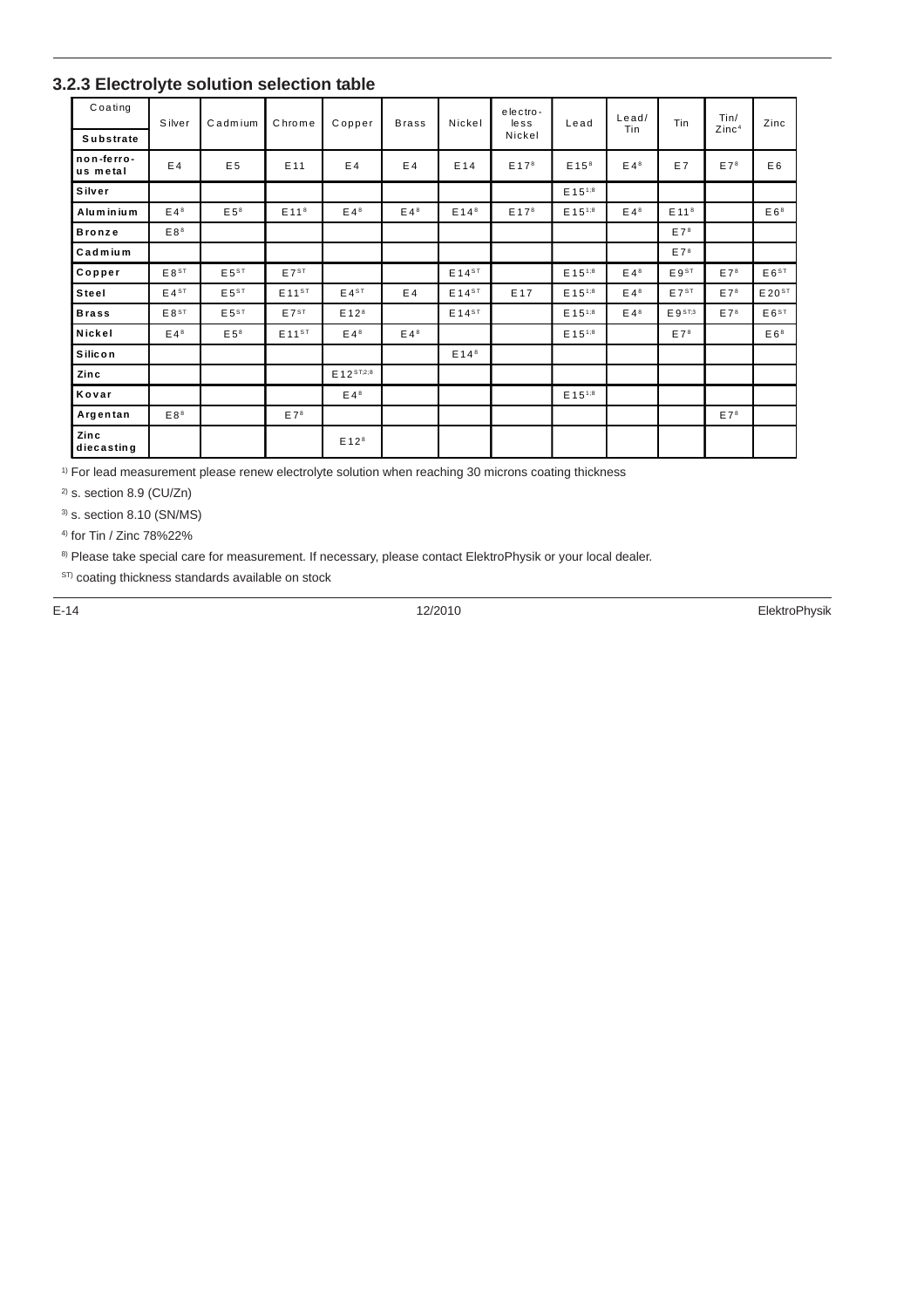#### **3.2.4 Taking readings**

Fill in the appropriate electrolyte by means of the corresponding pipette. Lead the pipette through the opening of the gasket and place it onto the measuring area in order to avoid air bulbs on the de-plating area which might cause interruption of circuit and thus incomplete de-plating and erratic readings.

Fill the measuring cell up to the mark and put the pulsator nozzle onto the cell.

Press START-key. The launch of measuring procedure is indicated by analogue meter (1) deflection. After that, the needle returns to zero position. Deviations up to +/- 0.5 can be ignored.



The reading display (2) continuously shows the coating thickness being removed.

During measuring, it can be switched from thickness to voltage by pressing THICKNESS/VOLTAGE-key (8) with the corresponding unit (microns/mils or Volts, respectively) being shown on the alpha-numerical display (3).

ElektroPhysik 12/2010 E-15

Shortly before the measurement being finished, a slow analogue meter (1) deflection to the right can be observed indicating the start of the voltage jump. A few seconds later, the instruments cuts off the measuring current and emits and audible signal. At the same time, the continuous reading display (2) stops and displays the de-plated coating thickness in microns or mils.

If you have switched to Voltage display, the instrument switches automatically to coating thickness at the end of measurement.

The readings are automatically stored in the statistics memory and, if the printer is connected, printed-out along with their current identification number.

If the reading is not be stored in the statistics, press CLEAR-key for deletion. Deletion is confirmed by the printed message "\*CANCEL\*".

After completion of measurement, press THICKNESS/ VOLTAGE-key for recalling previous voltage setting at the measuring cell.

Measurement can be interrupted manually by pressing STOP. If measurement is interrupted later than 3 seconds after being started, the measurement is valid and the reading will be processed as usual (automatic stop).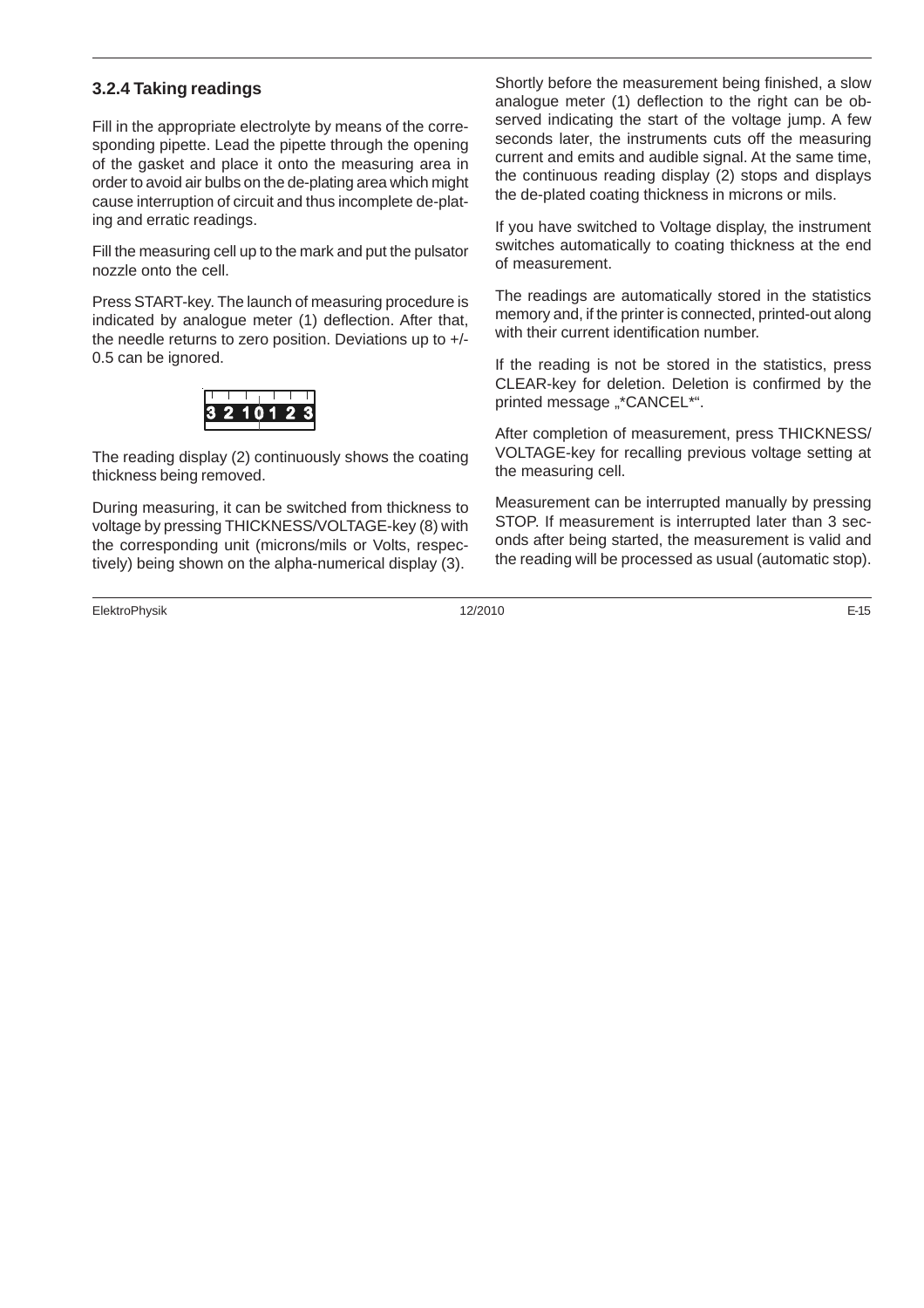#### **3.2.5 After measurement**

Remove the nozzle (40) form the measuring cell (41) and clean with a soft paper towel.

Remove the used solution with the pipette and fill it into the bottle for used solution.

Note:

Do not mix up used solutions with new ones!

Unscrew the pressure device (36) at the stand and lift. Before using another solution, rinse the measuring cell (41) with distilled water.

For evaluation of results, the measuring point should be examined after each measurement. This point must show a clean, round and complete de-plating of coating across the measuring area.

#### **3.2.6 Y-T writer output**

During measurement, the cell voltage can be taken at the y-t writer output (21) and displayed in the form of a voltage curve relating to measuring time. This provides supplementary information on the measuring process especially regarding diffusion coatings.

If the y-t writer is switched on, a current flow can be observed for a period of about 1/16 of the measuring time, providing the measuring process has been stopped automatically (not manually). Thus the voltage curve can be monitored even after completion of the de-plating process.

E-16 12/2010 ElektroPhysik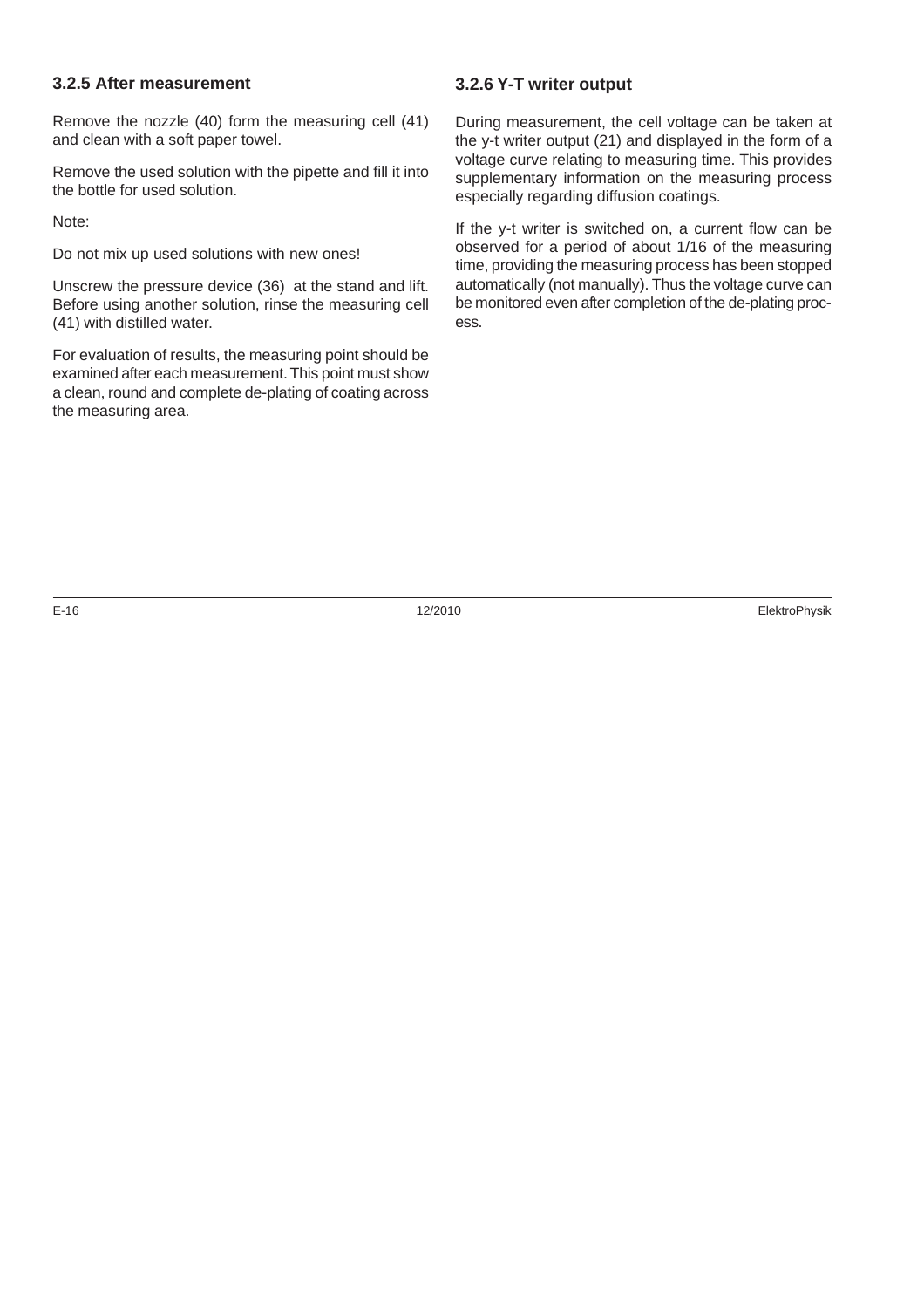#### **4. MiniPrint 4100 Data Printer**

#### **4.1 Print-out of voltage curve**

The data printer MiniPrint 4100 allows immediate printout of voltage curve after the measuring process.

Optimum scalling and print-out of both, readings and voltage values can be automatically obtained by pressing THICKNESS/VOLTAGE-(8) key. (Keep on pressing more than 1 second after measurement).

If you press THICKNESS/VOLTAGE-key during measurement, the measuring current will continue to flow for a period of about 1/16 of the measuring time, ensuring that the voltage curve can be monitored also after completion of the de-plating process.



- 53 ON/OFF-key
	-
- 54 charging control lamp

ElektroPhysik 12/2010 E-17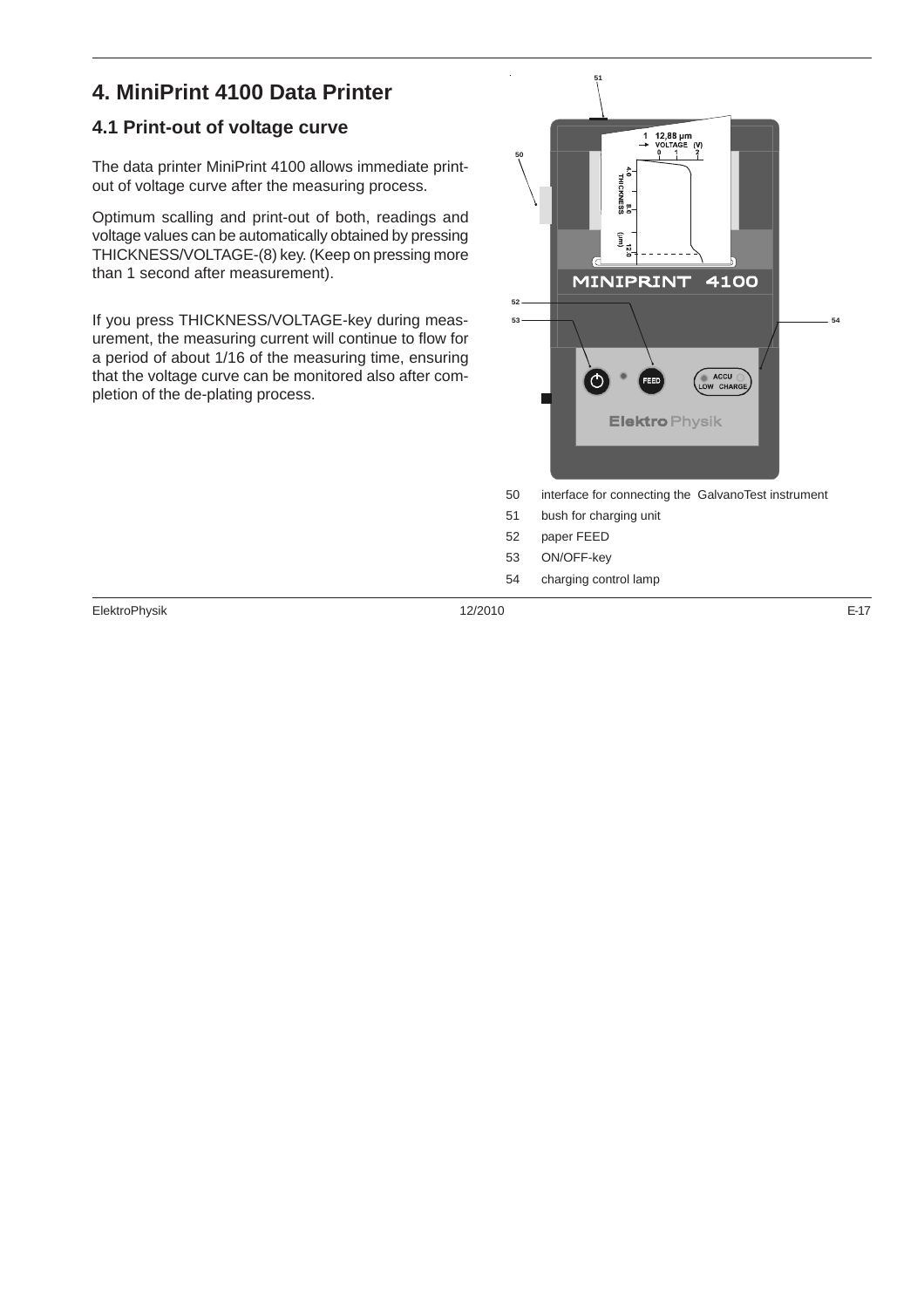#### **4.2 Printing out readings and statistics**

If the MiniPrint 4100 data printer is connected, the readings are printed out after each measurement. The statistical values are printed out individually after completion of the measuring series when pressing STATS-key (4).

If the printer is switched not before the measuring series has been stored, you can actuate the complete print-out by pressing PRINT-key (9).



E-18 12/2010 ElektroPhysik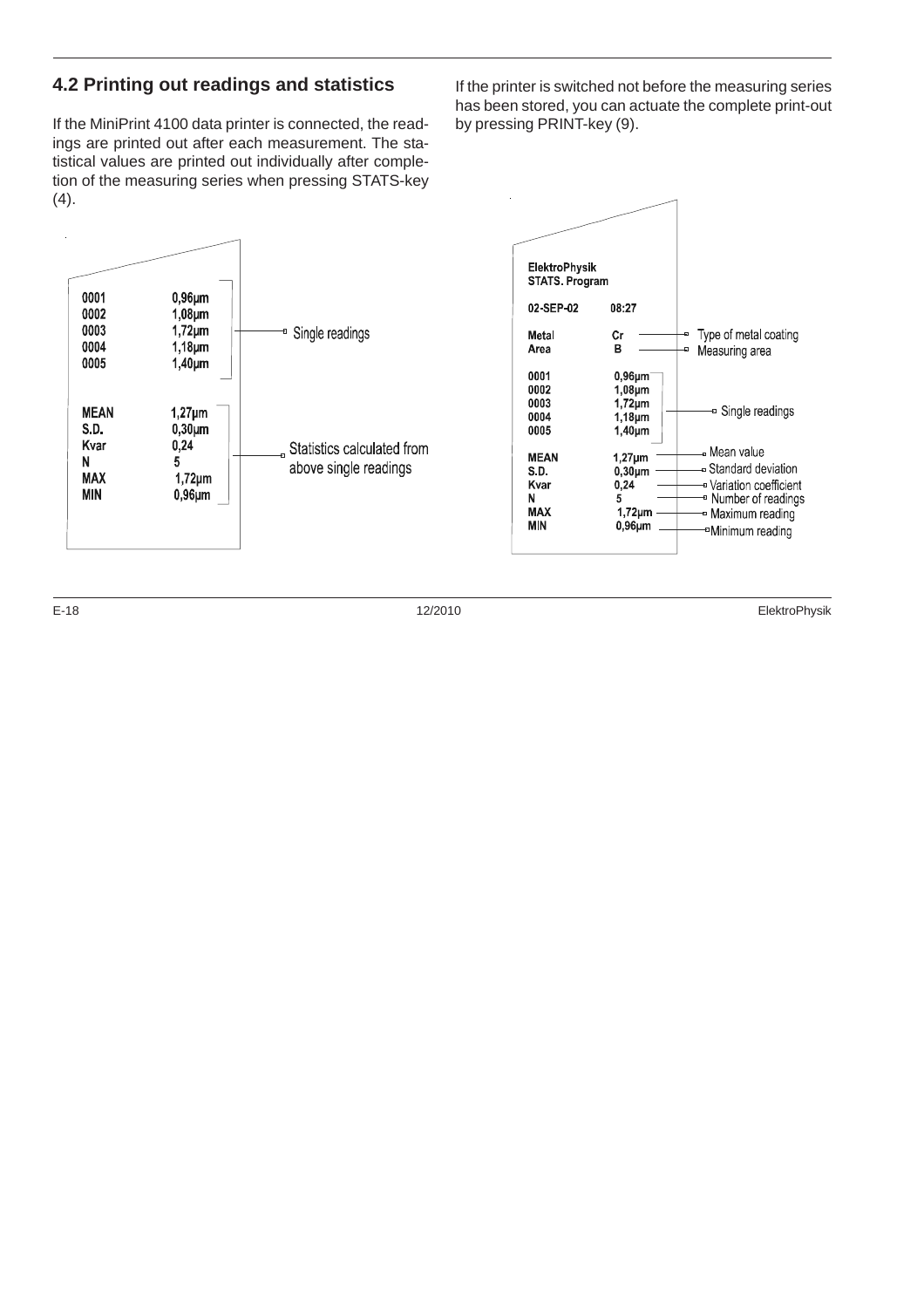### **5. High-Precision Stand incl. Centering Tool (Optional Accessories)**



ElektroPhysik 12/2010 E-19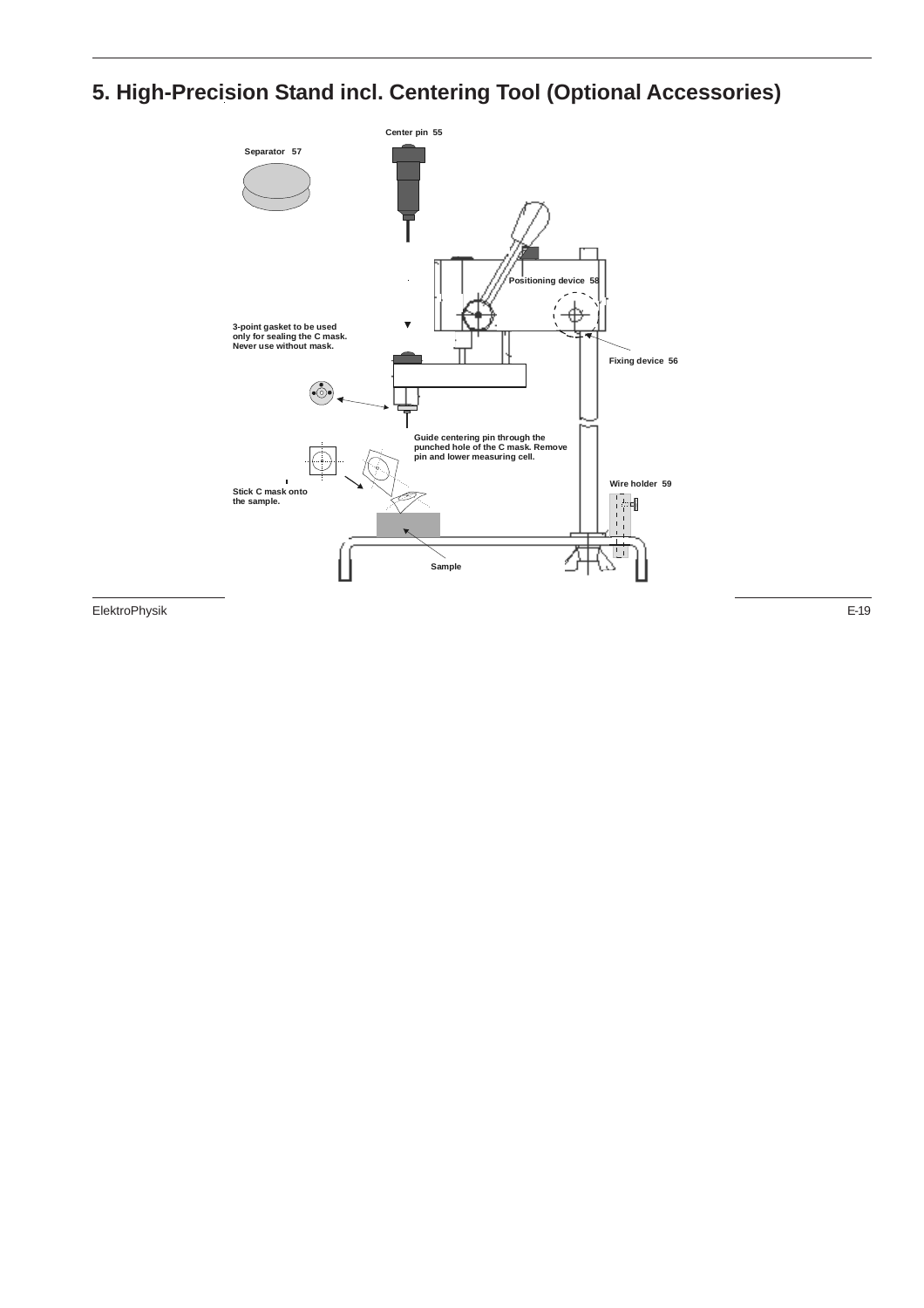| 55 | Centering device  | for pin-point positioning of the cell for<br>measurements using the C mask<br>$(1 \text{ mm}^2)$               |
|----|-------------------|----------------------------------------------------------------------------------------------------------------|
| 56 | Fixing device     | for height control of the positioning<br>device                                                                |
|    |                   | Positioniereinheit                                                                                             |
| 57 | Separator         | for constant pressure during<br>measurements with the rubber<br>gaskets 4mm <sup>2</sup> and 8 mm <sup>2</sup> |
| 58 | Positoning device | for vertical positioning of the cell                                                                           |
| 59 | Wire holder       | for wire measurements, to be used<br>instead of the cell                                                       |

#### **5.1 High-precision stand**

Position the sample on the working surface in a stable position. Place the measuring cell rectangular to the area to be measured (if necessary use the holder for small parts).

Lift the lever arm to the stop. Place the separator (57) onto the sample. Loosen the fixing device (56) and move the positioning device down ensuring that the measuring cell is placed onto the separator without pressure. Now tighten the fixing device.

Remove separator and press the selected rubber gakset (42) onto the mounting (41b).

E-20 12/2010 ElektroPhysik

Place the measuring cell onto the sample by means of the lever arm of the positioning device.

After completion of the measurement, lift the measuring cell for inspecting the measuring area. After that, reset the measuring cell into the previous position and continue with the next smaller measuring area (section 8.4).

For measuring multi-layers, the measuring area should be examined especially

- if the nature of layers is unknown
- if, after de-plating of the upper layer, an oxide film has been produced which requires cleaning
- in case of irregular anlogue meter (1) deflection

#### **5.2 Centering tool**

The centering tool (55) is used when, because of the shape of the sample, a C mask (1mm²) in combination with the 1.5 mm dia. gasket (for sealing the mask) is required.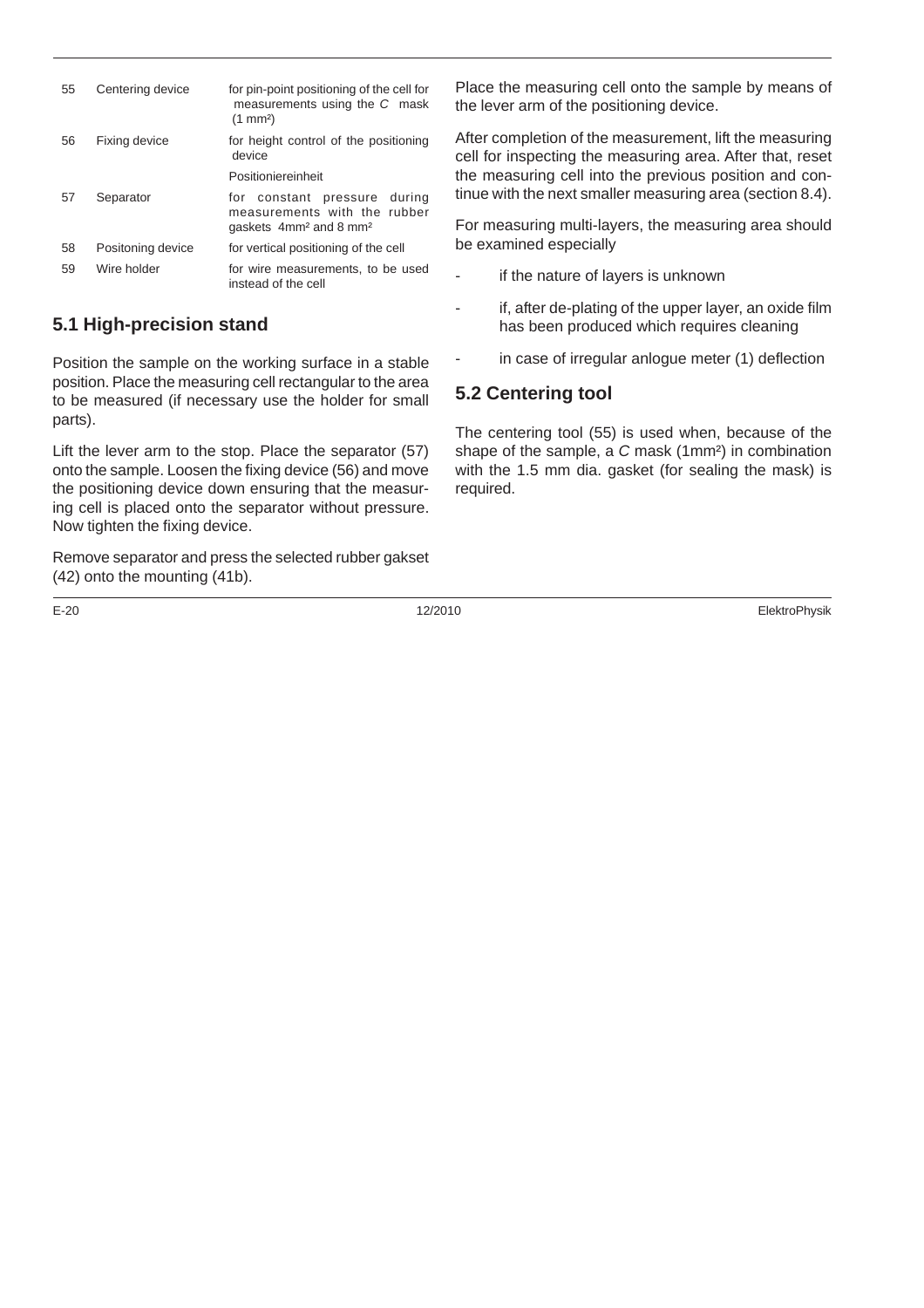Place the centering tool (55) into the measuring cell (41) as far as possible. Clean the sample and stick the mask on the area to be measured.

Adjust the precision stand ensuring that the center pin touches the sample through the punched hole of the mask with a very slight contact. Tighten the fixing device (56).

Position the measuring cell and remove the centering tool.

#### **6. Small Parts Holder**

For measurig small and irregularly shaped samples.



- 60 rubber protection jaws
- 61 ball joint for positioning the test sample
- 62 suction plate for ensuring stable position of the small parts holder during measuring

ElektroPhysik 12/2010 E-21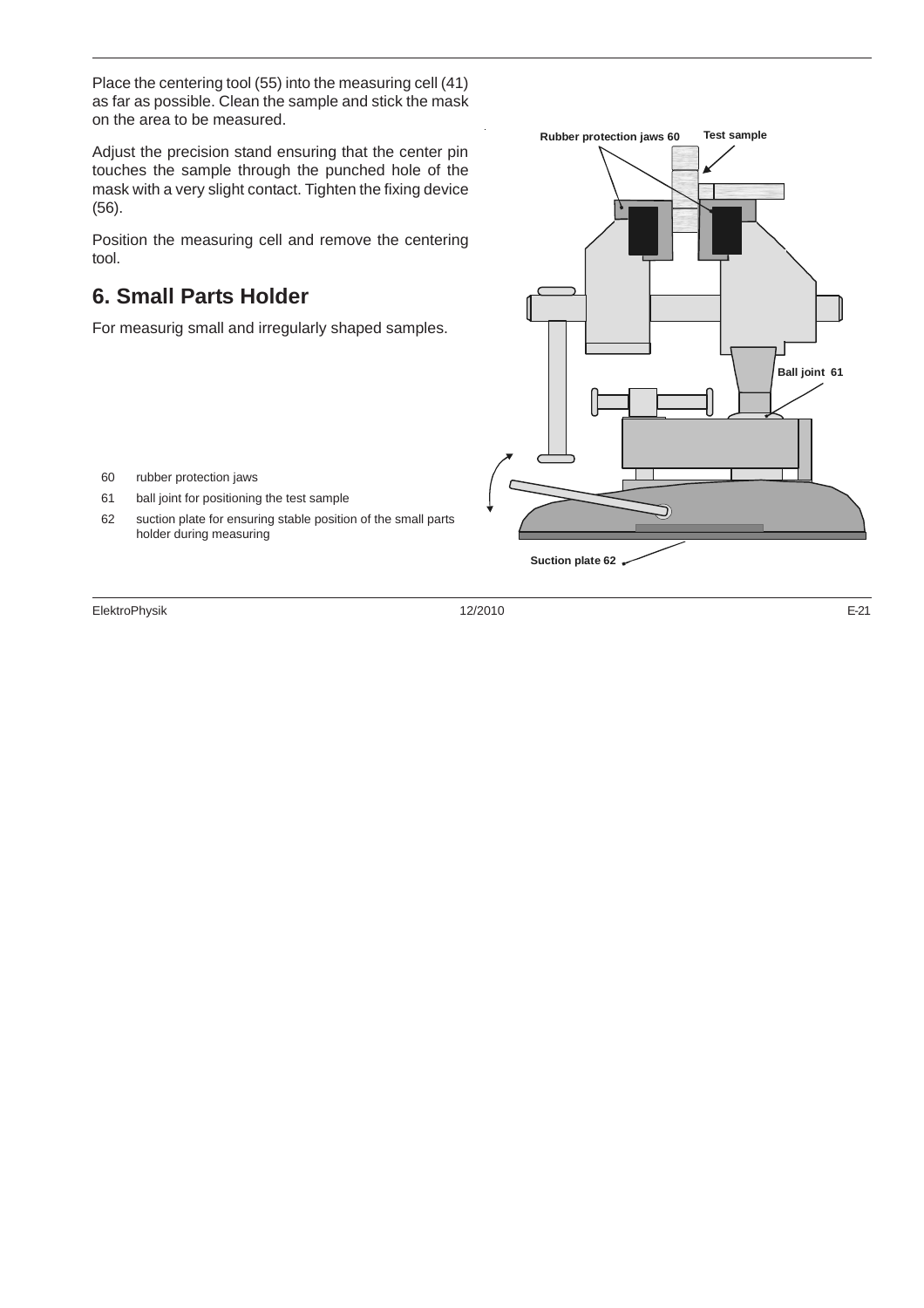#### **7. Electrolyte cup**

#### **7.1 Variable measuring area for small parts and wires** ≥ ∅ **0,3 mm**

This method is also a time/voltage measurement. While the standard method always provides a defined de-plating area which is determined by the size of the gasket, the electrolyte-cup-procedure requires a calculation to be made in order to determine the de-plating area.

The electrolyte cup is suitable for measurement of wires and small parts with de-plating areas ranging from 0.25 to 16 mm<sup>2</sup>.

Choose the appropriate solution according to the electrolyte selection table (section 3.2.3) and fill the cup to about up to 1 cm from the rim. Areas of samples which are not be measured or the ends of wires have to be insulated e.g. by using lacquer.

#### Note:

Use the black and yellow connecting cable for measurements with the cup!



Adjust measuring area to "K"and continue settings as described under section 3.

Dip the sample into the electrolyte cup ensuring that the area dipped into the cup approximately corresponds to your setting of measuring area.

E-22 12/2010 ElektroPhysik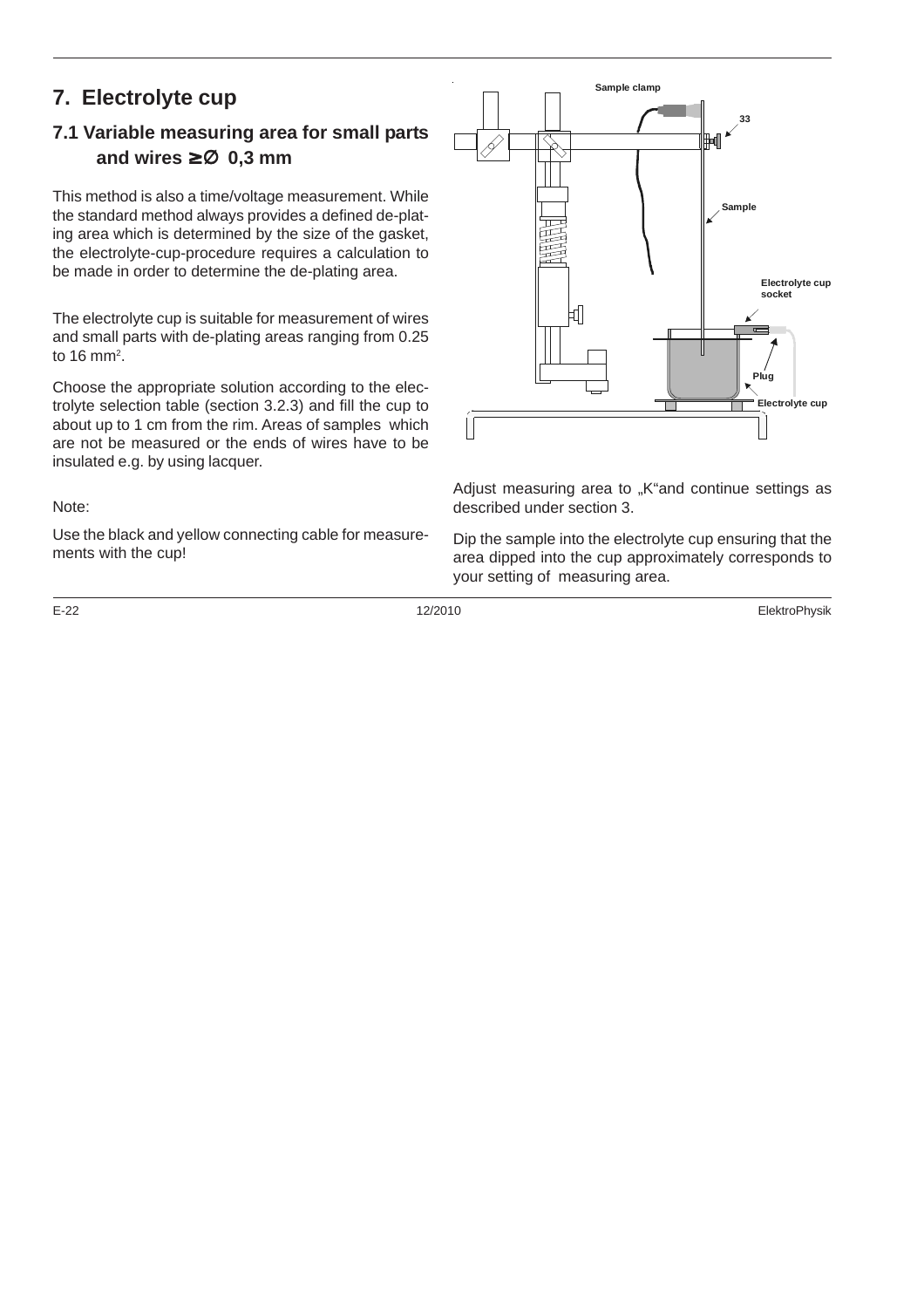Ajust the electrolyte cup holder so that the sample is in the middle of the cup. The sample must not touch the cup at any point, even on the bottom.

Fit the cathode plug into the socket on the cup and fix the sample clamp to the sample. The contact point must be clean so that a good electrical contact is made.

After pressing START/STOP key, the following message is shown on the alphanumerical display: "Measuring area?". Use ARROW-keys for setting the approximate measuring area.

Press START/STOP-key or SET-key for starting measurement.

At the end of the measuring procedure, the alphanumerical display shows again "Measuring area?".

Use the ARROW-keys for setting the precise de-plating area and confirm by pressing SET-key. The instrument now calculates , displays and stores the thickness value of the coating.

Measurement in the electrolyte cup is made without pulsator.

#### ElektroPhysik 12/2010 E-23

#### Note:

The solution can be used for several measurements (20 to 30 depending on the size of the samples), but is should not be left in the cup for a longer time, but removed and stored in a suitable bottle. Do not refill into the bottle with new solution!

Depending on the type and thickness of coating, wires ≤∅ 0,3 mm may also be measured.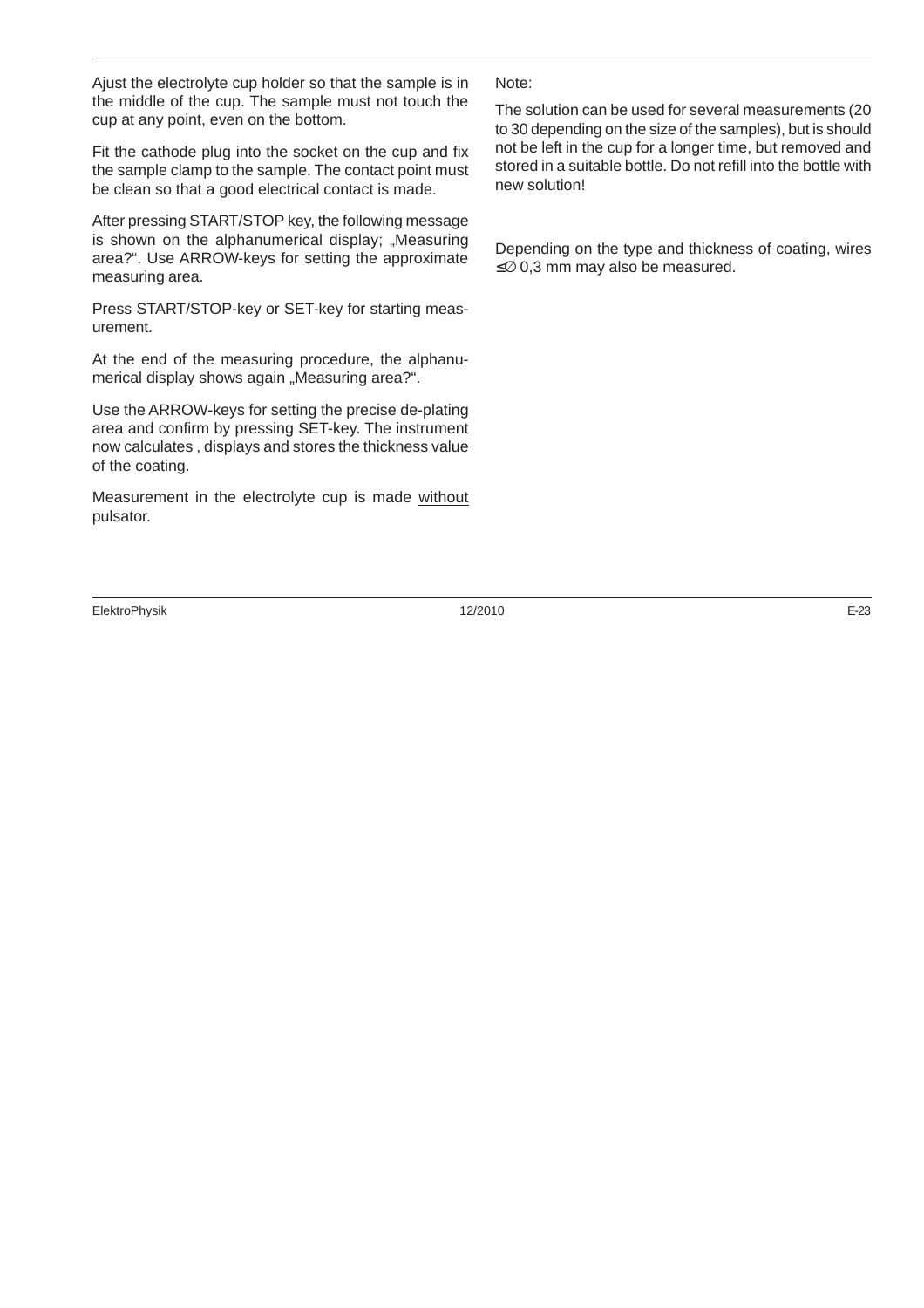#### **Example for measurement of wires using tthe electrolyte cup:**

Press START-key and use ARROW-keys for setting the measuring area according to wire diameter and depth of immersion.



After this, use a caliper to measure diameter and length of the de-pated area.



Use the above parameters to determine the actual deplated wire area as follows:

$$
F = d \times T \times I
$$
\n
$$
F = \text{Area}
$$
\n
$$
d = \text{Diameter of wire}
$$
\n
$$
T = 3,14
$$
\n
$$
I = \text{length of de-plated area}
$$

After completion of measurement remove wire.

E-24 12/2010 ElektroPhysik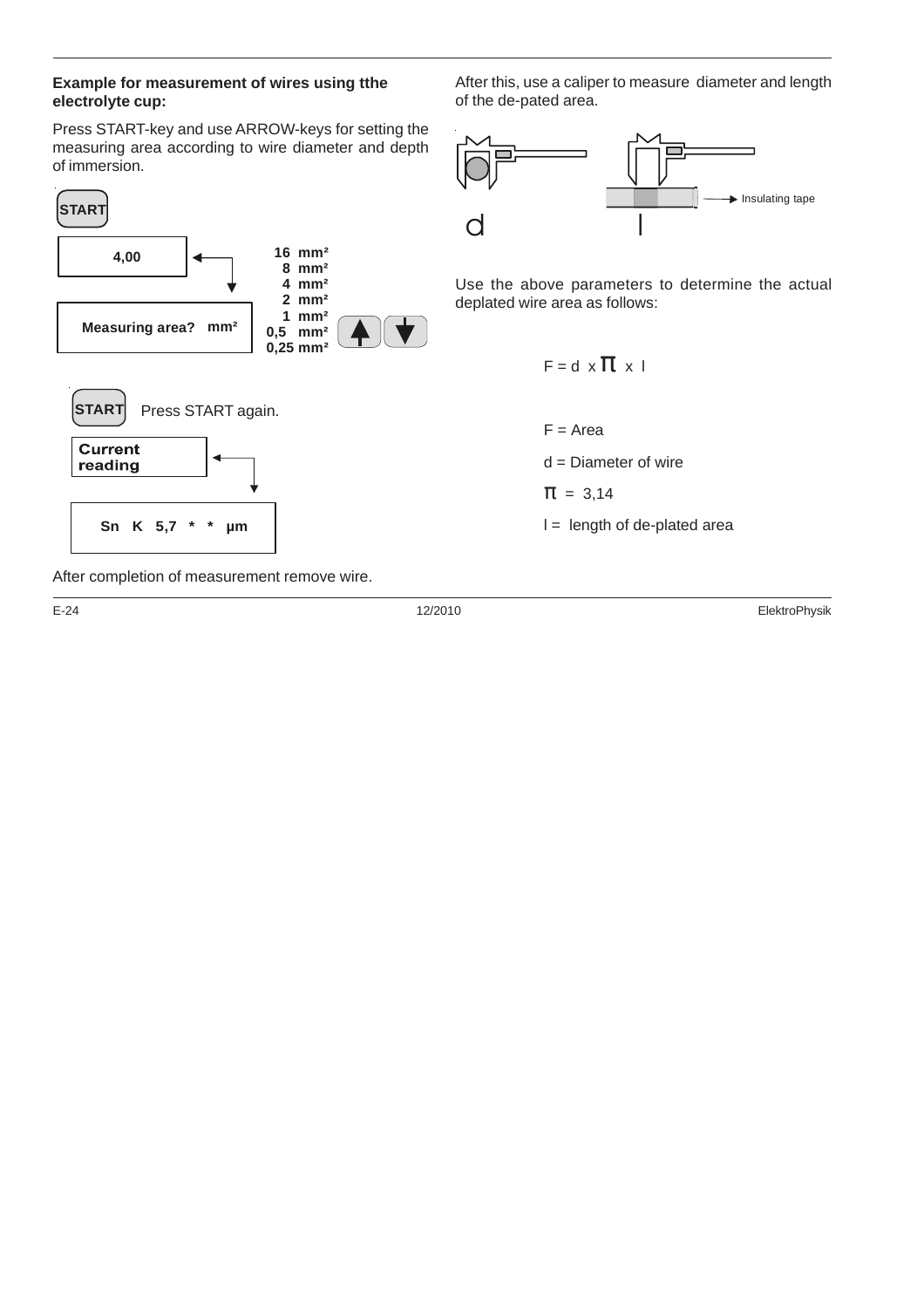Use ARROW-keys for setting the actual measurng area, e.g.  $5,36 \text{ mm}^2$ .

Press SET-key to show the reading as calculated by means of the actual measuring area, e.g. : 7,4



#### **7.2 "C" mask for wires** ∅ ≥ **2 mm**

Use the "C" mask for measuring wires with a dia.  $\geq 2$ mm.

Stick the mask onto the wire ensuring to insulate the end of wire completely. If necessary, use lacquer. Dip the wire into the electrolyte cup ensuring that the punched hole of the C mask is completely immersed into the solution.

ElektroPhysik 12/2010 E-25

Continue as described under section 3.2.4 "Taking readings". Please note that the red and black connecting cable is to be used and select measuring area "C".

As soon as the instrument switches off automatically, the reading can be read from display. It is not necessary to calculate the measuring area.

If you are using the standard measuring stand, the wire is to be fixed by means of the clamping screw (33).

If you are using the high-precision stand, use the wire holder (59) to fix the wire. Loosen measuring cell to take it off. Insert wire holder and tighten.

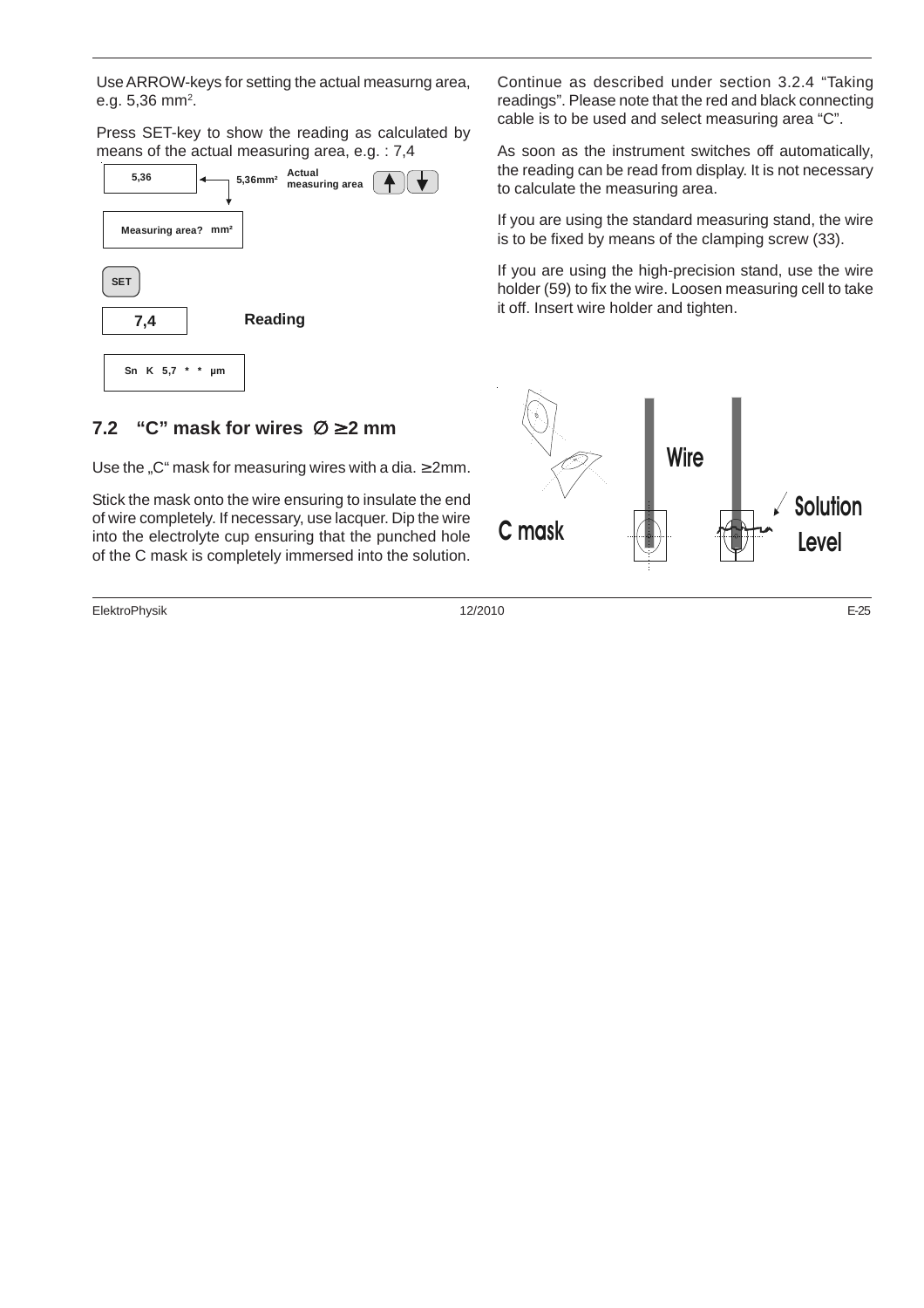#### **8. Specific Mesuring Problems**

#### **8.1 Convexe-shaped areas**

- circulare gasket  $A \geq \emptyset$  16 mm
- circular gasket  $B \geq \emptyset$  8 mm
- circular gasket  $\varnothing$  1,5 mm with C mask  $\geq$   $\varnothing$  6 mm
- cirular gasket  $\varnothing$  1,5 mm (adaptable to the sample dia.) and C mask  $\geq$  Ø 4mm

Use abrasive paper to adapt the circular gasket to the geometry of sample.

Samples swith smaller diameters such as wires should be measured by means of the electrolyet cup.

Wires  $\geq$   $\varnothing$  2 mm can be measured in the electrolyte cup using a mask.

Depending on type and thickness of coating, wires  $\leq \emptyset$ <br>0,3 mm may also be measured.

# Test sample **Rubber gasket - bottom side Rubber gasket - longitudinal view**

Circular gaskets A and B should not be adapted to the diameter as this would change their defined measuring area.

Rubber gasket **rounded** edge

**Messobjekt**

1,5 mm diameter

E-26 12/2010 ElektroPhysik

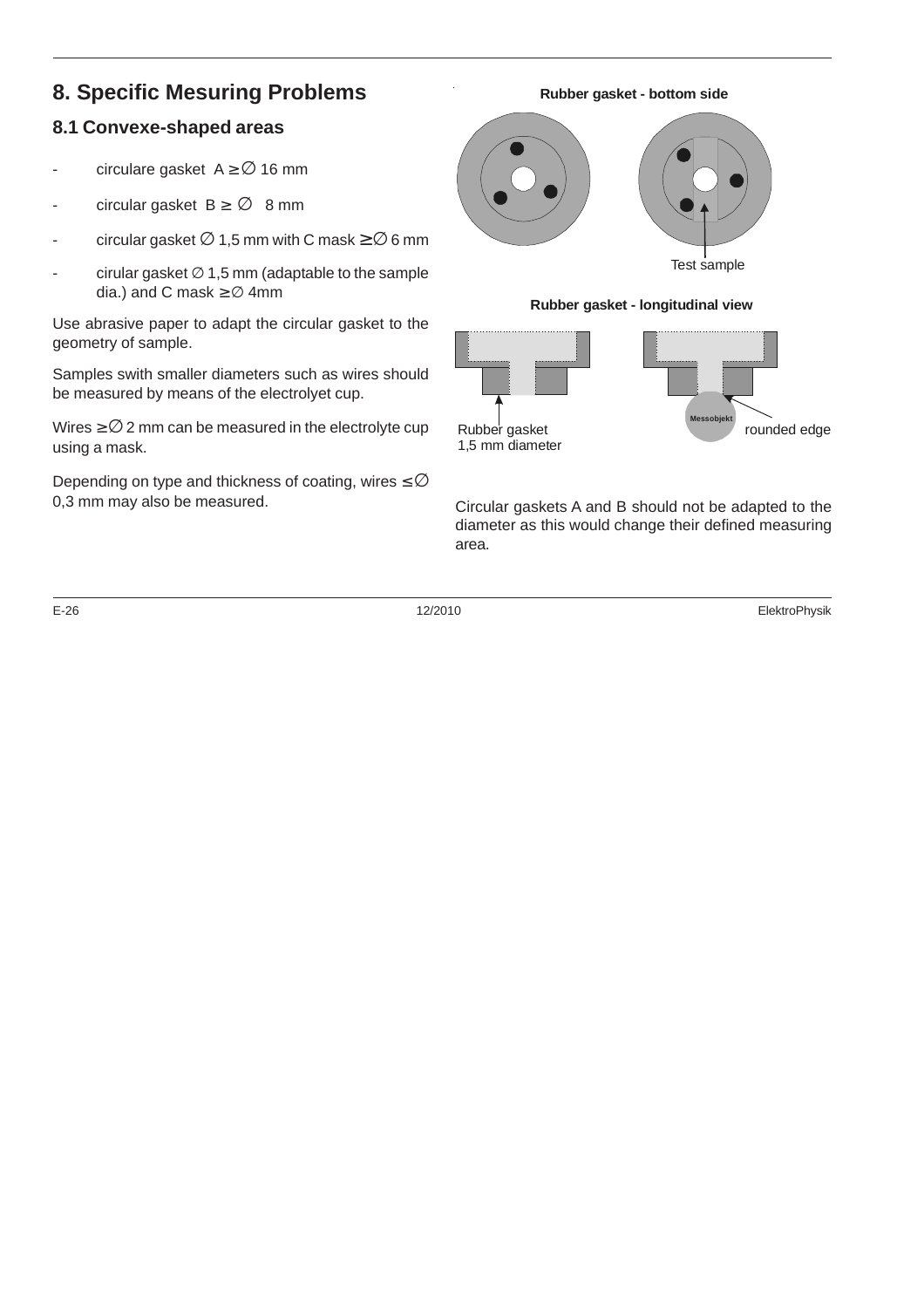#### **8.2 Concave-shaped areas**

From minimum sample ∅100 mm, the circular gasket  $\varnothing$ 1.5mm can be used in combination with the C mask.

Note:

Only samples accessible form the upper side can be measured.



ElektroPhysik 12/2010 E-27

#### **8.3 Coating thickness > 40µm**

If coatings  $>$  40 $\mu$ m are to be measured with the 8mm<sup>2</sup> gasket, the STOP-key must be pressed before reaching 40µm. Use a new solution to continue measurement.

The total range of up to 75µm can be covered in one measuring procedure by means of the 4mm² gasket or 1 mm² mask.

For exceptions, please refer to the electrolyte solution selection table.

#### **8.4 Mulit-layer coatings**

The GalvanoTest is suitable for measuring subsequently the individual coatings of mulit-layer systems (such as chrome, nickel, copper on steel) at one measuring point.

Measurement of the upper layer is carried out according to the general instructions of section 3. After-switch-off, lift out the pulsator nozzle (40) without moving the position of the gasket on the sample.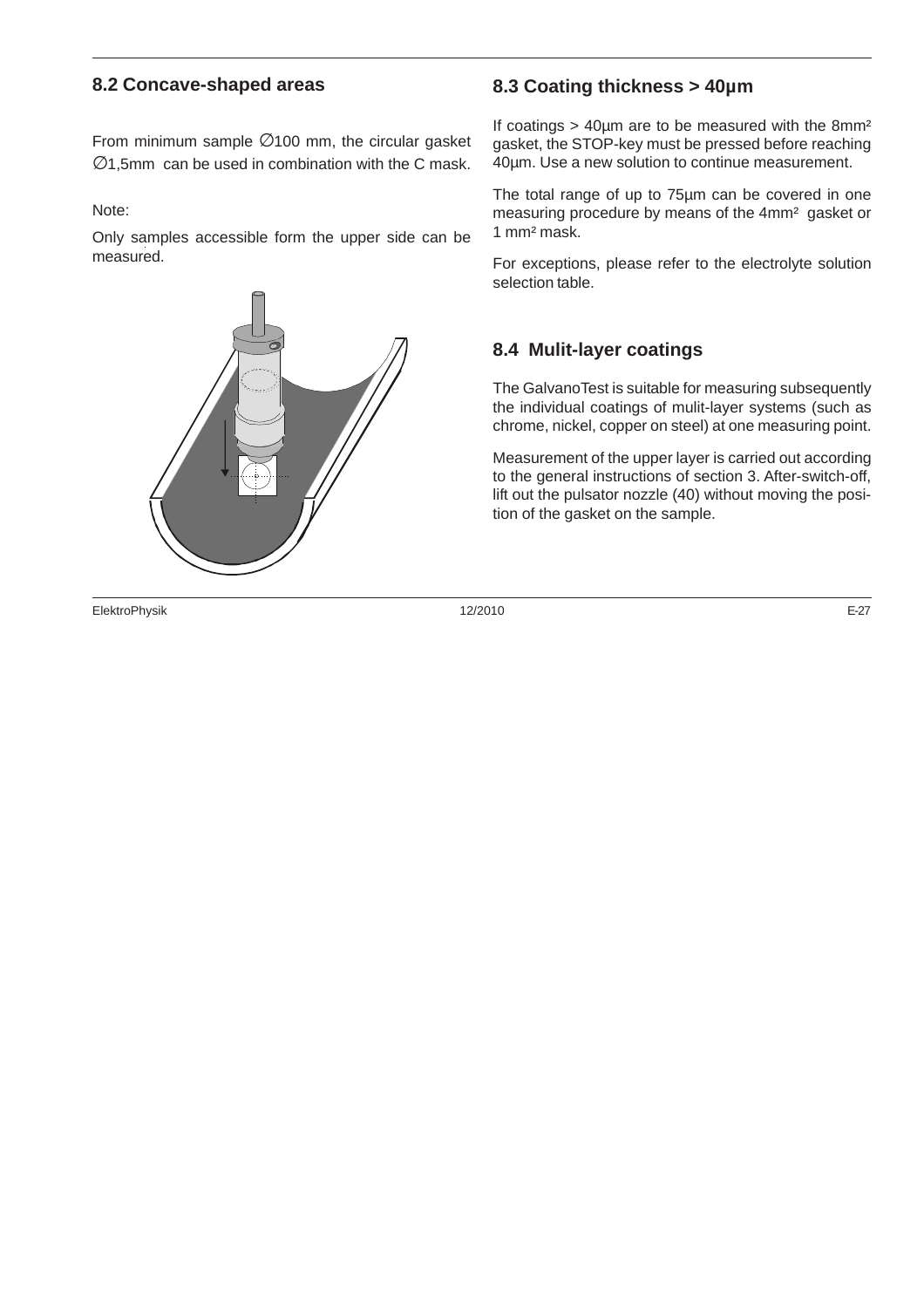Remove the solution with the appropriate pipette and rinse out the measuring cell (41) twice with distilled water for the next measurement. After that, the electrolyte cup is filled with the solution for the second layer.

#### Note:

At this point, do not forget to set the new coating material (METAL) on the alphanumerical display (3).

In general it is not necessary to lift off the measuring cell between the individual measuring procedures.

In some cases, however, it may become necessary to lift off the measuring cell between the individual measurements in order to clean the sample from electrically insulating deposits which may built-up during the de-plating process.

After this, use the next smaller measuring area for the next measurement.



#### **8.5 Chromed zinc coatings**

Before placing the measuring, remove any passivation layers that may have built-up on the sample. This is done best with a rubber pencil or with ElektroPhysik solution PE<sub>1</sub>.

Put some solution in the measuring cell and leave for a few seconds. Then rinse out the measuring cell with distilled water and proceed as in 3.2.4.

E-28 12/2010 ElektroPhysik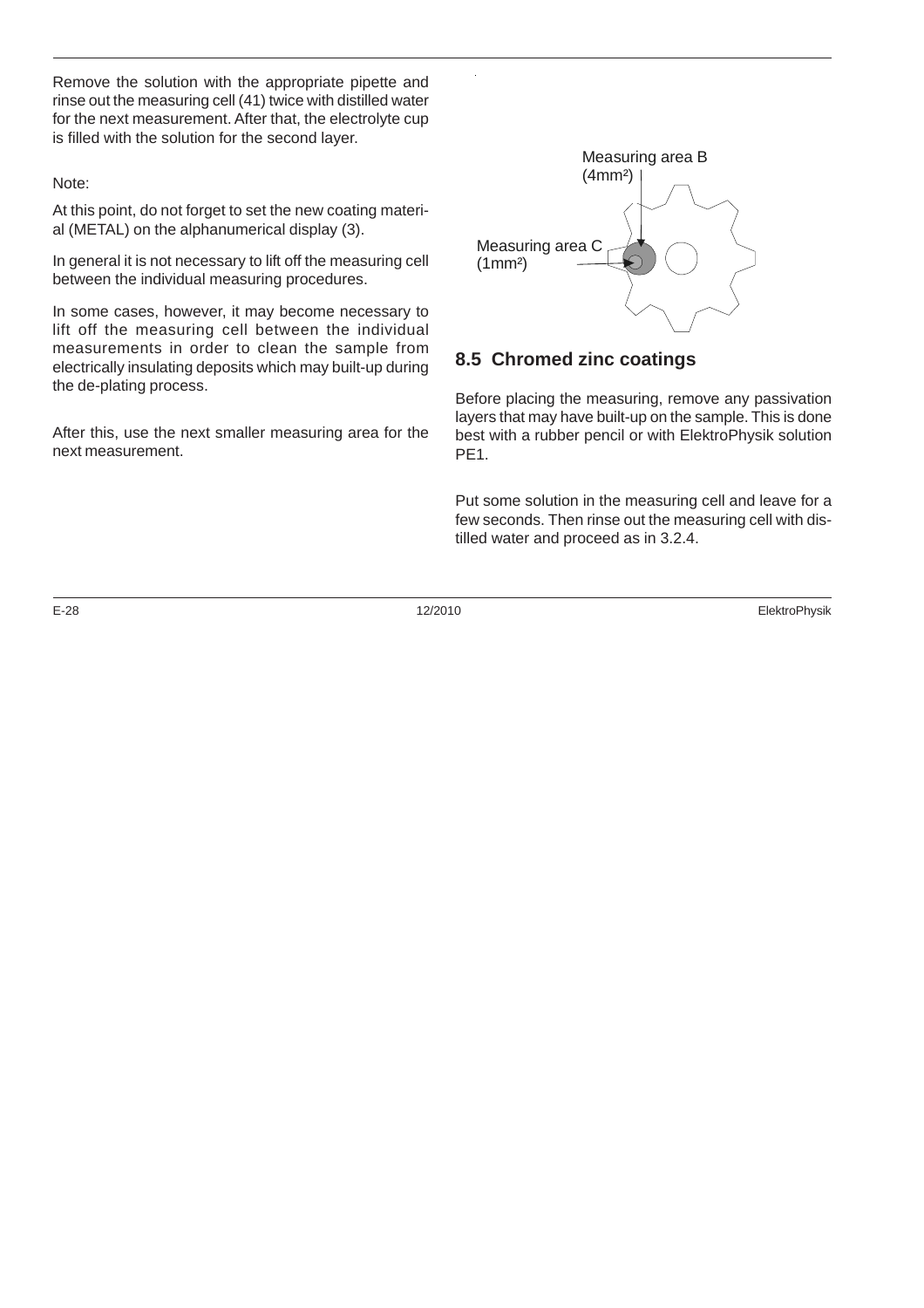#### **8.6 Diffusion layers**

Some metals tend to penetrate into the surface of the next layer. For that reason, the instruments may switchoff after de-plating the pure metal, e.g. Sn.

If you examine the measuring area, you cannot see the next metal layer but the metal which remains to be deplated.

In this cases, we recommend to decrease sensitivity i.e. to set a higher voltage value.

On the other hand, when measuring extremely distinctive diffusion layers (e.g. Zn), the voltage jump may not be sufficiently strong for switching off measurement. In such cases, the voltage curve may return to normal until a new voltage jump occurs after a short while. This voltage jump however may be too slow to switch-off measurement. In such case we recommend to increase sensitivity i.e. to set a lower voltage value.

With optimum sensitivity, the instrument switches off not before the second voltage jump.

The print-out of voltage curve on MiniPrint 4100 shows both, thickness of the pure metal as well as the thickness of the diffusion coating. Please refer also to section 10 "Sensitivity Control".

#### **8.7 Currentless Nickel (Chemical Nickel)**

When measuring currentless nickel, the phosphor content will cause a slowing down of the de-plating process. The variation of de-plating speed with phosphor content can be described as follows:

| Posphor<br>content in % |      | 5    | 6    | 8             | 9    | 10   |      |
|-------------------------|------|------|------|---------------|------|------|------|
| Correction<br>value     | 1,11 | 1,14 | 1,16 | $1,19$ $1,22$ | 1,24 | 1,26 | 1,28 |

The correction values as specified in the above table only apply if calibration has been carried out by means of a nickel standard without phosphor content.

ElektroPhysik 12/2010 E-29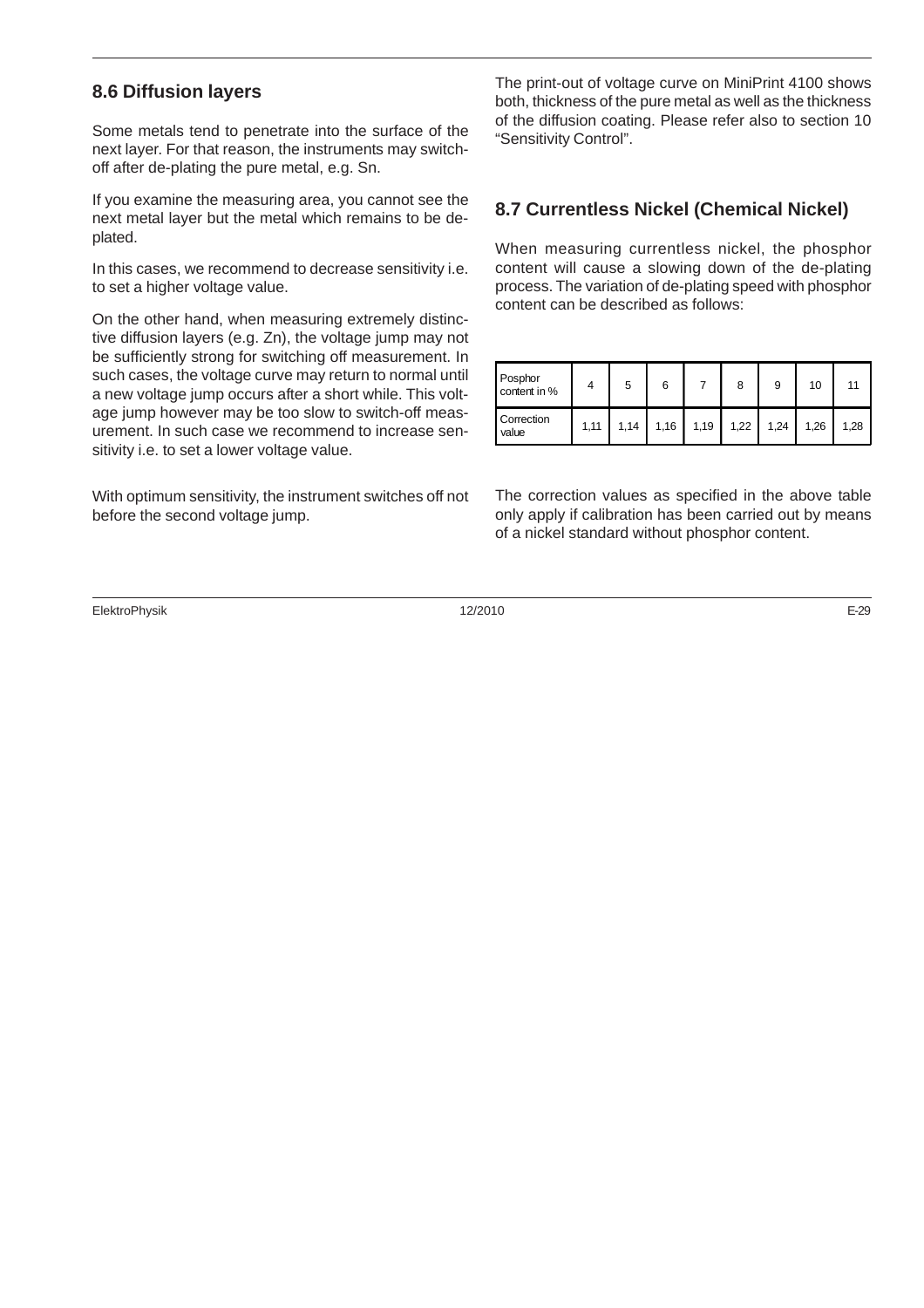For accurate measurement, the calibration factor has to be determined according to section 9.1 and then divided by the appropriate correction value as specified in the table above.

#### **8.8 Nickel on copper on steel**

If the instrument does not switch off when using E14 solution for nickel coatings on copper (Cu < 2 um), it is recommended to use E4 solution. Please note that in this case, the instrument must be calibrated accordingly and that E4 solution removes both layers in one measuring process.

#### **8.9 Copper on zinc**

Select "M" for optional metal selection. It is recommended to adjust the instrument as follows:

| De-plating speed: 34 µm/min. |                 |
|------------------------------|-----------------|
| Sensitivity:                 | 1.0             |
| Calibration factor: 2-2,1    |                 |
| Solution:                    | F <sub>12</sub> |

#### **8.10 Tin on brass**

Select "M" for optional metal selection. It is recommended to adjust the instrument as follows:

| De-plating speed: 56 µm/min |          |
|-----------------------------|----------|
| Sensitivity:                | 2,5      |
| Calibration:                | 1.7-1.75 |
| Solution:                   | F9       |
|                             |          |

The instrument settings under 8.9-10 are general specifications and may vary according to the individual gauges. For that reason, calibration must be carried out for each individual gauge.

#### **8.11 Thick caotings**

When measuring thick coatings, the instrument may switch of prematurely i.e. before the coating is removed completely. In such cases "0.00" is shown on display. Example: If you want to measure Cu 50µm at a de-plating speed of 3,14µm/min, the instrument switches off after removing a coating thickness of 31,4µm as maximum de-plating time is 10 minutes:

 $10 \times 3,14 \mu m = 31,4 \mu m$ 

E-30 12/2010 ElektroPhysik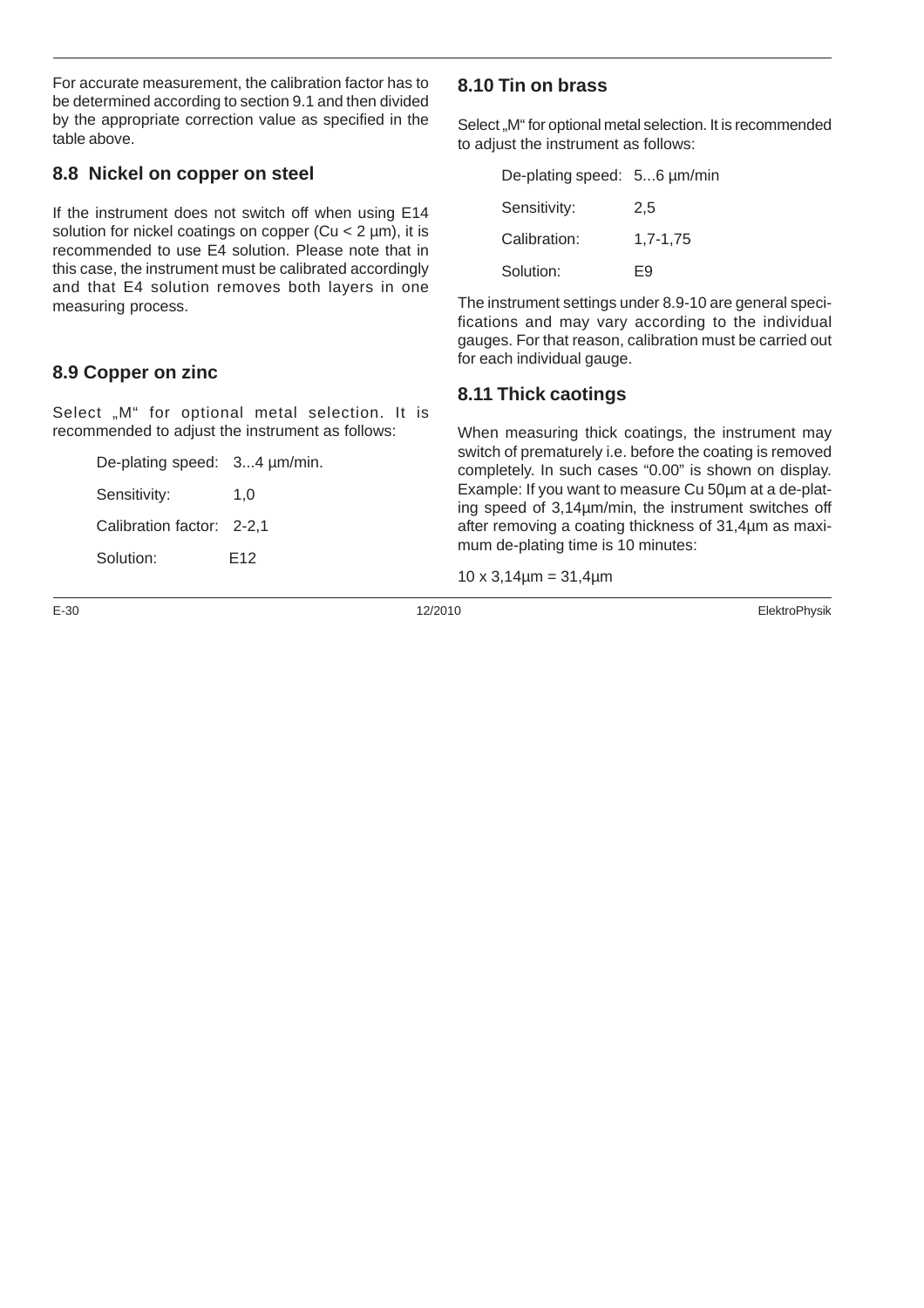In such cases, please proceed as follows:

- Switch off the instrument manually before automatic switch-off.
- The readings will be stored automatically.
- Restart measurement. As soon as the gauge switches off automatically, both values can be added to give you the total thickness.

#### **9. Calibration**

Accurate calibration is most important for successful measurement. Previous calibration values can be overwritten by new ones. Stored readings remain unchanged. New measurement series, however, cannot be stored until previous readings in the statistics have been deleted (see 12.5).

Note:

CLEAR-key pressing during instrument setting procedure sets standard calibration: "1.000".

ElektroPhysik 12/2010 E-31

#### **9.1 Calibration by means of coating thickness standards**

Take measurement on the coating thickness standard.

Press SET-key for positioning the cursor to CAL. Now a value is shown on the reading display. The unit microns or mils is shown on the alphanumerical display.

Use the ARROW-keys for setting thickness of calibration standard. Continuous pressing of ARROW-keys supports quick function. Your setting will be valid without the need of being confirmed.

If MiniPrint 4100 is switched on, the message "\*Cancel\*" will be prined after pressing the ARROW-key.

The following measurements will be carried out on the basis of your calibration selection without need to confirm.

For checking, take another measurement on your calibration standard.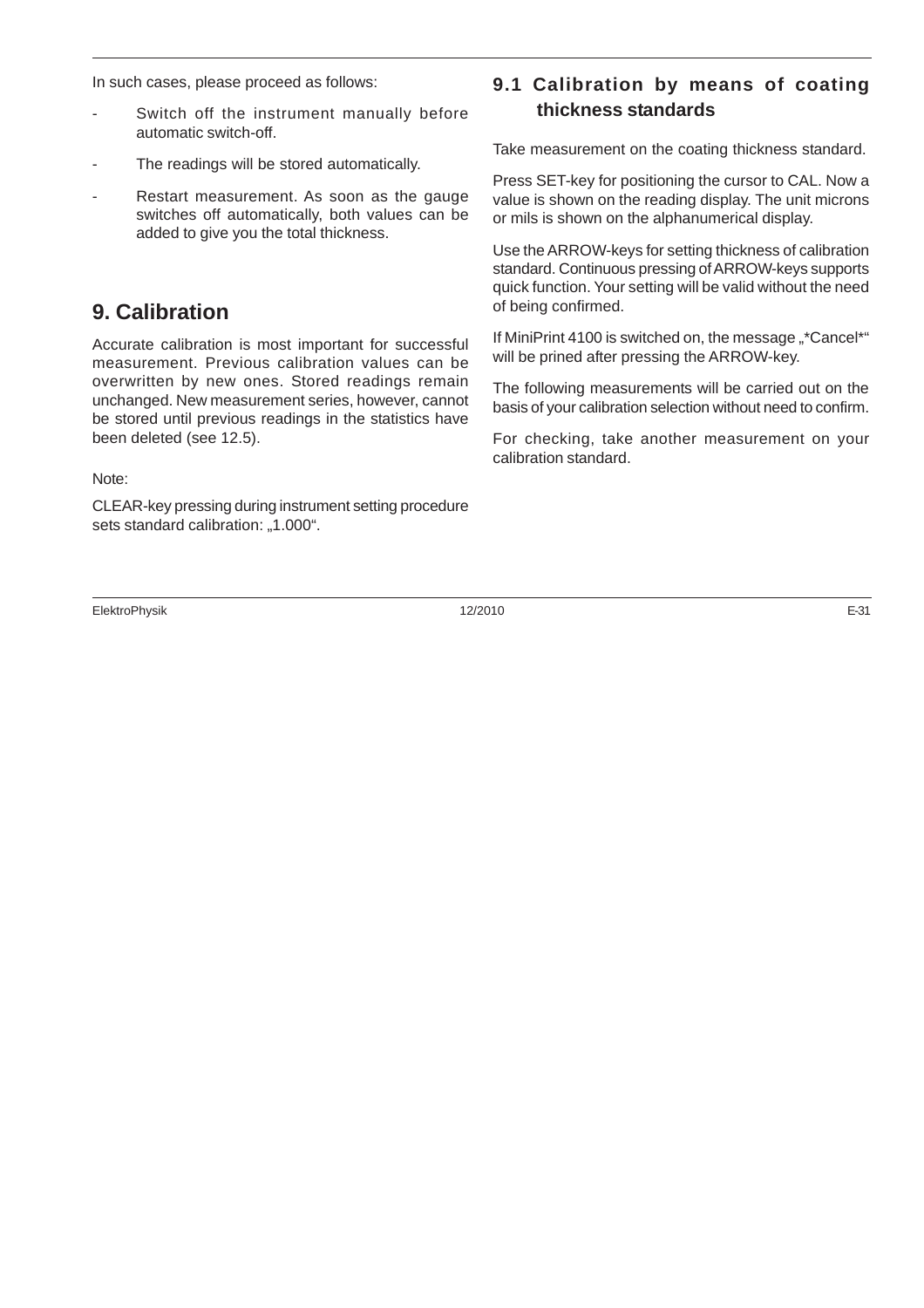#### **9.2 Calibration by means of calibration factors**

If coating thickness standards are not available, calibration can also be performed by means of factors, providing the instrument setting parameters are known. Calibration by means of a factor is only possible

- if the cursor is not be seen on the alphanumerical display. On that purpose, press SET-key.
- if there is no value indicated on the reading display. Press CLEAR-key (10).

Then perform setting as follows:

- Use SET-key to position the cursor to CAL (12). The previous factor selection, e.g. 1.300 is shown. On the alphanumerical display , UNIT (11) will be marked by a bar.
- Use ARROW-keys for selecting the required factor, e.g. 1.150. Your setting does not need to be confirmed. The following measurements will be automatically made on the basis of your factor selection.

#### **9.3 Calibration factor control range**

In both methods, calibration by means of coating thickness standards and calibration by means of calibration factors a special factor is set.

For the preset metal selections such as  $Cr - Cd$ , the calibration factor can be set from 0.5…2, for optional metal selection "M", it ranges from 0.2…5.

When trying to exceed these ranges, the alphanumerical display will show the following messages: "Maximum" or "Minimum".

#### **9.4 Standard calibration (1.000) reset**

If for special applications, the factor selection is different form 1.000, (1.300 for instance), an asterisk (\*) will appear on CAL position.

- Use SET-key for positioning the cursor to CAL.
	- Select 1.000 by pressing CLEAR-key. Now (\*) will disappear.

E-32 12/2010 ElektroPhysik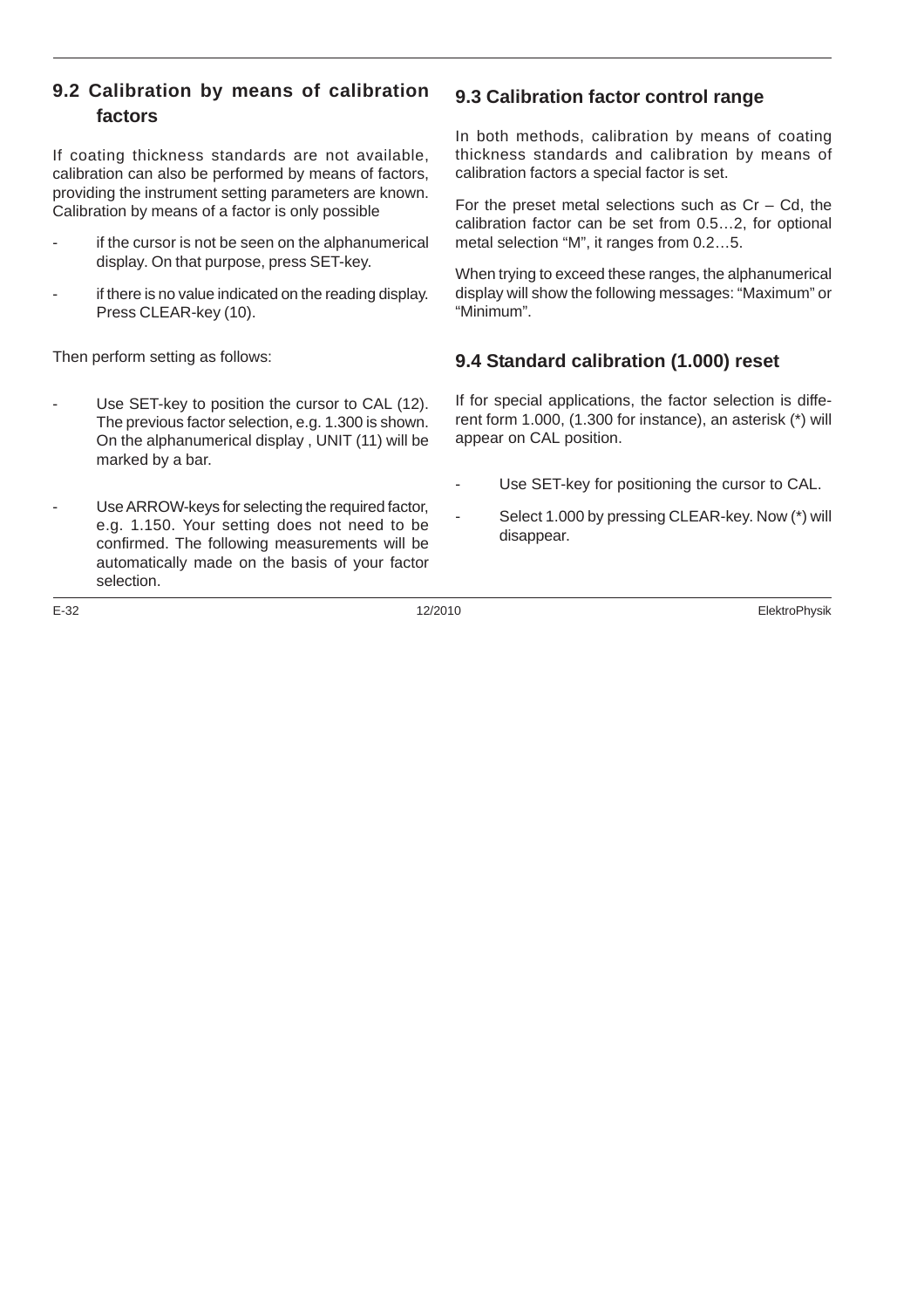#### Note:

When pressing CLEAR-key, any reading changes according to the current factor selection, eg.

2.6 um changes to 2.0 um.

#### **10. Sensitivity Control (SENS)**

The coulometric technique uses a controlled "de-plating" current rate, the time required to remove the plating material and the diameter and length of the sample area to determine the plating thickness. For that reason, the end of de-plating time must be exactly determined (see time-voltage diagram on page D-9.).

Your sensitivity setting determines the switch-off point. If after switch-off the coating is not completely removed, GalvanoTest has switched off prematurely and some spots can be observed on the de-plating area. In this case, it is recommended to increase voltage setting. E.g. for nickel it is recommeded to increase the default setting from 1.0 Volt to 1.2 Volt.

ElektroPhysik 12/2010 E-33



If the instrument does not switch off in time, the substrate is going to be etched. In this case, sensitivity should be decreased (for nickel, e.g., decrease from 1.0 to 0.8 Volt).

#### **10.1Standard sensitivity reset**

The instrument is factory adjusted so that a certain sensitivity value (Volt) is preset for the different metal selections. When changing sensitivity preset, an asterisk (\*) will appear at SENS. For resetting to standard sensitivity selection, please proceed as follows:

Use SET-key to position the cursor to SENS.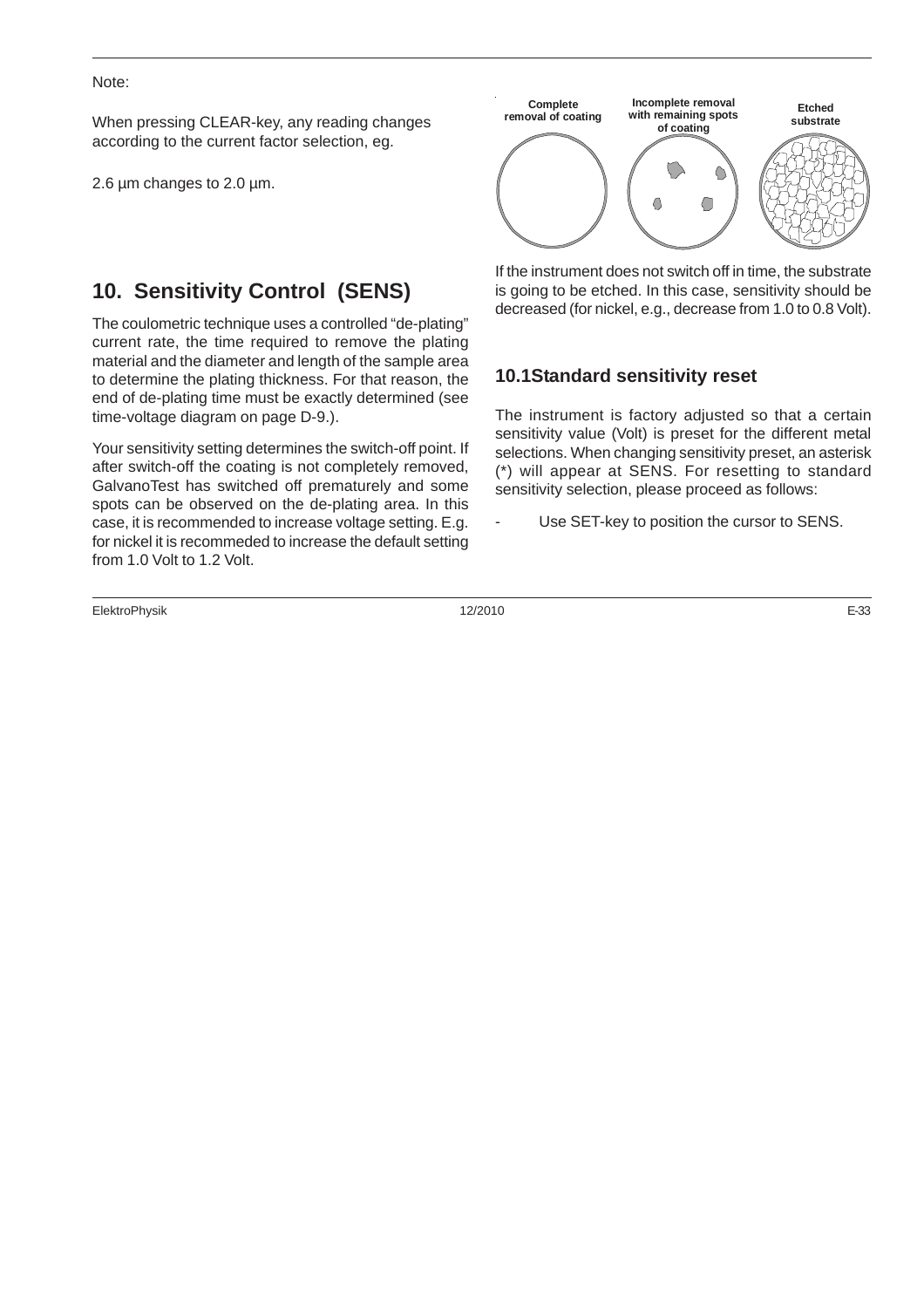Press CLEAR-key. The sensitivity value U resets to factory setting (default value). The asterisk (\*) above the cursor disappears. The sensitivity value U is shown in Volts on the reading display.

#### **11. Measuring Uncertainty**

Careful calibration ensures precise measurement within the range of the guaranteed measuring uncertainties (please refer to the technical data).

For optimum mean value evaluation we recommend to take several measurements at the same spots. For immediate deletion of measuring errors, press CLEAR-key.

#### **11.1 Error sources**

- The coating to be measured is thicker than the maximum thickness range of the instrument. If the appropriate measuring time is exceeded, a larger area than the defined measuring area will be deplated and readings will be out of the guaranteed measuring tolerance. For that reason we recommend not to exceed the instrument's measuring range.
- The current efficiency varies depending on the deplating speed. It is recommended to use the same de-plating speed for both, calibration and following measurements.
- Impurities or alloy components in the coating material may lead to erratic readings. If necessary, carry out comparison measurements according to the cross-cut method.
- The efficiency of the solution may decrease. It is recommended to use fresh electrolyte solution.

E-34 12/2010 ElektroPhysik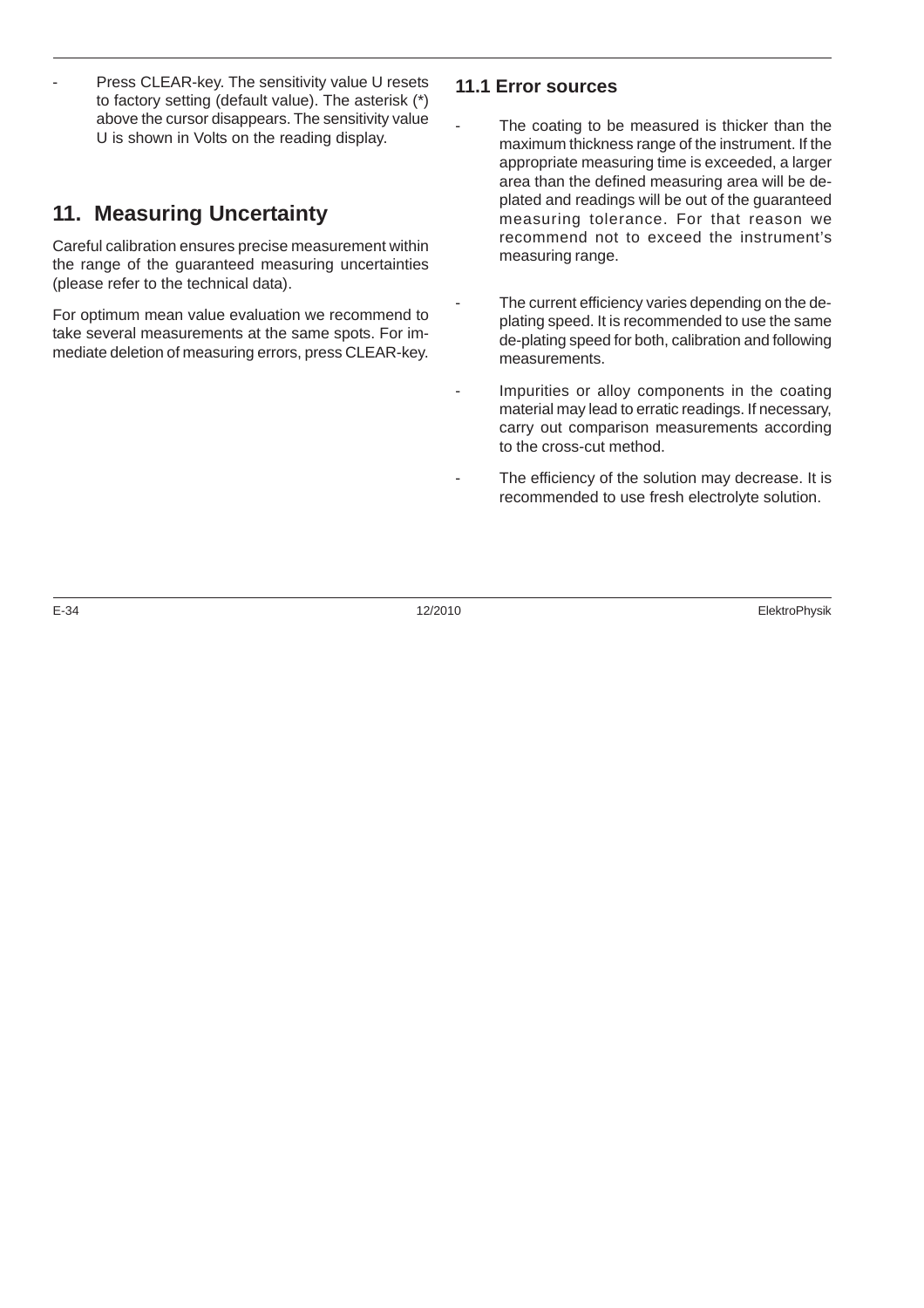#### **12. Statistics Mode**

All readings of a measuring series will be recorded automatically for statistical evaluation. Ten different metal selection memories are available to store 2000 readings in total.

The statistics program is designed to calculate on the basis of at least two readings the following statistical values:

| Mean value             | (MEAN) |
|------------------------|--------|
| Standard deviation     | (S.D.) |
| Variation coefficient  | (Kvar) |
| Number of readings     | (M)    |
| Maximum single reading | (Max)  |
| Minimum single reading | (Min)  |
|                        |        |

#### **12.1 Recording a measuring series and statistics calculation**

On switch-on, the instrument is ready for operation. Before starting measurement, check if recalibration is necessary and/or if the statistics must be deleted. If necessary, overwrite the previous calibration.

Note:

A measuring series can be recalled and continued after off/on-switching.

All statistical readings will be deleted according to section 12.4.

#### **12.2 Recalling statistical values (display and print-out)**

Press STATS-key for display or print-out (printer ON) of the statistical values as above. The statistical values can be displayed or printed out at any time after measurement.

ElektroPhysik 12/2010 E-35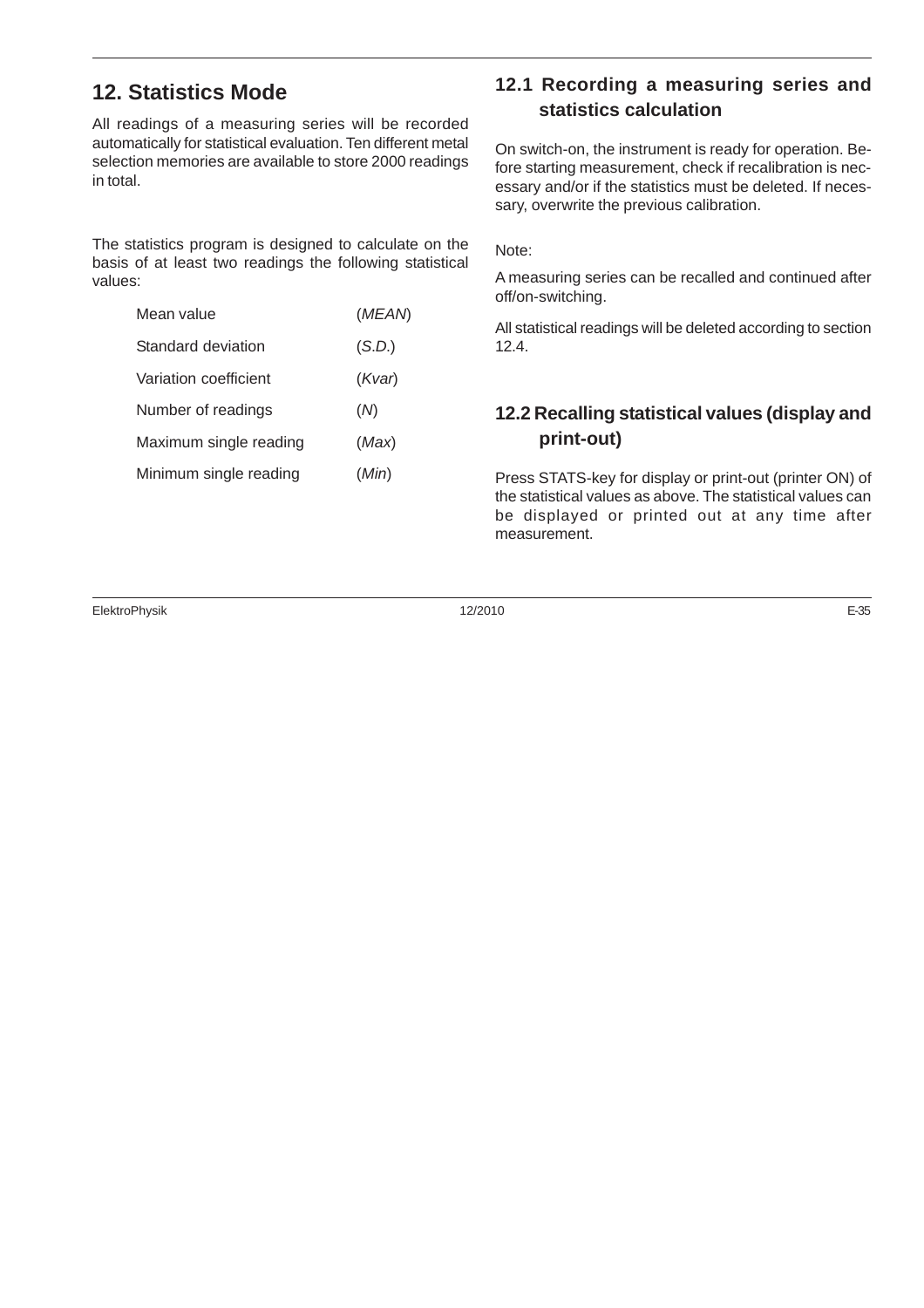#### **12.3 Print-out of readings and statistical values**

Press Print-key for printing:

- date and time
- all readings
- all statistical values

While printing, the alphanumerial display shows "Printing...". Press CLEAR-key for print stop.

If there is no printer connected, the data can be transferred via RS 232 C interface (see section 19).

#### **12.4 Deleting a previous reading**

Deletion is only possible directly after the last measurement , i.e. before taking the next one.

Press CLEAR-key.

An audible signal confirms deletion. If the printer is connected, the following message will be printed out: "\*Cancel\*".

#### **12.5 Deleting a measuring series and statistics**

- Make your metal selection e.g. Ni for Nickel
- The cursor should not be seen.
- Press CLEAR-key and keep pressed down, then press STATS-key at the same time.
- An audible tone sounds and the message "STAT. deleted" appears for about 2 seconds.

#### **12.6 Exceeding storage capacity**

At the beginning of any measurement, there is automatic storage capacity checking. Maximum capacity is indicated by "Full Memory". For further measurements delete any statistics memory (see section 12.5).

E-36 12/2010 ElektroPhysik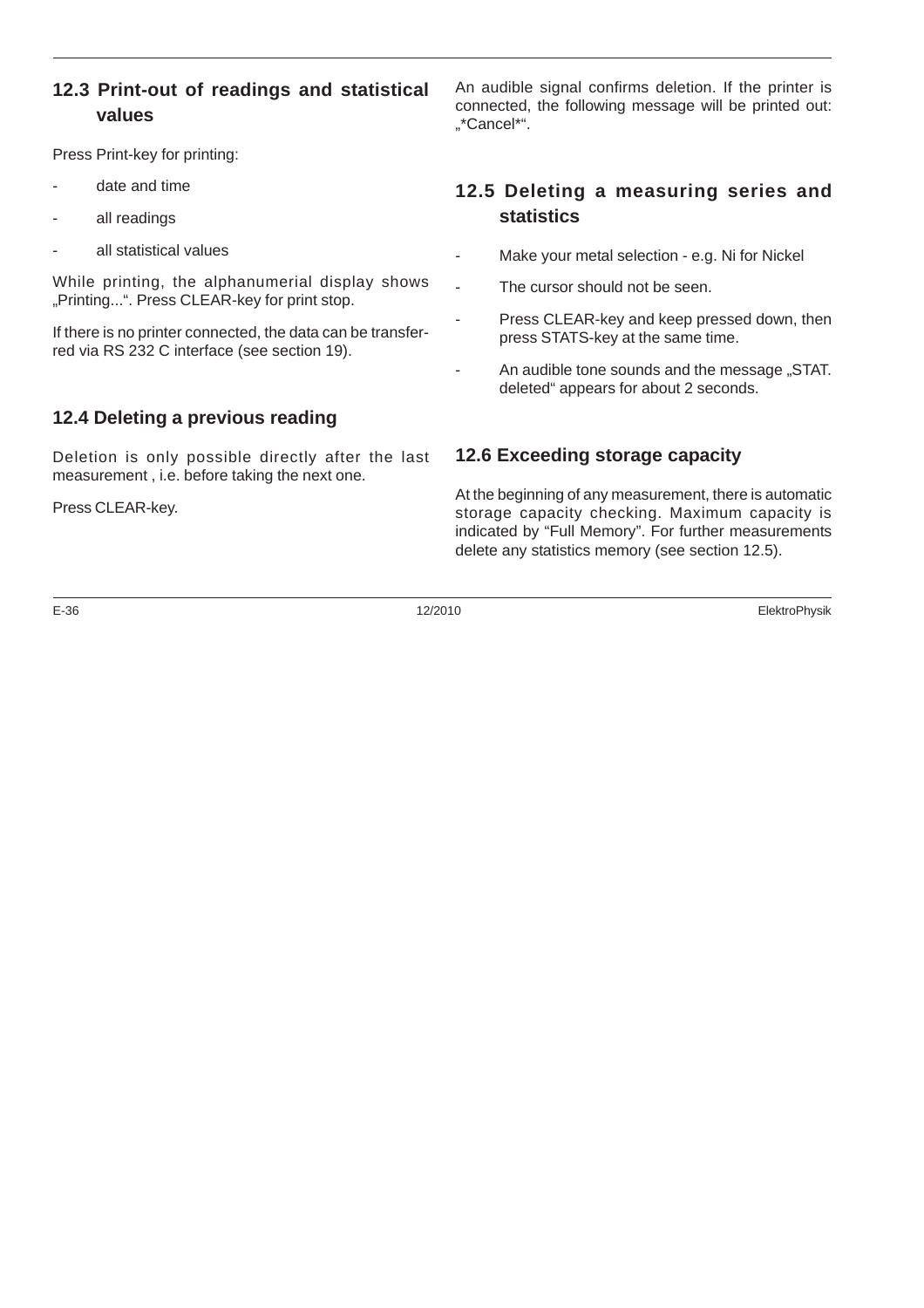#### **13. Date and Time**

GalvanoTest is equipped with a crystal-controlled time which includes an integrated leap year control up to the year 2100. The data printer MiniPrint 4100 provides printouts including current date and time.

Call and set time as follows:

Press SET-key for about 3 seconds until an audible signal sounds. A certain date and time are shown on the alphanumerica display. The cursor is positioned at the section for "year".

Use ARROW-keys for setting the current year. Use the SET-key for positioning the cursor to the section for "month". Use ARROW-keys for setting the month.

Likewise, day, hour and minutes can be set.

After completion of your required settings, press SETkey until the cursor disappears from display. Now current date and time are valid.

Press SET-key for returning to standard operation mode.

#### **14. Language Selection**

Three operator selectable languages are available: German, English and French.

Make your language selection as follows:

Switch off the instrument.

Press both ARROW-keys continuously while you switch the instrument on. The current language selection appears on display, "English" for example.

Keep both ARROW-keys pressed down and release keys as soon as your required language is shown. Your selection is valid without need to confirm.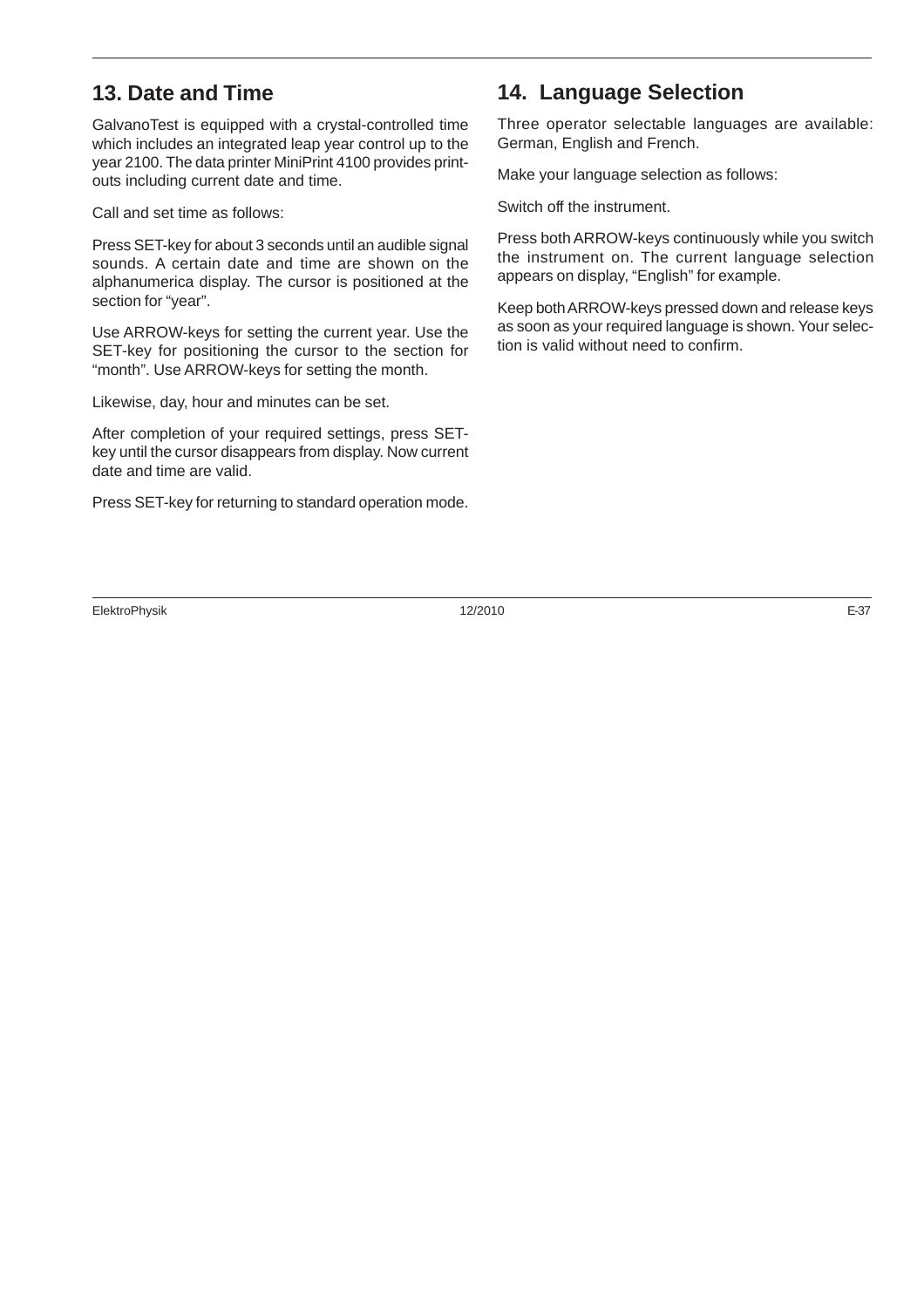#### **15. Error messages**

Error messages appear on the alphanumerical display. In some cases, the cursor is positioned under the relevant parameter which the error message refers to. Maximum Calibration (CAL), sensitivity (SENS), de-plating speed (SPEED) or measuring area (AREA) have reached maximum value No cell Mo measuring cell connected No test current No current flow in the solution. The cause may be: Clamp (47) is not connected to the test sample. Any air buble on the surface. No solution available in the measuring cell (41). Another solution in the cell. Surface insulated by grease, paint, etc. Cell voltage exceeding 10V. Time exceeded If measurement exceeds 10x the selected de-plating speed, the measuring process will be interrupted automatically and the reading display will show  $,0,0$   $,$  Measurement is invalid. Mem. charged In case of a new measuring area selection at full statistics memory. Note: It is not possible to select a new measuring area without deleting the current statistics memory (see 12.6). Mem. overcharged Measurement not possible. For further measurements, delete any statistics memory (see 12.6). No statistics Error message when trying to call in or print any statistics but no data are available in the statistics memory.

E-38 12/2010 ElektroPhysik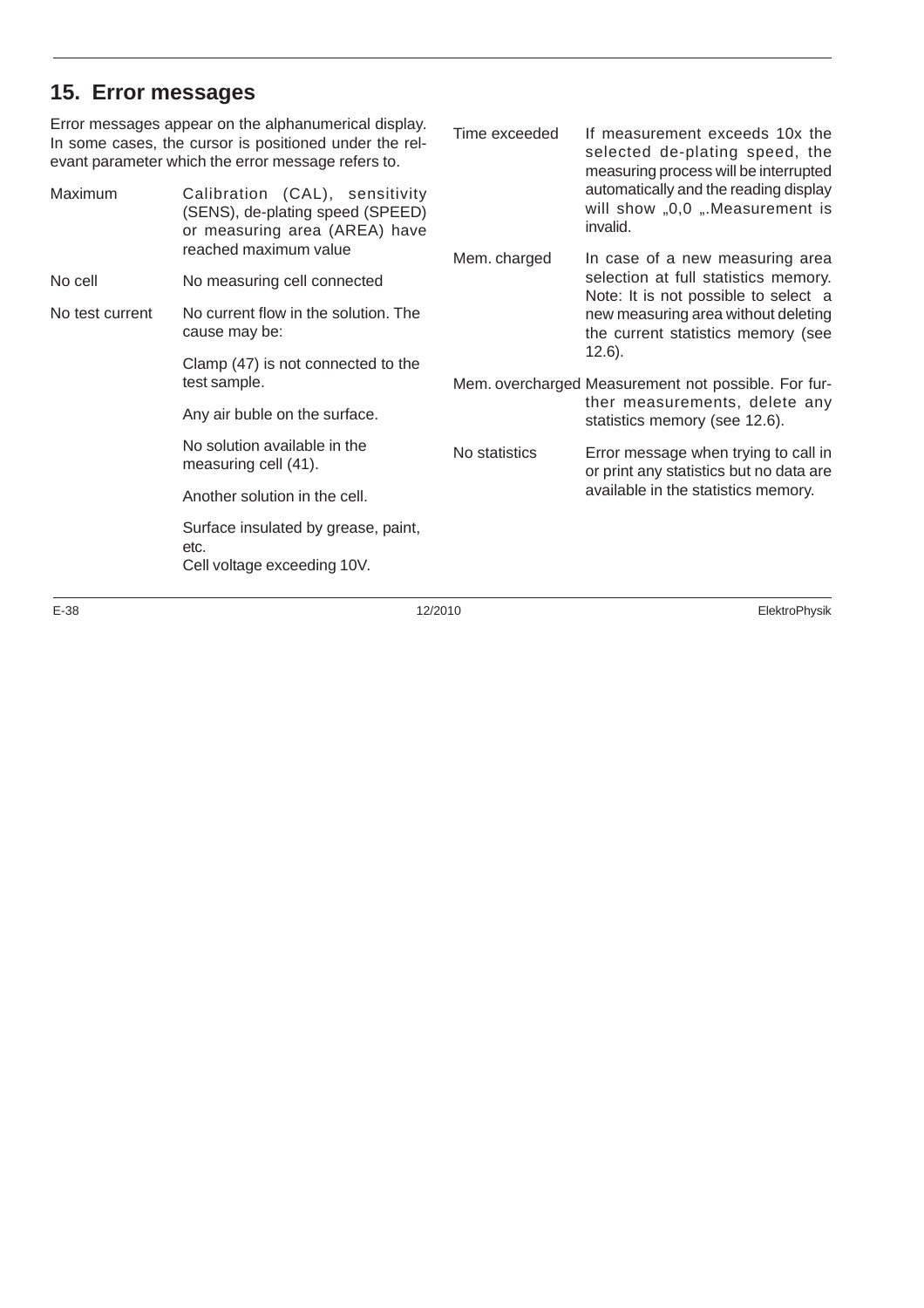| 16. Further sources of error |                                                                       |    | gasket leaking                                                |  |
|------------------------------|-----------------------------------------------------------------------|----|---------------------------------------------------------------|--|
| 1.                           | The analogue meter and both displays do not light<br>up on switch-on: | ٠  | sensitivity too lowt                                          |  |
|                              | Check power suppl.                                                    |    | pulsator hose not connected                                   |  |
|                              | defective fuse                                                        |    |                                                               |  |
|                              |                                                                       | 4. | Instrument does not switch off, no defelction on<br>meter:    |  |
| 2.                           | Solution leaks:                                                       |    | unsuitable solution                                           |  |
| ٠                            | cell not correctly positioned                                         |    | Coating has been removed within the first three               |  |
|                              | gasket worn                                                           |    | seconds, i.e. de-plating speed is too high.                   |  |
| ٠                            | curvature radius of the sample too small                              |    |                                                               |  |
|                              |                                                                       | 5. | Instrument does not switchoff, but clear meter<br>deflection: |  |
| 3.                           | Premature switch-off, unsteady meter deflections:                     | ٠  | sensitivity too high                                          |  |
| ٠                            | poor contact                                                          |    |                                                               |  |
| ٠                            | dirty cell or measuring area                                          |    |                                                               |  |
|                              | air bubble on measuring area                                          | 6. | Coating is not properly removed:                              |  |
|                              | insufficient solution                                                 |    | sensitivity too low                                           |  |

ElektroPhysik 12/2010 E-39 ElektroPhysik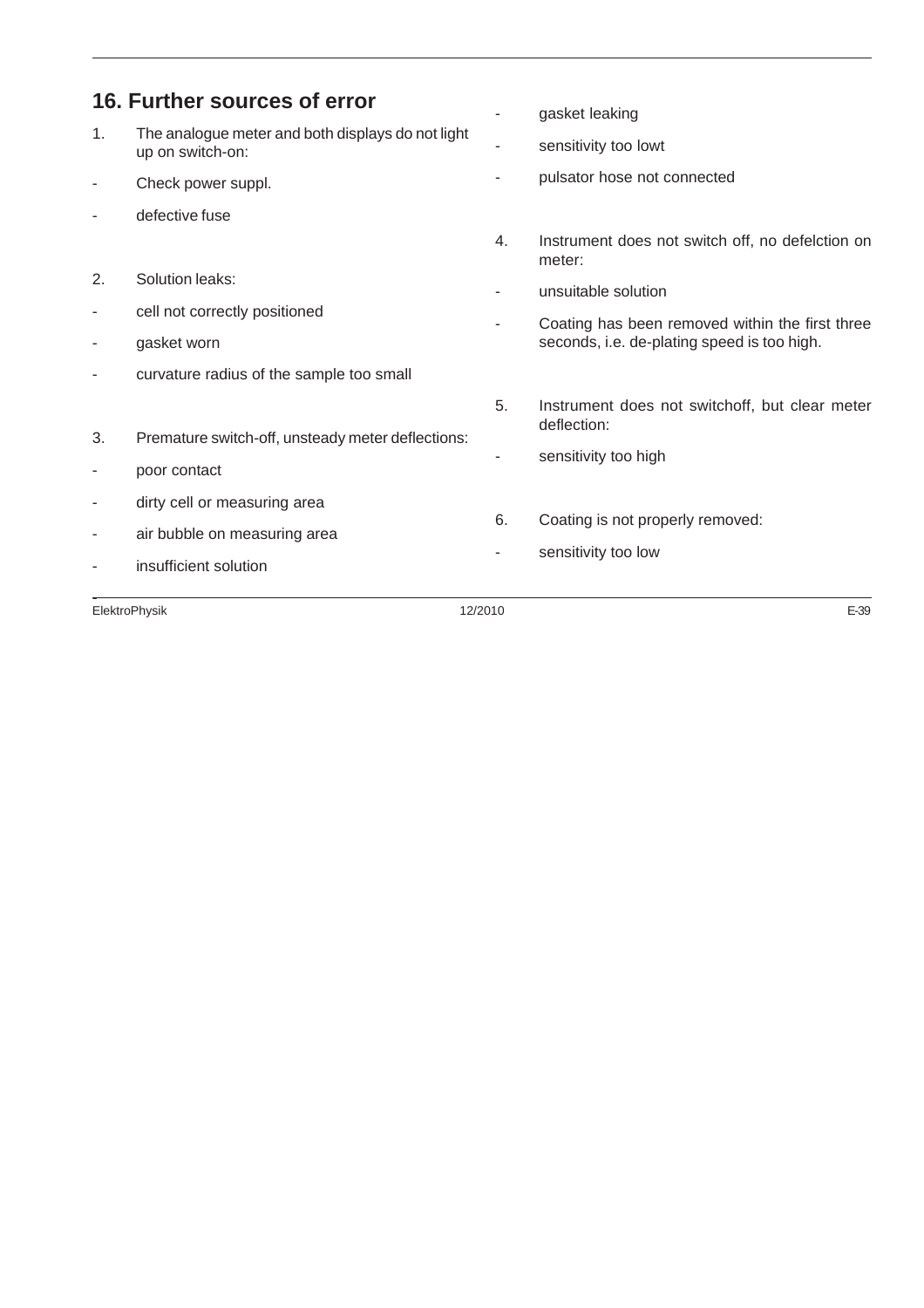- 7. Wrong measruing result:
- check steps 2., 3. and 6.
- instrument misadjusted, no or wrong calibration
- unsuitable solution
- 8. On switch on the instrument does not show the previous setting, statistics, time and date are deleted:
- Lithium buffer battery discharge. Please refer to your dealer.

If you are not aible to solve the problems yourself by means of above hints, please contact ElektroPhysik or your local dealer. If necessary, return the gauge along with the sample to be tested.

#### **17. Maintenance**

Please keep the instrument clean. Avoid spilling solution on the instrument. Measuring cell, pulsator nozzle and power supply must be kept clean to ensure error free operation.

E-40 12/2010 ElektroPhysik

The cell and gasket must be rinsed with distilled water after use, in case a new solution will be used.

If the same solution is to be used, it is sufficient to dry the bottom of the gasket after each use.

The pulsator nozzle and the cell may build up residue or metal deposits after several measurements. This generally does not affect measurements. It is enough to rinse with distilled water.

In case of very strong pollution or routinely once a month, the pulsator nozzle and the cell should be cleaned in a solution of 4 parts concentrated sulphuric acid (Caution: caustic) and one part concentrated nitric acid. They should be immersed in the solution for not longer than 10 to 15 seconds and then rinsed under running water. The procedure can be repeated if necessary until the components are clean and shiny after which they should be tried and polished.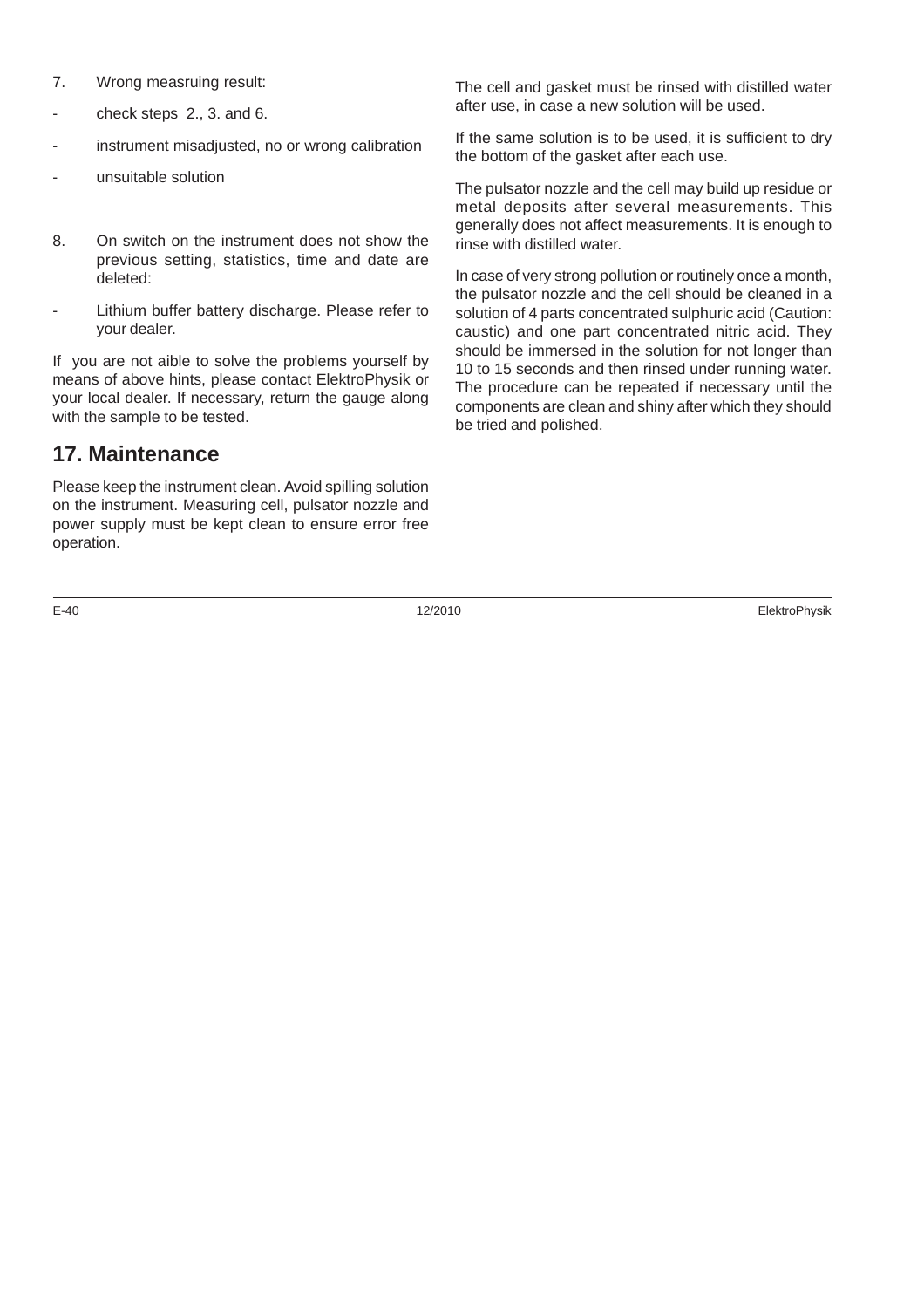#### **18. Data Printer MiniPrint 4100**

During printing, the GalvanoTest operating mode is switched off. For further information please refer to MiniPrint 4100 operating instructions.

#### **19. RS 232 C Interface**

The GalvanoTest instrument is equipped with an RS 232 C interface. By means of an appropriate cable, a Personal Computer, MiniPrint 4100 or a printer equipped with a suitable interface can be connected.

For data transfer to a Personal Computer a data transfer program MSave is available.

For data transfer to a Personal Computer press PRINTkey for initiating the data transfer program. Before transferring data to MiniPrint 4100, press printer ON/OFFkey for switching the printer on.

#### **20. After sales service**

Please return defective or faulty instruments to your local dealer or to ElektroPhysik for checking or repair. Please enclose a short trouble report.

#### **21. Hints for using electrolyte solutions**

It is recommended to use solely original ElektroPhysik solutions. Please do also refer to the security data sheets 91/155/EWG (availalbe on request).

ElektroPhysik 12/2010 E-41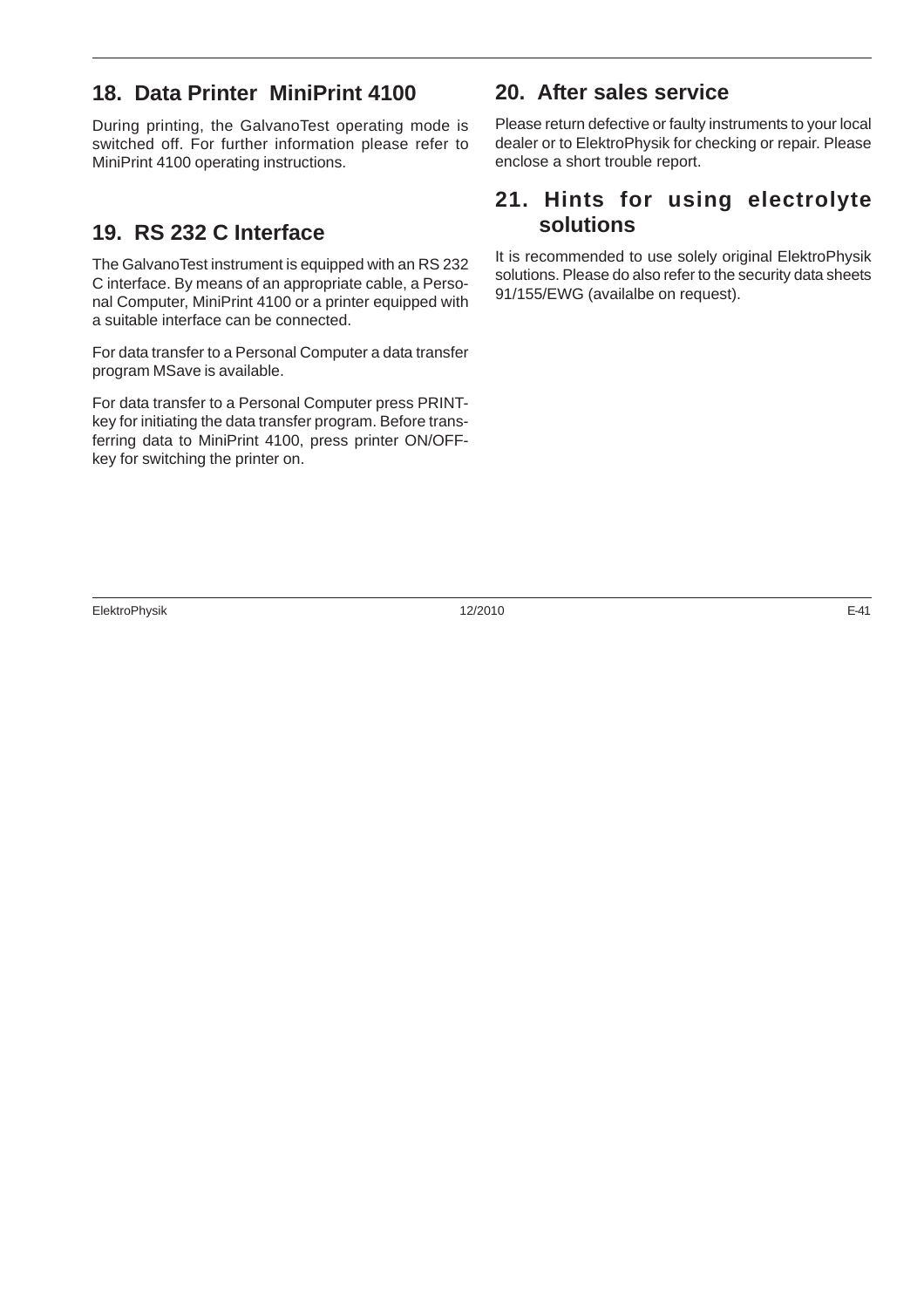#### **22. Technical data**

| Measuring principle                     | coulometric de-plating method                                                                  |  |
|-----------------------------------------|------------------------------------------------------------------------------------------------|--|
| Measurable coating/base<br>combinations | more than 70, please refer to the electrolyte selection table                                  |  |
| Measuring range                         | 0.05 to approx. 75 mircrons                                                                    |  |
| De-plating speed                        | 0.340 microns / min (adjustable)                                                               |  |
| Measuring unit                          | µm (microns)/ inches (adjustable)                                                              |  |
| Display of readings                     | 4-digits digital display with floating point                                                   |  |
| Alphanumerical display                  | 16-digits<br>display of instrument settings and operating steps                                |  |
| Analogue instrument                     | for monitoring the de-plating process                                                          |  |
| Data memory                             | max. 2,000 readings storable in a maximum of 10 application<br>memories                        |  |
| Operation                               | via key pad                                                                                    |  |
| Data ports                              | RS 232 C für MiniPrint 4100, PC or other compatible printers<br>analogue output for y-t writer |  |
| Power supply                            | switchable from $110V / 200V \pm 10\%$ 5060Hz / 10 Watts                                       |  |
| Weight                                  | instrument: approx. .2,5 kg precision holder: approx. 2,5 kg                                   |  |

E-42 12/2010 ElektroPhysik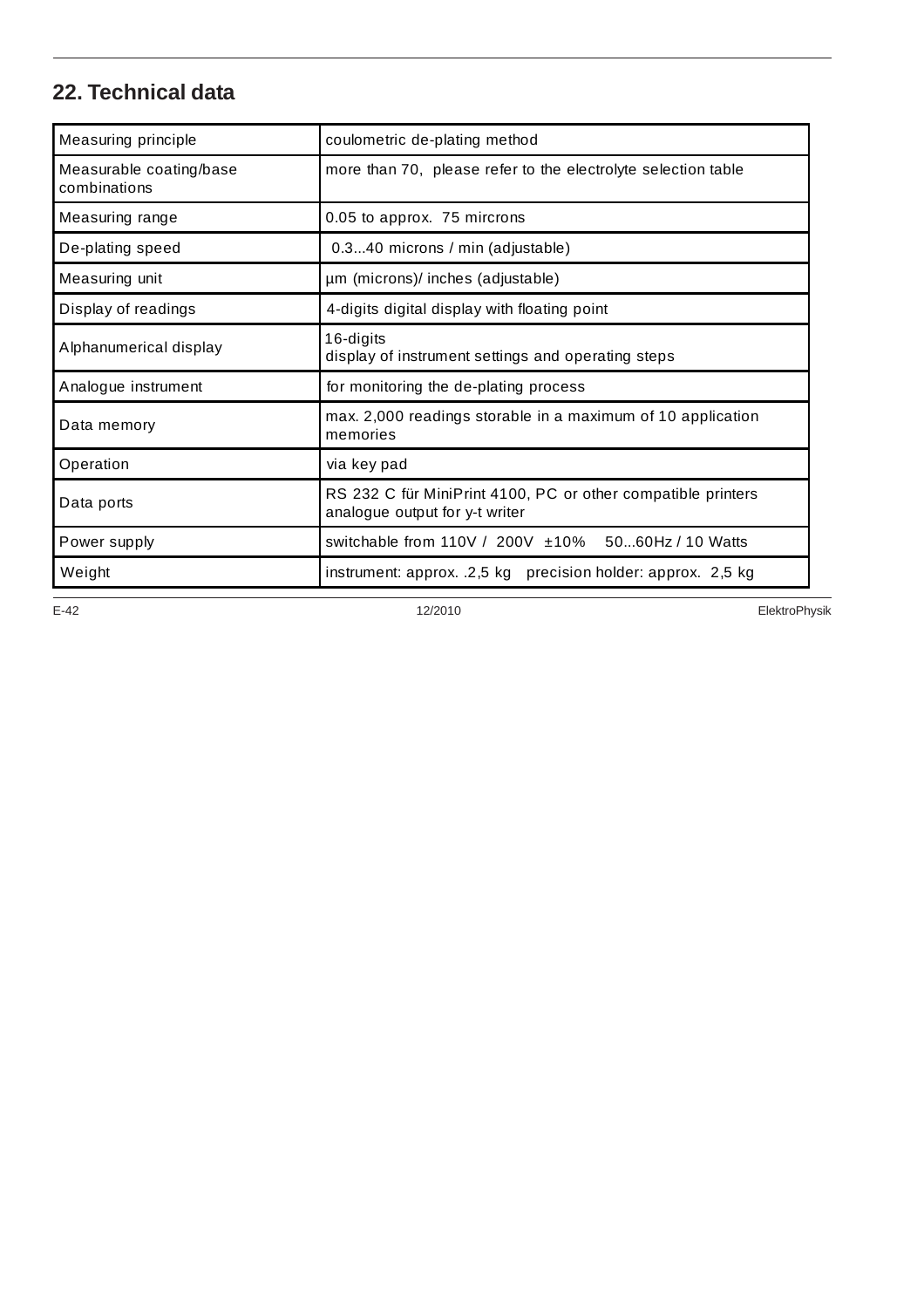#### **22.1 Measuring uncertainty**

The following data are based on calibration with ElektroPhysik thickness standards):

| Gasket | Ø                 | De-plating<br>area     | Measuring<br>uncertainty<br>(of reading) |
|--------|-------------------|------------------------|------------------------------------------|
| A      | 3.19 mm           | $8 \text{ mm}^2$       | 5%                                       |
| в      | 2.26 mm           | $4 \text{ mm}^2$       | 6%                                       |
| C      | $1.13 \text{ mm}$ | 1 mm <sup>2</sup>      | 9%                                       |
| D      | $0.56$ mm         | $0.25$ mm <sup>2</sup> | 20%                                      |

#### Note:

If the instrument is only works calibrated, measuring uncertainty in connection with the A gasket is 10% of reading.

ElektroPhysik 12/2010 E-43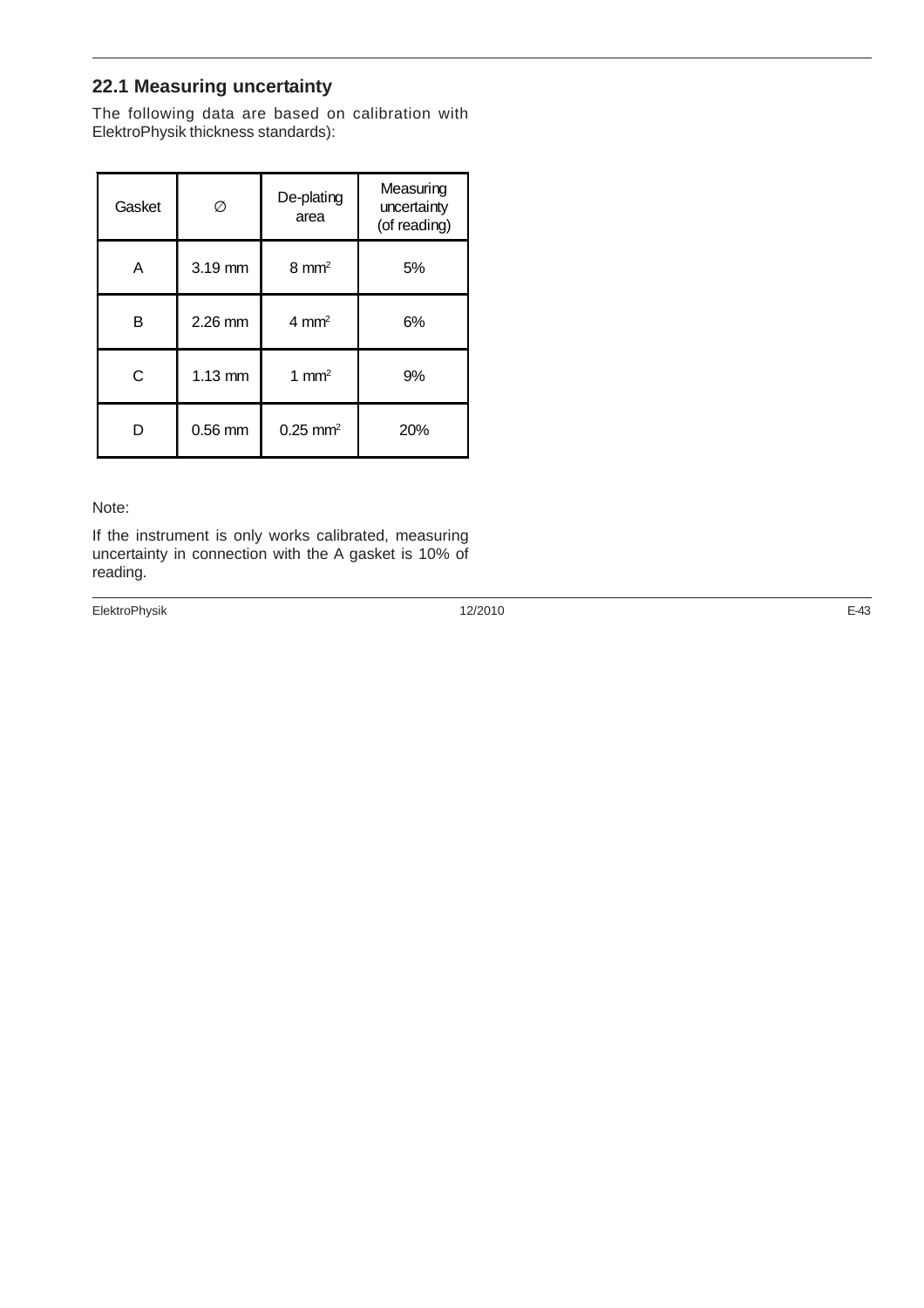## **Index**

#### **A**

alphanumerical display.......E-3, E-23, E-28, E-31, E-32, E-38 application.......E-11, E-32 AREA.......E-4, E-10, E-38 Area.......E-22, E-24 area, selection of measuring..........E-10 ARROW-keys.......E-3

#### **C**

CAL.......E-4, E-12, E-31, E-32, E-38 Cal.......E-12, E-30 Calibration.......E-12, E-30, E-31, E-32, E-38 capacity.......E-36 Centering Tool.......E-19 centering tool.......E-21 chromate coatings.......E-13 CLEAR-key.......E-3 coating thickness standard.......E-3, E-14, E-31, E-32 concave- shaped areas.......E-27 convexe-shaped areas.......E-26

copper.......E-8, E-27, E-30 curvature radius.......E-39

#### **D**

Data Printer.......E-41 data printer.......E-17, E-18, E-37 date.......E-3, E-9, E-36, E-37, E-40 date and time.......E-3, E-36, E-37 De-plating speed.......E-9, E-30 de-plating speed.......E-3, E-4, E-10, E-11, E-29, E-30, E-34, E-38, E-39 Diffusion layer.......E-29 diffusion layer.......E-29

#### **E**

Electrolyte cup.......E-9, E-22 electrolyte solution.......E-8, E-14, E-27, E-34, E-41 Electrolyte solution selection table.......E-14 epoxy.......E-8 Error sources.......E-34

#### **I**

Interface.......E-17, E-41 interface.......E-9, E-36, E-41

E-44 12/2010 ElektroPhysik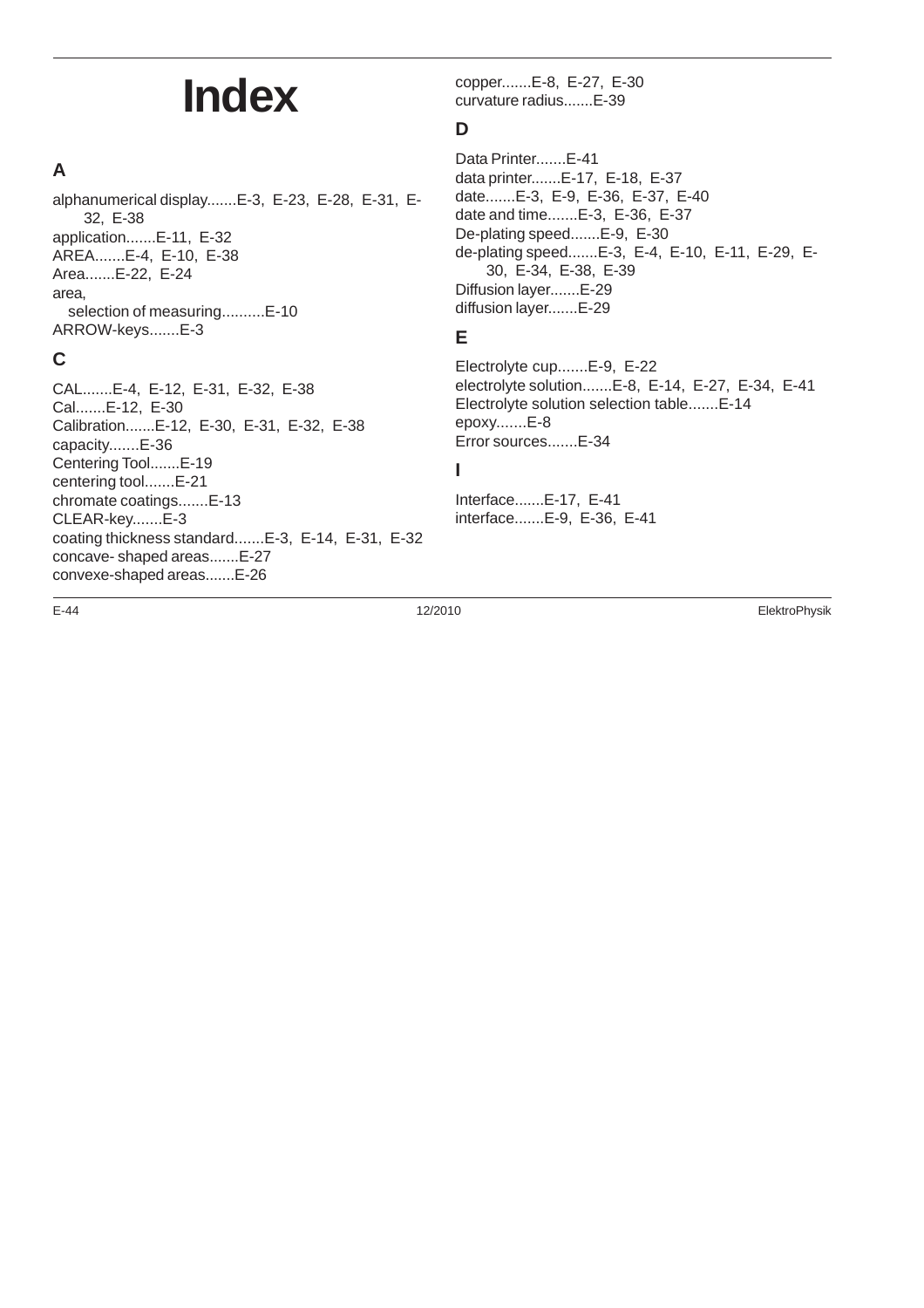#### **L**

Language Selection.......E-37 language selection.......E-37 Lead.......E-15 lead.......E-14, E-34

#### **M**

Mean value.......E-35 mean value.......E-34 measuring area, selection of the..........E-10 Measuring cell.......E-40 measuring cell.......E-3, E-6, E-8, E-13, E-15, E-16, E-20, E-21, E-25, E-28, E-38 measuring range.......E-34 measuring uncertainty.......E-43 memory.......E-4, E-11, E-15, E-36, E-38 METAL.......E-4, E-10, E-12, E-28 MiniPrint.......E-17

#### **N**

Nickel.......E-29, E-30, E-36 nickel.......E-8, E-27, E-29, E-30, E-33

#### **O**

oxide.......E-13, E-20

ElektroPhysik 12/2010 E-45

#### **P**

power supply.......E-40 PRINT-key.......E-3, E-18, E-41 Print-key.......E-36 Pulsator.......E-13 pulsator.......E-4, E-6, E-7, E-13, E-15, E-23, E-27, E-39, E-40 pulsator nozzle.......E-6, E-7, E-15, E-27, E-40

#### **R**

reading display.......E-10, E-11, E-12, E-15, E-31, E-32, E-34, E-38 Rubber gasket.......E-9 rubber gasket.......E-6, E-8, E-13

#### **S**

SENS.......E-4, E-11, E-33, E-38 sensitivity.......E-3, E-4, E-11, E-12, E-29, E-33, E-34, E-38, E-39 SET-key.......E-3, E-10, E-11 silver.......E-8 SPEED.......E-4, E-11, E-38 speed.......E-3, E-4, E-9, E-10, E-11, E-29, E-30, E-34, E-38, E-39 Standard deviation.......E-35 statistics calculation.......E-35